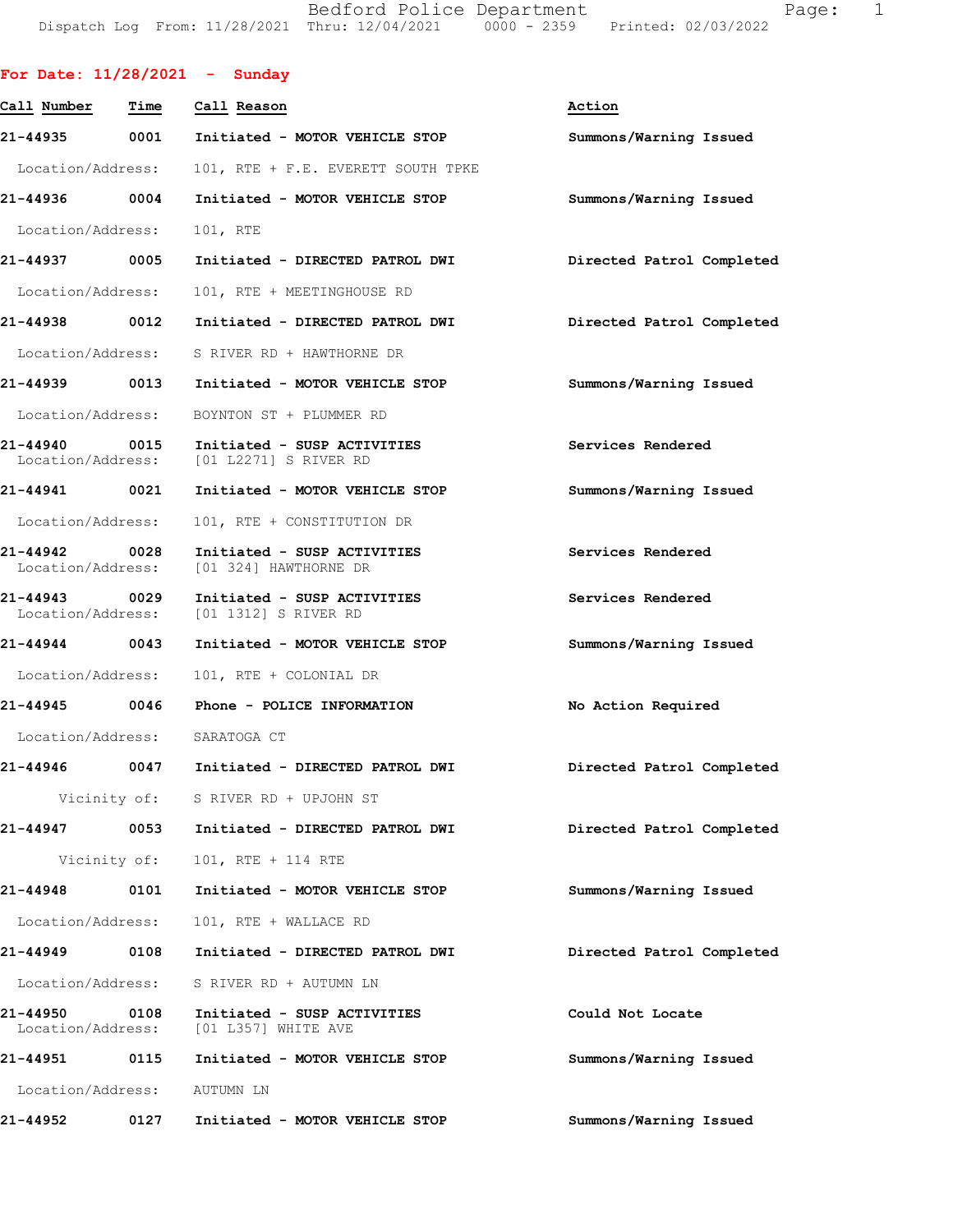|                               |              | Bedford Police Department<br>Dispatch Log From: 11/28/2021 Thru: 12/04/2021 0000 - 2359 Printed: 02/03/2022 | 2<br>Page:                |
|-------------------------------|--------------|-------------------------------------------------------------------------------------------------------------|---------------------------|
|                               |              | Location/Address: 101, RTE + MEETINGHOUSE RD OFF RAMP                                                       |                           |
| 21-44953 0129                 |              | Other - BOLO                                                                                                | No Action Required        |
|                               |              | Location: [04] MERRIMACK POLICE DEPT.                                                                       |                           |
| 21-44954 0154                 |              | Initiated - DIRECTED PATROL DWI                                                                             | Directed Patrol Completed |
|                               |              | Vicinity of: S RIVER RD + KILTON RD                                                                         |                           |
| 21-44955                      | 0155         | Initiated - DIRECTED PATROL DWI                                                                             | Directed Patrol Completed |
|                               | Vicinity of: | NEW BOSTON RD + WALLACE RD                                                                                  |                           |
| 21-44956 0156                 |              | Initiated - DIRECTED PATROL-CAR BREAK-INS Directed Patrol Completed                                         |                           |
| Location/Address:             |              | [01 138] S RIVER RD                                                                                         |                           |
| 21-44957<br>Location/Address: | 0210         | Initiated - SUSP ACTIVITIES<br>[01 L562] WALLACE RD                                                         | Services Rendered         |
| 21-44958 0221                 |              | Initiated - BUILDING CHECK                                                                                  | Building Checked/Secured  |
| Location/Address:             |              | [01 284] N AMHERST RD                                                                                       |                           |
| 21-44959 0225                 |              | Initiated - DIRECTED PATROL-CAR BREAK-INS Directed Patrol Completed                                         |                           |
| Location/Address:             |              | [01 L1804] S RIVER RD                                                                                       |                           |
| 21-44960 0239                 |              | Initiated - MOTOR VEHICLE STOP                                                                              | Summons/Warning Issued    |
| Location/Address:             |              | 114 RTE + 101, RTE                                                                                          |                           |
| 21-44961 0243                 |              | Initiated - DIRECTED PATROL BURGLARY                                                                        | Directed Patrol Completed |
|                               | Vicinity of: | CAMPBELL RD + N AMHERST RD                                                                                  |                           |
| 21-44962 0328                 |              | Initiated - DIRECTED PATROL BURGLARY                                                                        | Directed Patrol Completed |
|                               | Vicinity of: | WHITE AVE + BELLEMORE DR                                                                                    |                           |
| 21-44963                      | 0330         | Initiated - BUILDING CHECK                                                                                  | Directed Patrol Completed |
|                               |              | Location/Address: [01 L0000792] S RIVER RD                                                                  |                           |
| 21-44964                      | 0343         | Initiated - MOTOR VEHICLE STOP                                                                              | Summons/Warning Issued    |
| Location/Address:             |              | 101, RTE + WALLACE RD                                                                                       |                           |
| 21-44965                      | 0353         | Initiated - DIRECTED PATROL-CAR BREAK-INS                                                                   | Directed Patrol Completed |
| Location/Address:             |              | [01 L1094] S RIVER RD                                                                                       |                           |
| 21-44966                      | 0410         | Initiated - BUILDING CHECK                                                                                  | Building Checked/Secured  |
| Location/Address:             |              | [01 192] NEW BOSTON RD                                                                                      |                           |
| 21-44967 0445                 |              | Initiated - BUILDING CHECK                                                                                  | Building Checked/Secured  |
| Location/Address:             |              | [01 L653] OLD BEDFORD RD                                                                                    |                           |
| 21-44968                      | 0446         | Initiated - BUILDING CHECK                                                                                  | Building Checked/Secured  |
| Location/Address:             |              | [01 L0000786] S RIVER RD                                                                                    |                           |
| 21-44969                      | 0452         | Initiated - MOTOR VEHICLE STOP                                                                              | Summons/Warning Issued    |
| Location/Address:             |              | 101, RTE + HITCHING POST LN                                                                                 |                           |
| 21-44970                      | 0506         | Initiated - DIRECTED PATROL BURGLARY                                                                        | Directed Patrol Completed |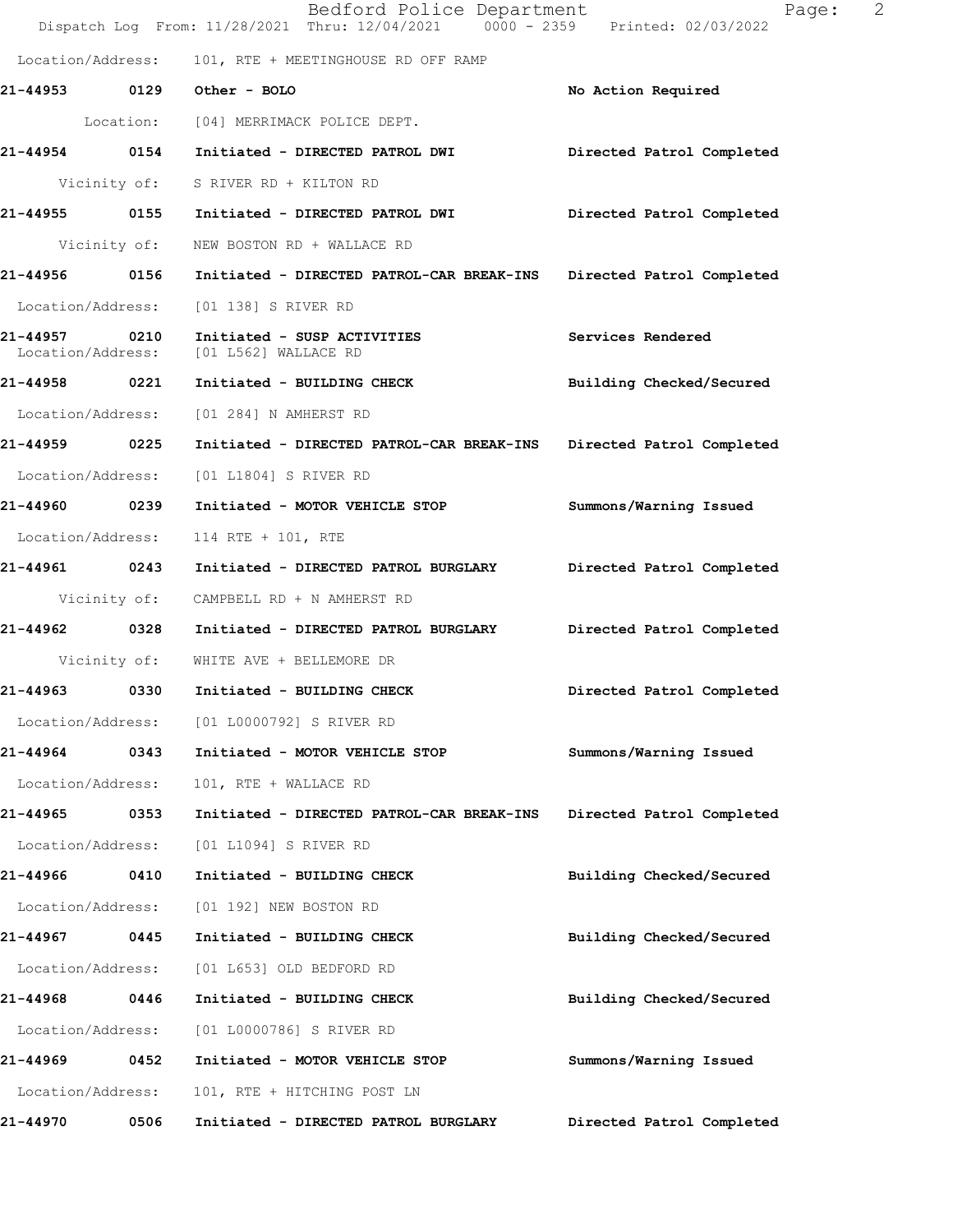|                                    |              | Bedford Police Department<br>Dispatch Log From: 11/28/2021 Thru: 12/04/2021 0000 - 2359 Printed: 02/03/2022 | Page:                          | 3 |
|------------------------------------|--------------|-------------------------------------------------------------------------------------------------------------|--------------------------------|---|
| Location/Address:                  |              | COUNTY RD + BACK RIVER RD                                                                                   |                                |   |
| 21-44971                           | 0508         | Initiated - MOTOR VEHICLE STOP                                                                              | Summons/Warning Issued         |   |
| Location/Address:                  |              | 101, RTE + CONSTITUTION DR                                                                                  |                                |   |
| 21-44972 0512                      |              | Initiated - DIRECTED PATROL TRAFFIC ENF                                                                     | Directed Patrol Completed      |   |
|                                    | Vicinity of: | S RIVER RD + KILTON RD                                                                                      |                                |   |
| 21-44973                           | 0545         | Initiated - MOTOR VEHICLE STOP                                                                              | Summons/Warning Issued         |   |
| Location/Address:                  |              | 101, RTE + NASHUA RD                                                                                        |                                |   |
| 21-44974 0551                      |              | Initiated - DIRECTED PATROL TRAFFIC ENF                                                                     | Directed Patrol Completed      |   |
| Location/Address:                  |              | S RIVER RD + MEETINGHOUSE RD                                                                                |                                |   |
| 21-44975                           | 0613         | Initiated - DIRECTED PATROL TRAFFIC ENF                                                                     | Directed Patrol Completed      |   |
|                                    | Vicinity of: | S RIVER RD + PALOMINO LN                                                                                    |                                |   |
| 21-44976                           | 0746         | 911 - S-EMERGENCY MEDICAL CALL-DELTA                                                                        | Transported to Elliot Hospital |   |
| Location/Address:                  |              | SMITHFIELD LN                                                                                               |                                |   |
| 21-44977 0816                      |              | Initiated - DIRECTED PATROL ACCIDENTS                                                                       | Directed Patrol Completed      |   |
| Location/Address:                  |              | 114 RTE + 101, RTE                                                                                          |                                |   |
| 21-44978                           | 0832         | Initiated - DIRECTED PATROL TRAFFIC ENF                                                                     | Directed Patrol Completed      |   |
| Location/Address:                  |              | S RIVER RD + COLBY CT                                                                                       |                                |   |
| 21-44979                           | 0835         | 911 - S-EMERGENCY MEDICAL CALL-ALPHA                                                                        | Transported to Elliot Hospital |   |
| Location/Address:                  |              | [01 335] COLBY CT                                                                                           |                                |   |
| 21-44980 0852                      |              | Initiated - DIRECTED PATROL TRAFFIC ENF                                                                     | Directed Patrol Completed      |   |
| Location/Address:                  |              | 101, RTE + MEETINGHOUSE RD                                                                                  |                                |   |
| 21-44981                           | 0859         | Initiated - DIRECTED PATROL TRAFFIC ENF                                                                     | Directed Patrol Completed      |   |
| Location/Address:                  |              | S RIVER RD + MEETINGHOUSE RD                                                                                |                                |   |
| 21-44983 0911<br>Location/Address: |              | Phone - ASSIST OTHER AGENCY<br>[01 763] LEAVY DR                                                            | Investigated                   |   |
| 21-44982<br>Location/Address:      | 0912         | Initiated - SUSP ACTIVITIES-IN PROGRESS<br>S RIVER RD                                                       | Services Rendered              |   |
| 21-44984 0920                      |              | Initiated - DIRECTED PATROL TRAFFIC ENF                                                                     | Directed Patrol Completed      |   |
| Location/Address:                  |              | 101, RTE + HITCHING POST LN                                                                                 |                                |   |
| 21-44985                           | 0928         | Initiated - MOTOR VEHICLE STOP                                                                              | Summons/Warning Issued         |   |
| Location/Address:                  |              | 101, RTE                                                                                                    |                                |   |
| 21-44986                           | 0937         | Initiated - MOTOR VEHICLE STOP                                                                              | Summons/Warning Issued         |   |
| Location/Address:                  |              | 101, RTE + COVENANT WAY                                                                                     |                                |   |
| 21-44987                           | 0953         | Initiated - MOTOR VEHICLE STOP                                                                              | Summons/Warning Issued         |   |
| Location/Address:                  |              | 101, RTE + HITCHING POST LN                                                                                 |                                |   |
| 21-44988                           | 1000         | Initiated - MOTOR VEHICLE STOP                                                                              | Summons/Warning Issued         |   |
| Location/Address:                  |              | 101, RTE                                                                                                    |                                |   |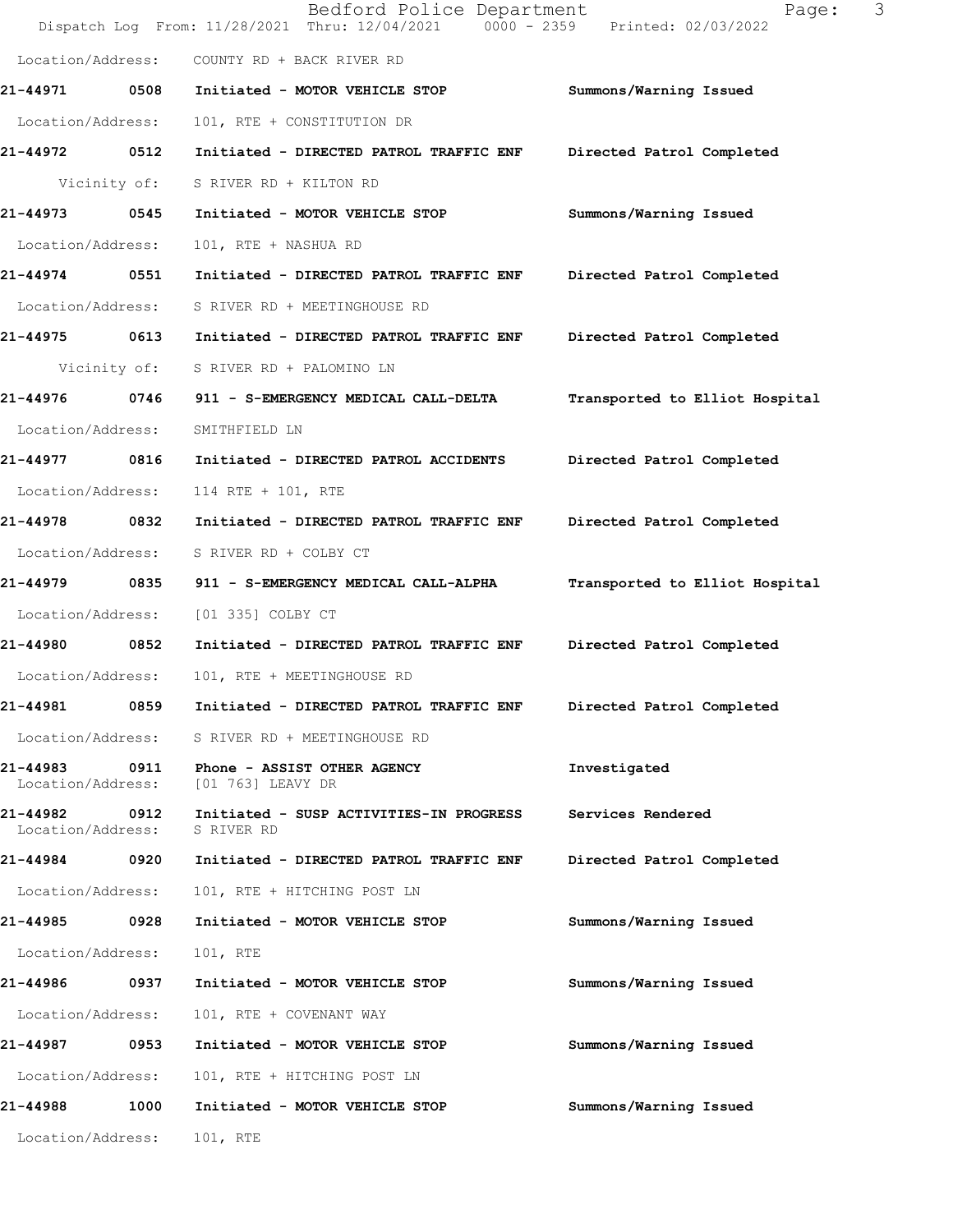| 21-44989<br>Location/Address: | 1012 | Phone - G-SMOKE IN THE BUILDING<br>WALLACE RD                       | Services Rendered              |
|-------------------------------|------|---------------------------------------------------------------------|--------------------------------|
|                               |      | 21-44990 1031 Initiated - DIRECTED PATROL TRAFFIC ENF               | Directed Patrol Completed      |
|                               |      | Vicinity of: 101, RTE + JENKINS RD                                  |                                |
| 21-44991 1032                 |      | 911 - S-EMERGENCY MEDICAL CALL-CHARL                                | TRANSPORTED TO CMC HOSPITAL    |
|                               |      | Location/Address: [01 335] COLBY CT                                 |                                |
| 21-44992 1037                 |      | Initiated - MOTOR VEHICLE STOP                                      | Summons/Warning Issued         |
| Location/Address:             |      | [01 L2252] JENKINS RD                                               |                                |
| 21-44993 1039                 |      | Initiated - DIRECTED PATROL TRAFFIC ENF Directed Patrol Completed   |                                |
| Location/Address:             |      | CAMPBELL RD + N AMHERST RD                                          |                                |
| 21-44994 1049                 |      | Initiated - DIRECTED PATROL-CAR BREAK-INS Directed Patrol Completed |                                |
|                               |      | Location/Address: [01 L2252] JENKINS RD                             |                                |
| 21-44995 1051                 |      | Initiated - DIRECTED PATROL-CAR BREAK-INS Directed Patrol Completed |                                |
| Location/Address:             |      | [01 L1804] S RIVER RD                                               |                                |
| 21-44996 1054                 |      | Initiated - DIRECTED PATROL-CAR BREAK-INS Directed Patrol Completed |                                |
| Location/Address:             |      | [01 1235] S RIVER RD                                                |                                |
| 21-44997 1106                 |      | Initiated - MOTOR VEHICLE STOP                                      | Summons/Warning Issued         |
| Location/Address:             |      | 101, RTE + HARDY RD                                                 |                                |
| 21-44998 1118                 |      | Initiated - DIRECTED PATROL-CAR BREAK-INS Directed Patrol Completed |                                |
| Location/Address:             |      | [01 L1803] S RIVER RD                                               |                                |
| 21-44999 1124                 |      | Initiated - VACANT PROPERTY CHECK Building Checked/Secured          |                                |
|                               |      | Location/Address: [01 L2119] FREEDOM WAY                            |                                |
| 21-45000 1138                 |      | Initiated - VACANT PROPERTY CHECK                                   | Building Checked/Secured       |
| Location/Address:             |      | [01 235] BRICK MILL RD                                              |                                |
| 21-45001                      | 1144 | Initiated - DIRECTED PATROL TRAFFIC ENF                             | Directed Patrol Completed      |
|                               |      | Location/Address: S RIVER RD + HAWTHORNE DR                         |                                |
| 21-45002                      | 1151 | 911 - S-EMERGENCY MEDICAL CALL-ALPHA                                | Transported to Elliot Hospital |
|                               |      | Location/Address: [01 L2098] HAWTHORNE DR                           |                                |
| 21-45003                      |      | 1153 Initiated - MOTOR VEHICLE STOP                                 | Summons/Warning Issued         |
|                               |      | Location/Address: S RIVER RD + CLUB ACRE LN                         |                                |
| 21-45004                      | 1154 | Initiated - VACANT PROPERTY CHECK                                   | Building Checked/Secured       |
| Location/Address:             |      | TUMBLE RD                                                           |                                |
| 21-45005<br>Location/Address: | 1211 | Initiated - COMMUNITY POLICING<br>[01 L2133] 101, RTE               | Services Rendered              |
| 21-45006                      | 1234 | Initiated - MOTOR VEHICLE STOP                                      | Summons/Warning Issued         |
| Location/Address:             |      | 101, RTE                                                            |                                |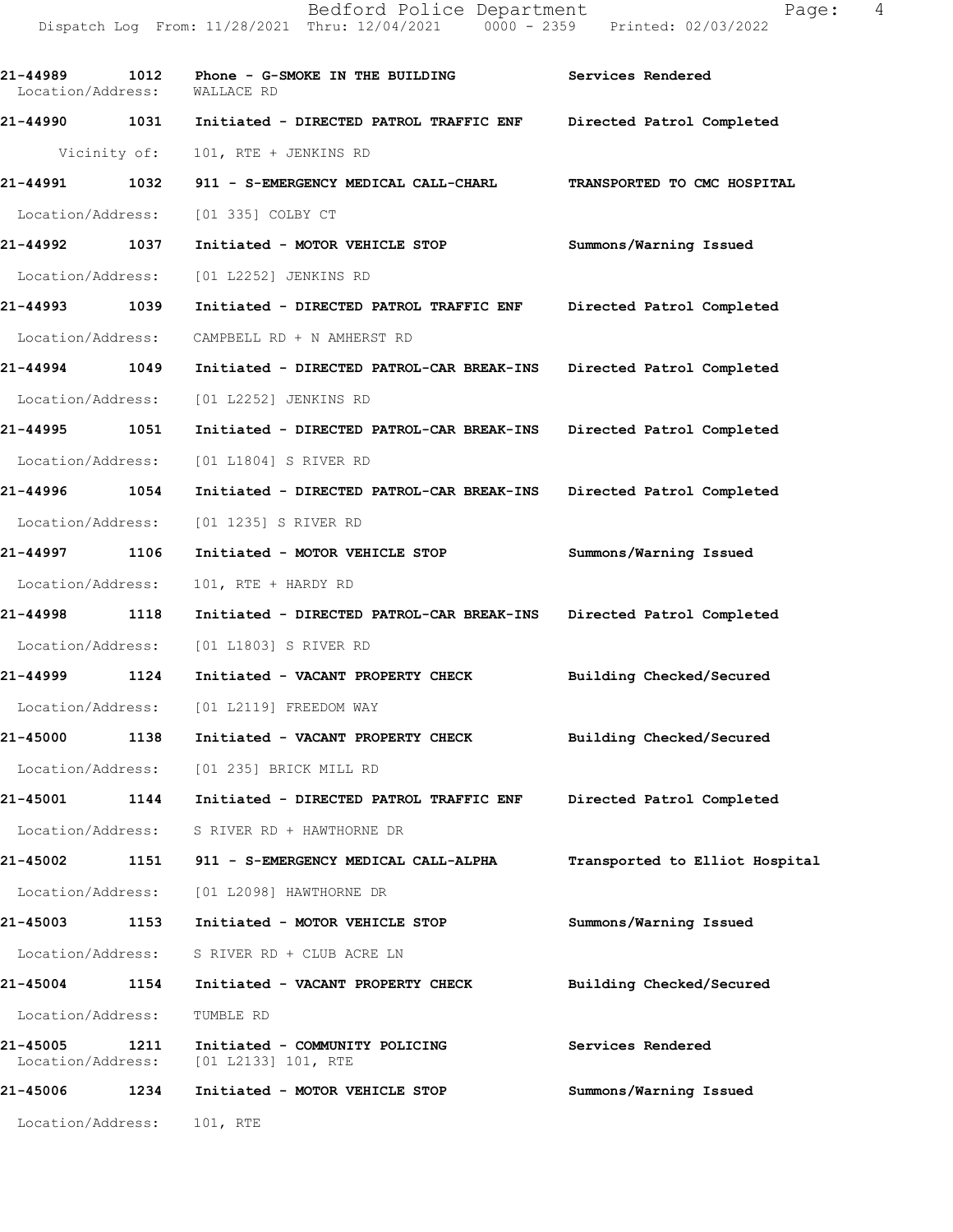|                               |              | Bedford Police Department<br>Dispatch Log From: 11/28/2021 Thru: 12/04/2021 0000 - 2359 Printed: 02/03/2022 | Page:                     | 5 |
|-------------------------------|--------------|-------------------------------------------------------------------------------------------------------------|---------------------------|---|
| 21-45007                      | 1236         | Initiated - MOTOR VEHICLE STOP                                                                              | Summons/Warning Issued    |   |
| Location/Address: S RIVER RD  |              |                                                                                                             |                           |   |
| 21-45008 1249                 |              | Initiated - MOTOR VEHICLE STOP                                                                              | Summons/Warning Issued    |   |
| Location/Address:             |              | 101, RTE + WALLACE RD                                                                                       |                           |   |
| 21-45009 1256                 |              | Initiated - DIRECTED PATROL-CAR BREAK-INS                                                                   | Directed Patrol Completed |   |
| Location/Address:             |              | MEETINGHOUSE RD + PILGRIM DR                                                                                |                           |   |
| 21-45010                      | 1310         | Initiated - DIRECTED PATROL ACCIDENTS                                                                       | Directed Patrol Completed |   |
| Location/Address:             |              | S RIVER RD + KILTON RD                                                                                      |                           |   |
| 21-45011 1330                 |              | Initiated - MOTOR VEHICLE STOP                                                                              | Summons/Warning Issued    |   |
| Location/Address:             |              | [01 L1469] S RIVER RD                                                                                       |                           |   |
| 21-45012                      | 1339         | Initiated - MOTOR VEHICLE STOP                                                                              | Summons/Warning Issued    |   |
| Location/Address:             |              | 101, RTE + PINECREST DR                                                                                     |                           |   |
| 21-45013<br>Location/Address: | 1351         | Initiated - ASSIST OTHER AGENCY<br>S RIVER RD + COLBY CT                                                    | Services Rendered         |   |
| 21-45014 1404                 |              | Phone - LOST PROPERTY                                                                                       | No Action Required        |   |
| Location/Address:             |              | 101, RTE                                                                                                    |                           |   |
| 21-45016<br>Location/Address: | 1419         | $911 - 911$ Abandoned<br>[01 L2400] RIDGEWOOD RD                                                            | Unfounded                 |   |
| 21-45017 1531                 |              | Initiated - DIRECTED PATROL ACCIDENTS                                                                       | Directed Patrol Completed |   |
| Location/Address:             |              | S RIVER RD + KILTON RD                                                                                      |                           |   |
| 21-45018 1533                 |              | Initiated - DIRECTED PATROL TRAFFIC ENF                                                                     | Directed Patrol Completed |   |
| Location/Address:             |              | 101, RTE + KAHLIKO LN                                                                                       |                           |   |
| 21-45019                      | 1537         | Initiated - DIRECTED PATROL TRAFFIC ENF                                                                     | Directed Patrol Completed |   |
| Location/Address:             |              | DONALD ST + 114 RTE                                                                                         |                           |   |
| 21-45020 1537                 |              | Initiated - DIRECTED PATROL TRAFFIC ENF                                                                     | Directed Patrol Completed |   |
|                               | Vicinity of: | S RIVER RD + BACK RIVER RD                                                                                  |                           |   |
| 21-45021                      | 1539         | Initiated - MOTOR VEHICLE STOP                                                                              | Summons/Warning Issued    |   |
| Location/Address:             |              | 101, RTE + WALLACE RD                                                                                       |                           |   |
| 21-45022                      | 1559         | Initiated - MOTOR VEHICLE STOP                                                                              | Summons/Warning Issued    |   |
| Location/Address:             |              | BACK RIVER RD + COUNTY RD                                                                                   |                           |   |
| 21-45015 1600                 |              | Phone - POLICE INFORMATION                                                                                  | No Action Required        |   |
| Location/Address:             |              | [01 395] TECHNOLOGY DR                                                                                      |                           |   |
| 21-45023<br>Location/Address: | 1605         | Initiated - SUSP ACTIVITIES<br>[01 694] S RIVER RD                                                          | Services Rendered         |   |
| 21-45024                      | 1606         | Initiated - DIRECTED PATROL-CAR BREAK-INS                                                                   | Directed Patrol Completed |   |
| Location/Address:             |              | [01 L1804] S RIVER RD                                                                                       |                           |   |
| 21-45025                      | 1611         | Initiated - MOTOR VEHICLE STOP                                                                              | Summons/Warning Issued    |   |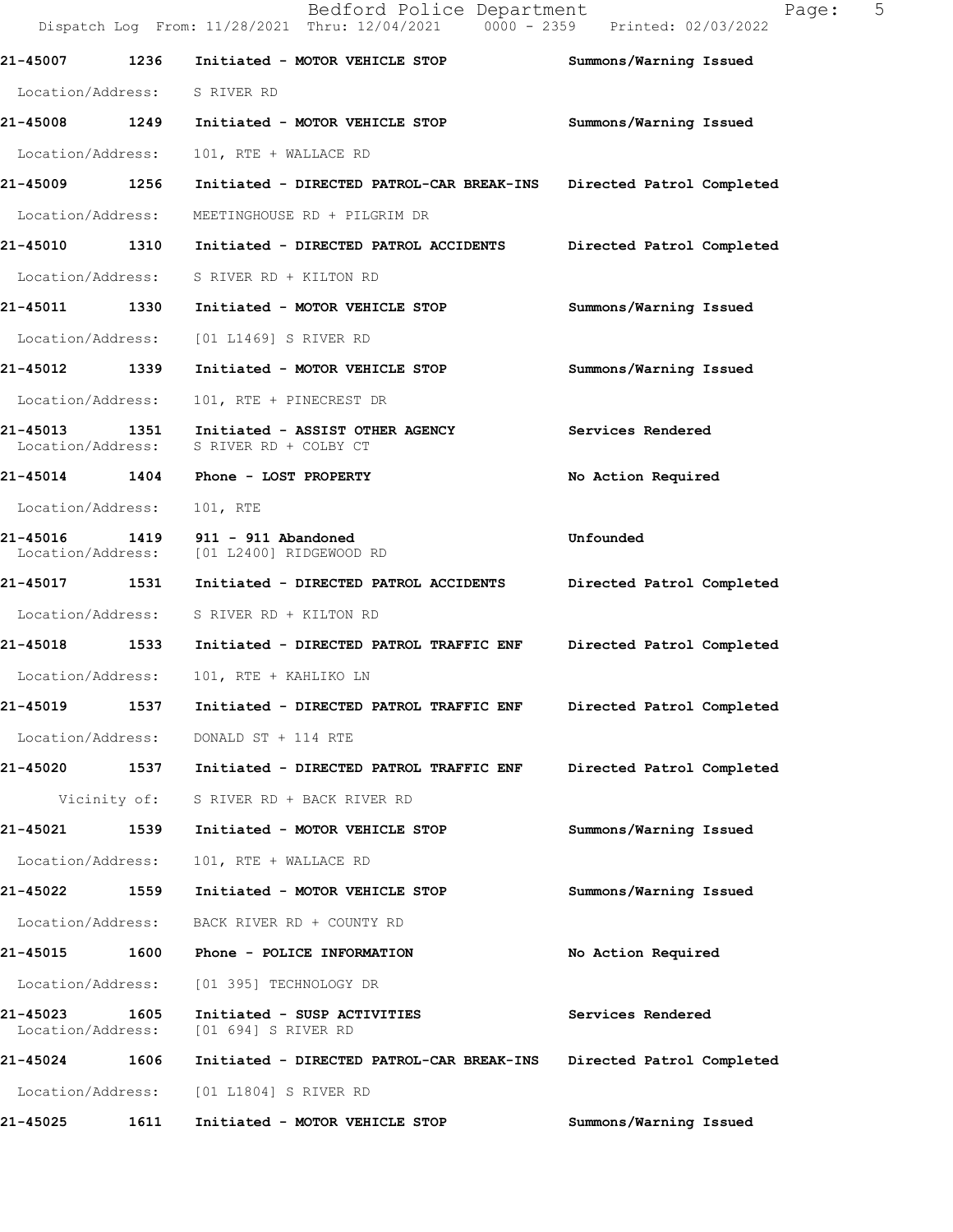|                                    |                                                                       | Bedford Police Department<br>Dispatch Log From: 11/28/2021 Thru: 12/04/2021 0000 - 2359 Printed: 02/03/2022                                                                                             | 6<br>Page:                |
|------------------------------------|-----------------------------------------------------------------------|---------------------------------------------------------------------------------------------------------------------------------------------------------------------------------------------------------|---------------------------|
| Location/Address:                  |                                                                       | 101, RTE + CONSTITUTION DR                                                                                                                                                                              |                           |
| 21-45026                           | 1612                                                                  | Initiated - MOTOR VEHICLE STOP                                                                                                                                                                          | Summons/Warning Issued    |
| Location/Address:                  |                                                                       | 101, RTE + HITCHING POST LN                                                                                                                                                                             |                           |
| 21-45027<br>Location/Address:      | 1625                                                                  | 911 - G-SMOKE IN THE BUILDING<br>[01 1007] HAWTHORNE DR                                                                                                                                                 | Services Rendered         |
| 21-45028 1645<br>Location/Address: |                                                                       | Phone - SEX OFFENSES<br>[01 474] CONSTITUTION DR                                                                                                                                                        | Investigated              |
| 21-45029 1650                      |                                                                       | Initiated - DIRECTED PATROL TRAFFIC ENF                                                                                                                                                                 | Directed Patrol Completed |
|                                    | Vicinity of:                                                          | S RIVER RD + TECHNOLOGY DR                                                                                                                                                                              |                           |
| 21-45030<br>Location/Address:      | 1655<br>Refer To Summons:<br>Summons:<br>Address:<br>Age:<br>Charges: | Initiated - MOTOR VEHICLE STOP<br>$[01 L0000786]$ S RIVER RD + KILTON RD<br>$21 - 646 - AR$<br>LANGE, MASHA M<br>DANVILLE, NH<br>26<br>Suspension of Vehicle Registration<br>Drive after Rev/Suspension | Arrest(s) Made            |
| 21-45031                           | 1718                                                                  | Initiated - DIRECTED PATROL TRAFFIC ENF                                                                                                                                                                 | Directed Patrol Completed |
| Location/Address:                  |                                                                       | 101, RTE + HITCHING POST LN                                                                                                                                                                             |                           |
| 21-45032                           | 1723                                                                  | Initiated - MOTOR VEHICLE STOP                                                                                                                                                                          | Summons/Warning Issued    |
| Location/Address:                  |                                                                       | 101, RTE + LIBERTY HILL RD                                                                                                                                                                              |                           |
| 21-45033                           | 1726                                                                  | Initiated - MOTOR VEHICLE STOP                                                                                                                                                                          | Summons/Warning Issued    |
| Location/Address:                  |                                                                       | [01 1613] MAIN ST                                                                                                                                                                                       |                           |
| 21-45034 1742                      |                                                                       | Initiated - DIRECTED PATROL TRAFFIC ENF                                                                                                                                                                 | Directed Patrol Completed |
|                                    | Vicinity of:                                                          | S RIVER RD + CLUB ACRE LN                                                                                                                                                                               |                           |
| 21-45035<br>Location/Address:      | 1744                                                                  | Phone - ALARM, BURGLAR<br>[01 918] ROCKBOUND RD                                                                                                                                                         | Alarm - False             |
| 21-45036                           | 1802                                                                  | Initiated - DIRECTED PATROL BURGLARY                                                                                                                                                                    | Directed Patrol Completed |
| Location/Address:                  |                                                                       | [01 L0000553] 101, RTE                                                                                                                                                                                  |                           |
| 21-45037<br>Location/Address:      | 1827                                                                  | Phone - DOG COMPLAINT<br>[01 1865] BUTTERFIELD LN                                                                                                                                                       | Services Rendered         |
| 21-45038 1843<br>Location/Address: |                                                                       | Phone - S-SERVICE CALL<br>CHRISTMAS TREE CIR                                                                                                                                                            | Services Rendered         |
| 21-45039 1906                      |                                                                       | Initiated - DIRECTED PATROL TRAFFIC ENF                                                                                                                                                                 | Directed Patrol Completed |
|                                    |                                                                       | Vicinity of: S RIVER RD + MEETINGHOUSE RD                                                                                                                                                               |                           |
| 21-45040                           | 1912                                                                  | Initiated - DIRECTED PATROL-CAR BREAK-INS                                                                                                                                                               | Directed Patrol Completed |
| Location/Address:                  |                                                                       | [01 1050] DONALD ST                                                                                                                                                                                     |                           |
| 21-45041 1923                      |                                                                       | Initiated - MOTOR VEHICLE STOP                                                                                                                                                                          | Summons/Warning Issued    |
| Location/Address:                  |                                                                       | S RIVER RD + MEETINGHOUSE RD                                                                                                                                                                            |                           |
| 21-45042<br>Location/Address:      | 1942                                                                  | Initiated - MOTOR VEHICLE STOP<br>MOORES CROSSING RD                                                                                                                                                    | Services Rendered         |
| 21-45043                           | 1948                                                                  | Initiated - DIRECTED PATROL-CAR BREAK-INS                                                                                                                                                               | Directed Patrol Completed |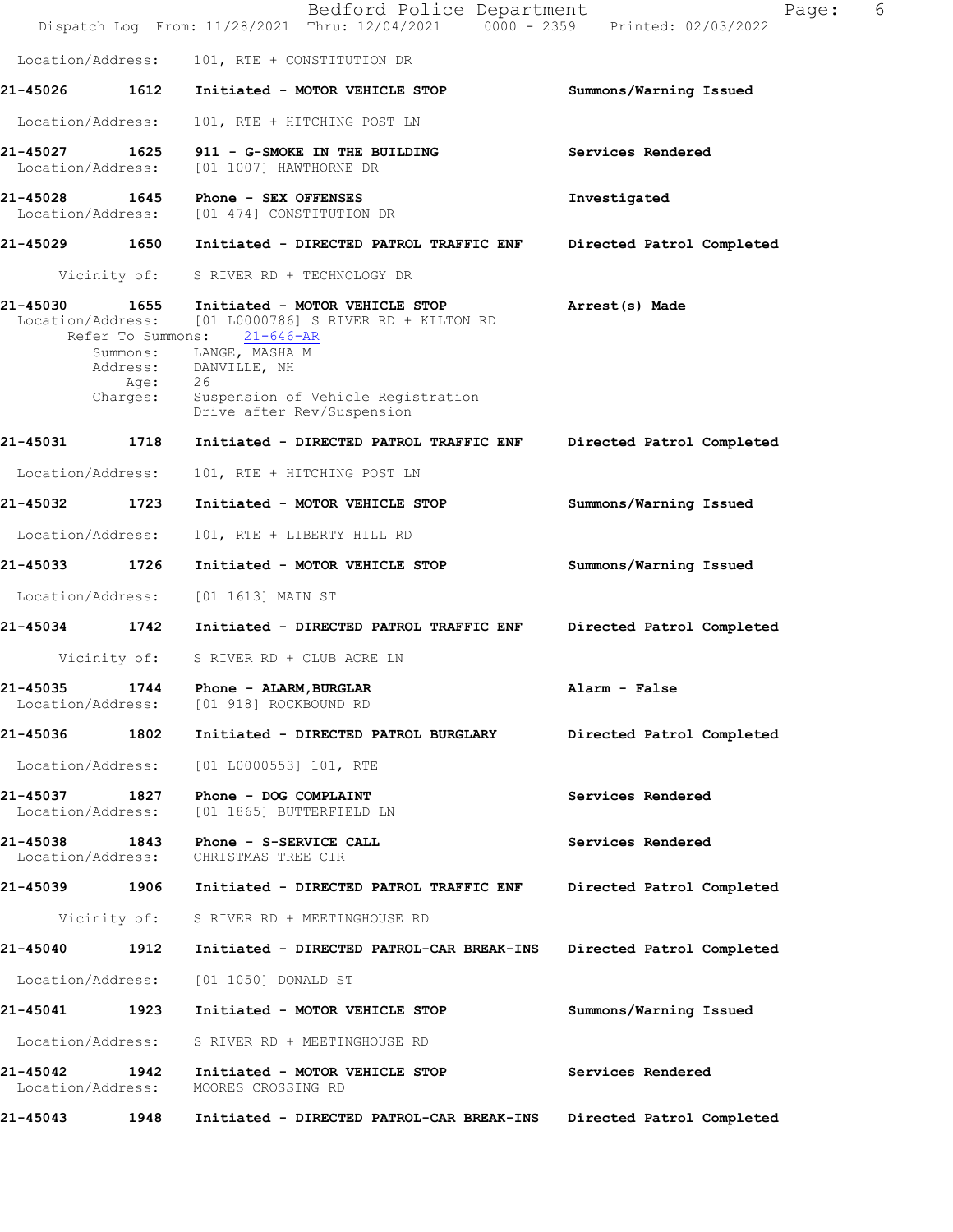|                                    |              | Bedford Police Department<br>Dispatch Log From: 11/28/2021 Thru: 12/04/2021 0000 - 2359 Printed: 02/03/2022 | 7<br>Page:                     |
|------------------------------------|--------------|-------------------------------------------------------------------------------------------------------------|--------------------------------|
|                                    |              | Vicinity of: HAWTHORNE DR + S RIVER RD                                                                      |                                |
| 21-45044 1958                      |              | Initiated - SUSP ACTIVITIES<br>Location/Address: [01 324] HAWTHORNE DR                                      | Services Rendered              |
|                                    |              | 21-45045 2008 Phone - MOTOR VEHICLE COMPLAINT                                                               | No Action Required             |
| Location/Address: S RIVER RD       |              |                                                                                                             |                                |
| 21-45046 2014                      |              | Initiated - DIRECTED PATROL-CAR BREAK-INS                                                                   | Directed Patrol Completed      |
| Location/Address:                  |              | [01 L1094] S RIVER RD                                                                                       |                                |
| 21-45047 2022                      |              | Initiated - DIRECTED PATROL TRAFFIC ENF                                                                     | Directed Patrol Completed      |
| Location/Address:                  |              | S RIVER RD + PALOMINO LN                                                                                    |                                |
| 21-45048 2022                      |              | Initiated - DIRECTED PATROL-CAR BREAK-INS                                                                   | Directed Patrol Completed      |
| Location/Address:                  |              | COUNTY RD + NASHUA RD                                                                                       |                                |
| 21-45049 2023<br>Location/Address: |              | Initiated - SUSP ACTIVITIES<br>[01 L1094] S RIVER RD                                                        | Services Rendered              |
| 21-45050 2026                      |              | Initiated - DIRECTED PATROL DWI                                                                             | Directed Patrol Completed      |
| Location/Address:                  |              | 101, RTE + CONSTITUTION DR                                                                                  |                                |
| 21-45051 2036                      |              | Initiated - BUILDING CHECK                                                                                  | Building Checked/Secured       |
| Location/Address:                  |              | [01 L705] AUTUMN LN                                                                                         |                                |
| 21-45052 2051                      |              | Initiated - DIRECTED PATROL DWI                                                                             | Directed Patrol Completed      |
|                                    |              | Vicinity of: S RIVER RD + MEETINGHOUSE RD                                                                   |                                |
|                                    |              | 21-45053 2112 Initiated - MOTOR VEHICLE STOP                                                                | Summons/Warning Issued         |
|                                    |              | Location/Address: S RIVER RD + KILTON RD                                                                    |                                |
|                                    |              | 21-45054 2119 Initiated - DIRECTED PATROL-CAR BREAK-INS                                                     | Directed Patrol Completed      |
| Location/Address:                  |              | [01 L0000816] IRON HORSE DR                                                                                 |                                |
| 21-45055                           | 2137         | Initiated - DIRECTED PATROL BURGLARY                                                                        | Directed Patrol Completed      |
|                                    |              | Location/Address: [01 L1823] BOYNTON ST                                                                     |                                |
| 21-45056 2141                      |              | Initiated - DIRECTED PATROL DWI                                                                             | Directed Patrol Completed      |
| Location/Address:                  |              | 114 RTE                                                                                                     |                                |
| 21-45057 2145                      |              | Initiated - DIRECTED PATROL DWI                                                                             | Directed Patrol Completed      |
|                                    |              | Vicinity of: S RIVER RD + HAWTHORNE DR                                                                      |                                |
|                                    |              | 21-45058 2157 Phone - S-EMERGENCY MEDICAL CALL-CHARL                                                        | Transported to Elliot Hospital |
| Location/Address:                  |              | STEEPLE VIEW LN                                                                                             |                                |
| 21-45059 2209                      |              | Initiated - MOTOR VEHICLE STOP                                                                              | Summons/Warning Issued         |
| Location/Address:                  |              | S RIVER RD + BACK RIVER RD                                                                                  |                                |
| 21-45060 2317<br>Location/Address: |              | 911 - S-EMERGENCY MEDICAL CALL-DELTA<br>[01 L1688] GARRISON DR                                              | <b>NO TRANSPORT</b>            |
| 21-45061 2358                      |              | Initiated - DIRECTED PATROL DWI                                                                             | Directed Patrol Completed      |
|                                    | Vicinity of: | 101, RTE + CONSTITUTION DR                                                                                  |                                |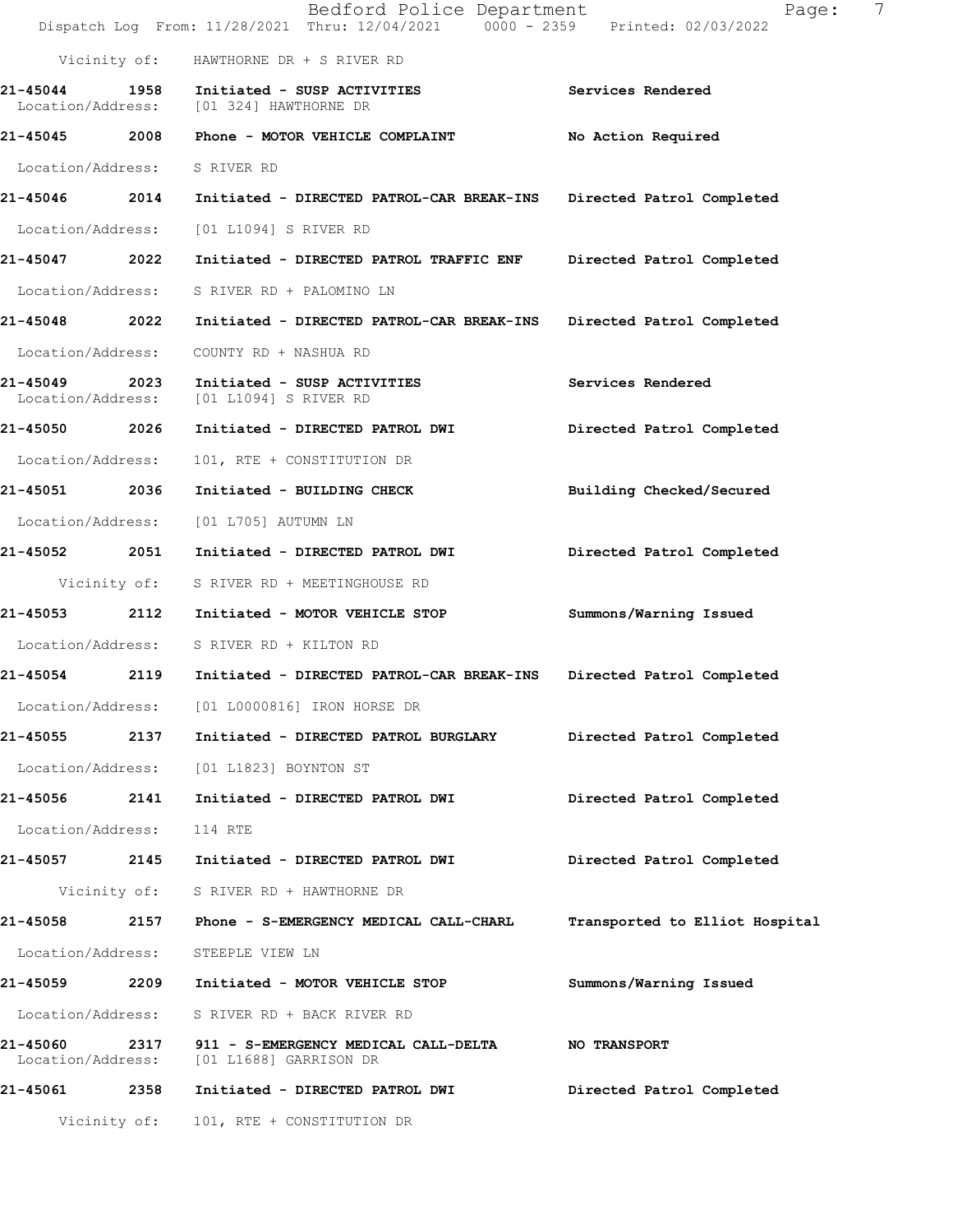Bedford Police Department Page: 8 DispatchLogFrom:11/28/2021Thru:12/04/20210000-2359Printed:02/03/2022

For Date:  $11/29/2021$  - Monday

| 21-45062          | 0000         | Initiated - DIRECTED PATROL DWI                              | Directed Patrol Completed |
|-------------------|--------------|--------------------------------------------------------------|---------------------------|
| Location/Address: |              | 101, RTE + MEETINGHOUSE RD                                   |                           |
| 21-45063 0006     |              | Initiated - DIRECTED PATROL DWI                              | Directed Patrol Completed |
|                   |              | Location/Address: S RIVER RD + BACK RIVER RD                 |                           |
| 21-45064 0013     |              | Initiated - MOTOR VEHICLE STOP                               | Summons/Warning Issued    |
| Location/Address: |              | 101, RTE + PINECREST DR                                      |                           |
|                   |              | 21-45065 0016 Initiated - DIRECTED PATROL DWI                | Directed Patrol Completed |
|                   |              | Location/Address: S RIVER RD + KILTON RD                     |                           |
| 21-45066 0017     |              | Initiated - DIRECTED PATROL DWI Directed Patrol Completed    |                           |
|                   | Vicinity of: | 101, RTE + 114 RTE                                           |                           |
| 21-45067 0019     |              | Initiated - DIRECTED PATROL DWI                              | Directed Patrol Completed |
| Location/Address: |              | 101, RTE + WALLACE RD                                        |                           |
| 21-45068 0032     |              | Initiated - DIRECTED PATROL DWI                              | Directed Patrol Completed |
|                   |              | Vicinity of: S RIVER RD + AUTUMN LN                          |                           |
| 21-45069 0036     |              | Initiated - DIRECTED PATROL DWI Directed Patrol Completed    |                           |
|                   | Vicinity of: | 101, RTE + OLD BEDFORD RD                                    |                           |
| 21-45070 0039     |              | Initiated - MOTOR VEHICLE STOP                               | Summons/Warning Issued    |
| Location/Address: |              | 101, RTE + JENKINS RD                                        |                           |
| 21-45071 0047     |              | Initiated - DIRECTED PATROL DWI                              | Directed Patrol Completed |
|                   |              | Location/Address: S RIVER RD + COLBY CT                      |                           |
|                   |              | 21-45072 0055 Initiated - DIRECTED PATROL DWI                | Directed Patrol Completed |
| Location/Address: |              | 101, RTE + GREY ROCK RD                                      |                           |
| 21-45073          | 0057         | Initiated - DIRECTED PATROL DWI                              | Directed Patrol Completed |
|                   |              | Vicinity of: NEW BOSTON RD + WALLACE RD                      |                           |
|                   |              | 21-45074 0058 Initiated - DIRECTED PATROL DWI                | Directed Patrol Completed |
|                   |              | Vicinity of: S RIVER RD + SUNSET LN                          |                           |
|                   |              | 21-45075 0113 Initiated - DIRECTED PATROL DWI                | Directed Patrol Completed |
|                   |              | Vicinity of: WALLACE RD + MINISTERIAL RD                     |                           |
| 21-45076          | 0125         | Initiated - MOTOR VEHICLE STOP                               | Summons/Warning Issued    |
| Location/Address: |              | 101, RTE                                                     |                           |
| 21-45077          | 0127         | Phone - ASSIST OTHER AGENCY<br>Location/Address: I-293 SOUTH | Services Rendered         |
| 21-45078          |              | 0144 Initiated - DIRECTED PATROL DWI                         | Directed Patrol Completed |
|                   |              | Location/Address: 101, RTE + TWIN BROOK LN                   |                           |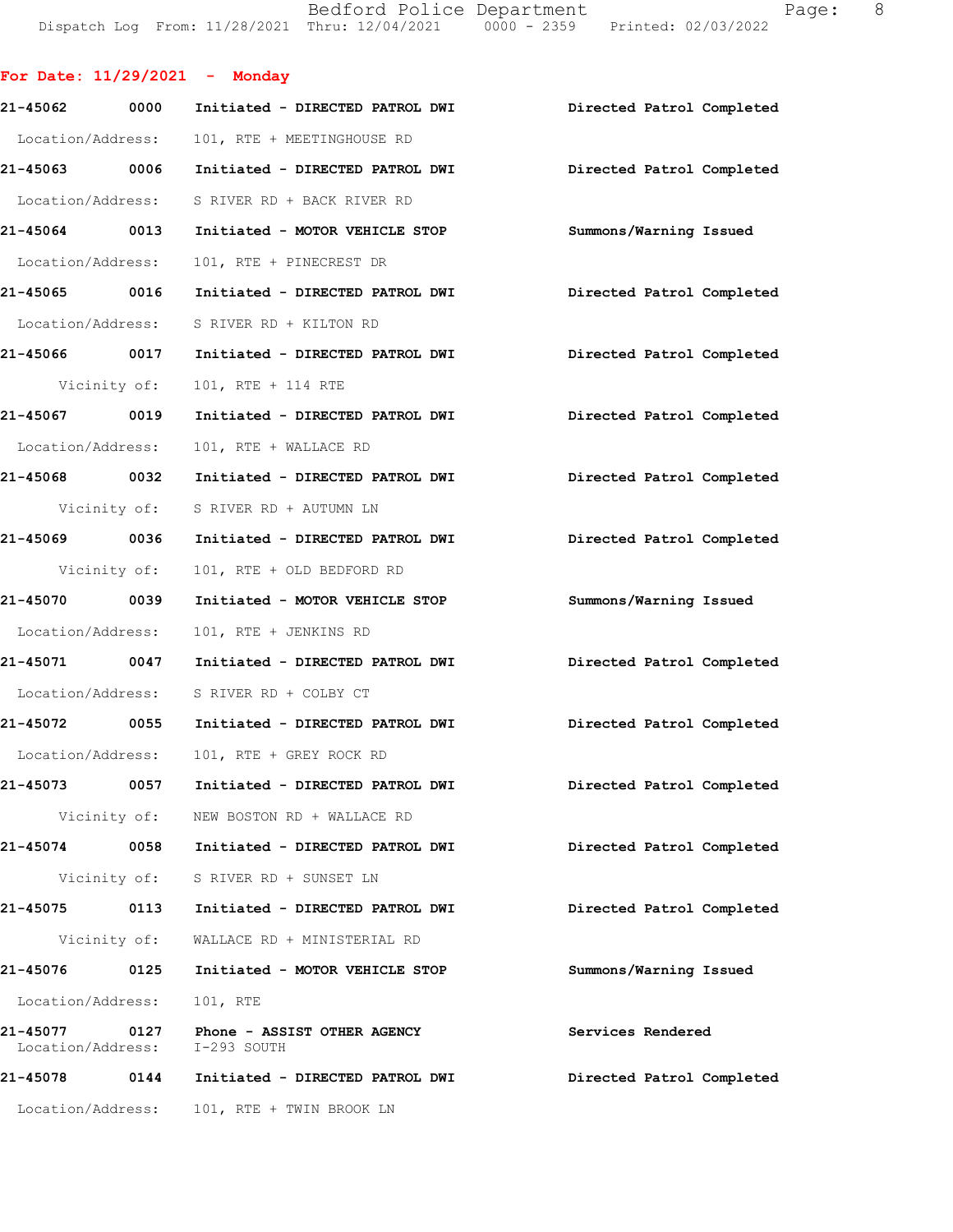|                                    |              | Bedford Police Department<br>Dispatch Log From: 11/28/2021 Thru: 12/04/2021 0000 - 2359 Printed: 02/03/2022 | Page:                       | 9 |
|------------------------------------|--------------|-------------------------------------------------------------------------------------------------------------|-----------------------------|---|
|                                    |              | Location/Address: S RIVER RD + CLUB ACRE LN                                                                 |                             |   |
|                                    |              | 21-45080 0208 Initiated - MOTOR VEHICLE STOP                                                                | Summons/Warning Issued      |   |
| Location/Address:                  |              | 101, RTE + OLD BEDFORD RD                                                                                   |                             |   |
| 21-45081 0216                      |              | 911 - S-EMERGENCY MEDICAL CALL-ALPHA                                                                        | TRANSPORTED TO CMC HOSPITAL |   |
| Location/Address:                  |              | [01 919] CORPORATE DR                                                                                       |                             |   |
| 21-45082 0220<br>Location/Address: |              | Phone - MOTOR VEHICLE COMP-IN PROGRESS Services Rendered<br>101, RTE                                        |                             |   |
| 21-45083 0233                      |              | Initiated - DIRECTED PATROL DWI                                                                             | Directed Patrol Completed   |   |
| Location/Address:                  |              | BOYNTON ST + DAVIES ST                                                                                      |                             |   |
| 21-45084 0236                      |              | Initiated - DIRECTED PATROL BURGLARY                                                                        | Directed Patrol Completed   |   |
|                                    | Vicinity of: | BACK RIVER RD + COUNTY RD                                                                                   |                             |   |
| 21-45085 0258                      |              | Initiated - BUILDING CHECK                                                                                  | Directed Patrol Completed   |   |
| Location/Address:                  |              | $[01 L0000553] 101$ , RTE                                                                                   |                             |   |
| 21-45086 0302                      |              | Initiated - BUILDING CHECK                                                                                  | Directed Patrol Completed   |   |
| Location/Address:                  |              | [01 L1094] S RIVER RD                                                                                       |                             |   |
| 21-45087                           | 0313         | Initiated - DIRECTED PATROL BURGLARY                                                                        | Directed Patrol Completed   |   |
| Location/Address:                  |              | BEALS RD + WALLACE RD                                                                                       |                             |   |
| 21-45088 0334                      |              | Initiated - DIRECTED PATROL-CAR BREAK-INS                                                                   | Directed Patrol Completed   |   |
|                                    | Vicinity of: | S RIVER RD + HAWTHORNE DR                                                                                   |                             |   |
| 21-45089 0343                      |              | Initiated - DIRECTED PATROL-CAR BREAK-INS                                                                   | Directed Patrol Completed   |   |
|                                    |              | Vicinity of: LEAVY DR + COOPER LN                                                                           |                             |   |
| 21-45090                           | 0346         | Initiated - DIRECTED PATROL-CAR BREAK-INS                                                                   | Directed Patrol Completed   |   |
|                                    |              | Location/Address: PLUMMER RD + PALOMINO LN                                                                  |                             |   |
|                                    |              | 21-45091 0347 Initiated - DIRECTED PATROL-CAR BREAK-INS                                                     | Directed Patrol Completed   |   |
|                                    |              | Location/Address: PRESIDENTIAL RD                                                                           |                             |   |
| 21-45092 0351                      |              | Initiated - DIRECTED PATROL BURGLARY                                                                        | Directed Patrol Completed   |   |
|                                    | Vicinity of: | WALLACE RD + MAGAZINE ST                                                                                    |                             |   |
| Location/Address:                  |              | 21-45093 0354 Phone - S-EMERGENCY MEDICAL CALL<br>I-293 NORTH                                               | <b>NO TRANSPORT</b>         |   |
|                                    |              | 21-45094 0413 Initiated - DIRECTED PATROL-CAR BREAK-INS                                                     | Directed Patrol Completed   |   |
|                                    |              | Vicinity of: IRON HORSE DR                                                                                  |                             |   |
| 21-45095 0426                      |              | Initiated - BUILDING CHECK                                                                                  | Building Checked/Secured    |   |
| Location/Address: COLBY CT         |              |                                                                                                             |                             |   |
|                                    |              | 21-45096 0434 Phone - ALARM, BURGLAR                                                                        | Alarm- correct code/reset   |   |
|                                    |              | Location/Address: [01 2343] S RIVER RD                                                                      |                             |   |
|                                    |              | 21-45097 0447 Initiated - BUILDING CHECK                                                                    | Building Checked/Secured    |   |
|                                    |              | Location/Address: [01 1235] S RIVER RD                                                                      |                             |   |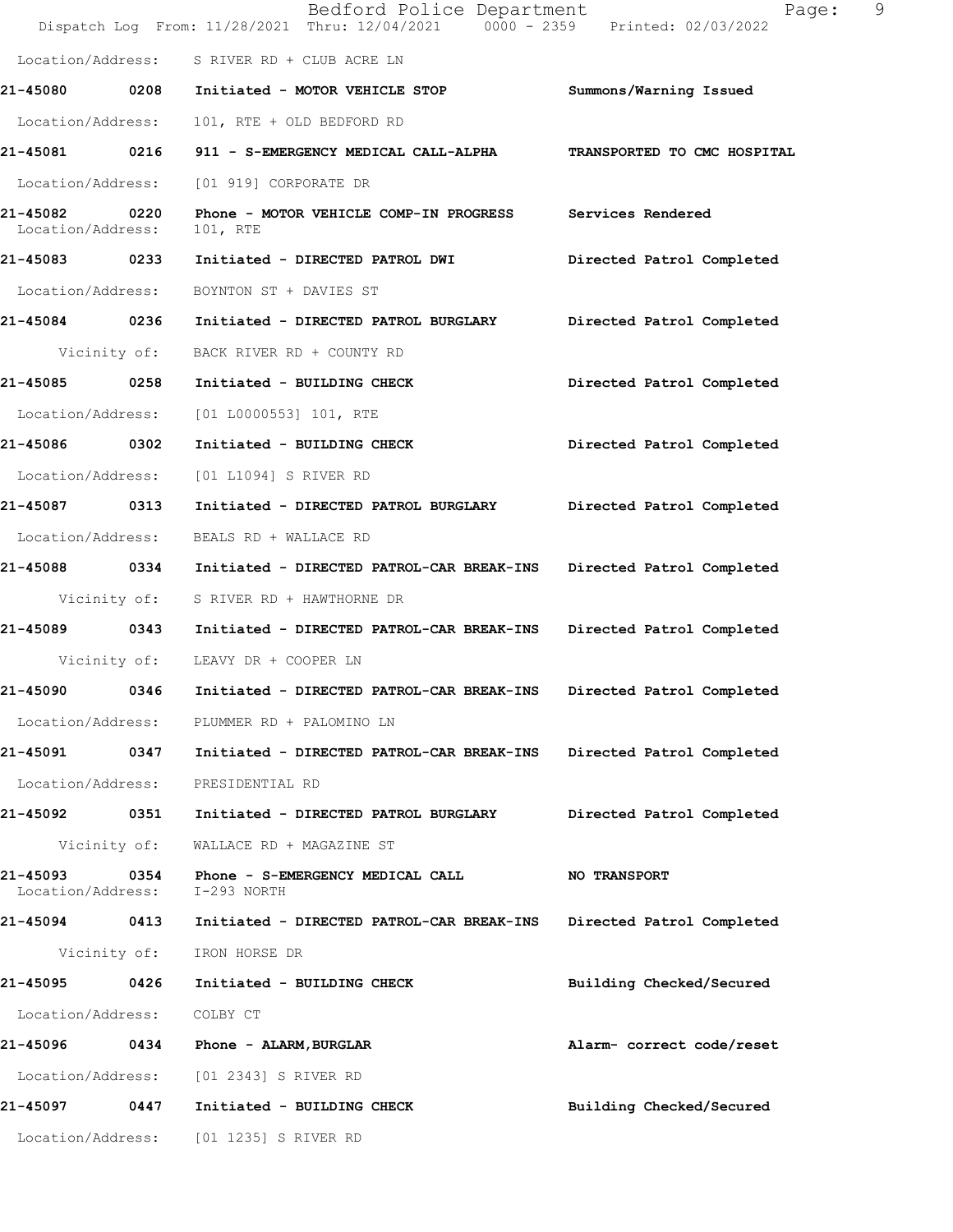21-45098 0518 Initiated - DIRECTED PATROL-CAR BREAK-INS Directed Patrol Completed Location/Address: [01 1312] S RIVER RD 21-45099 0520 Initiated - DIRECTED PATROL TRAFFICENF Directed Patrol Completed Vicinity of: S RIVER RD + MOORES CROSSING RD 21-45100 0541 Initiated - DIRECTED PATROL TRAFFIC ENF Directed Patrol Completed Location/Address: S RIVER RD + KILTON RD 21-45101 0612 Initiated - DIRECTED PATROL TRAFFIC ENF Directed Patrol Completed Location/Address: S RIVER RD + COLBY CT 21-45102 0613 Initiated - DIRECTED PATROL TRAFFIC ENF Directed Patrol Completed Location/Address: 101, RTE + HITCHING POST LN 21-45103 0707 Initiated - DIRECTED PATROL TRAFFIC ENF Directed Patrol Completed Location/Address: WALLACERD + 101, RTE 21-45104 0718 Initiated - DIRECTED PATROL TRAFFIC ENF Directed Patrol Completed Location/Address: [01 231] OLD BEDFORD RD 21-45106 0719 Initiated - DIRECTED PATROL TRAFFIC ENF Directed Patrol Completed Location/Address: BACK RIVER RD + COUNTY RD 21-45105 0720 Initiated - MOTOR VEHICLE STOP Summons/Warning Issued Location/Address: BACK RIVER RD 21-45107 0726 Initiated - MOTOR VEHICLE STOP Summons/Warning Issued Location/Address: OLD BEDFORD RD + RUNDLETT HILL RD 21-45108 0729 Initiated - DIRECTED PATROL TRAFFIC ENF Directed Patrol Completed Location/Address: S RIVER RD + COLBY CT 21-45109 0736 Initiated - DIRECTED PATROL ACCIDENTS Directed Patrol Completed Location/Address: HARDY RD + 101, RTE 21-45110 0736 Initiated - DIRECTED PATROL TRAFFIC ENF Directed Patrol Completed Location/Address: [01 231] OLD BEDFORD RD 21-45111 0738 Initiated - MOTOR VEHICLE STOP Summons/Warning Issued Location/Address: BACK RIVER RD 21-45112 0756 Initiated - MOTOR VEHICLE STOP Summons/Warning Issued Location/Address: DONALD ST + SAVOIE ST 21-45113 0757 Phone - MOTOR VEHICLE COMP-IN PROGRESS Could Not Locate<br>Location/Address: WALLACE RD + 101, RTE WALLACE RD +  $101$ , RTE 21-45114 0757 Initiated - MOTOR VEHICLE STOP Summons/Warning Issued Location/Address: 101, RTE + TWIN BROOK LN 21-45115 0803 Initiated - DIRECTED PATROL TRAFFIC ENF Directed Patrol Completed Location/Address: 114 RTE + DONALD ST

Dispatch Log From: 11/28/2021 Thru: 12/04/2021 0000 - 2359 Printed: 02/03/2022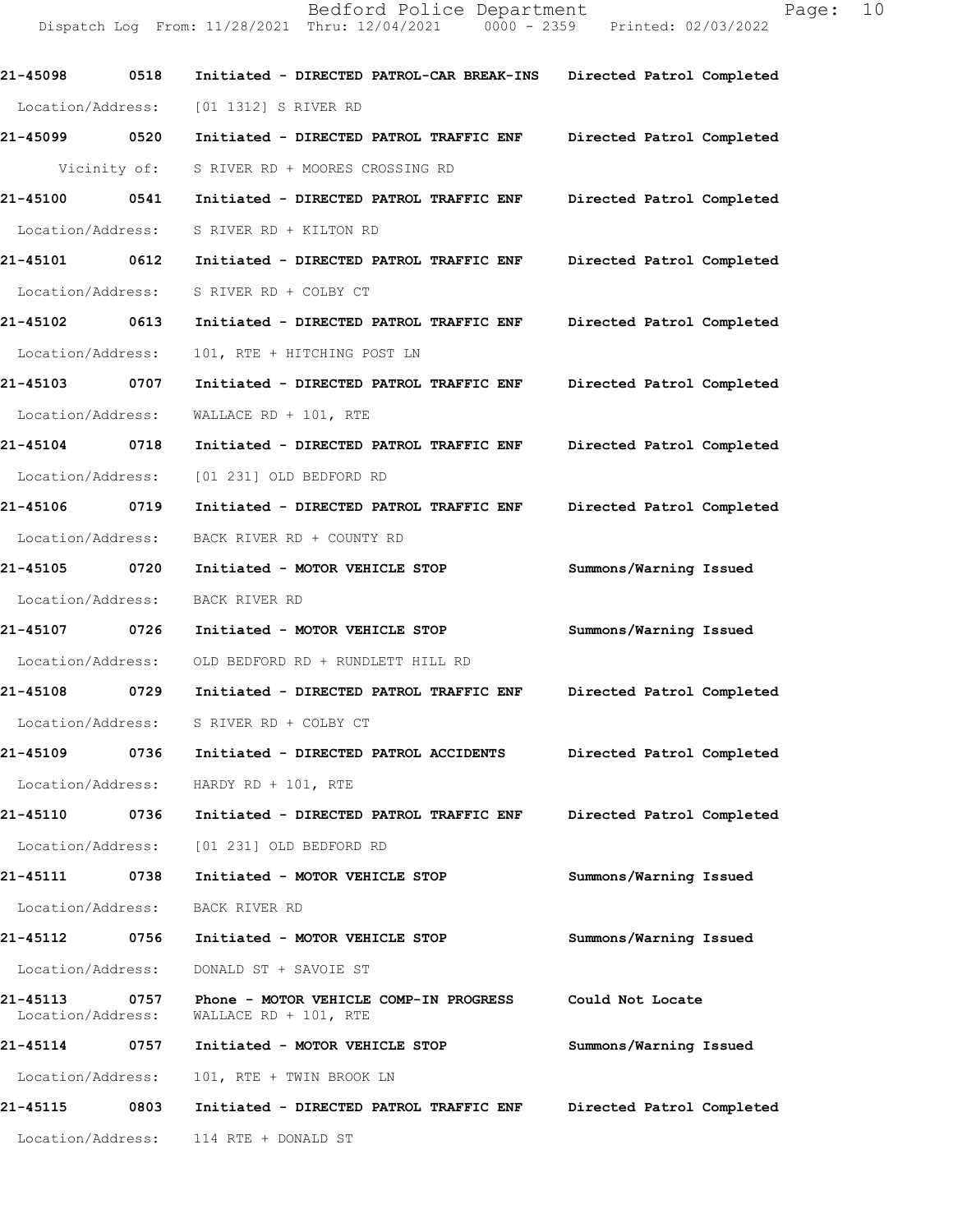21-45116 0803 Initiated - DIRECTED PATROL TRAFFIC ENF Directed Patrol Completed Location/Address: S RIVER RD + MEETINGHOUSE RD 21-45117 0804 Initiated - MOTOR VEHICLE STOP Summons/Warning Issued Location/Address: S RIVER RD 21-45118 0808 Phone - HIGHWAY CONDITIONS Could Not Locate Location/Address: CORPORATE DR + OLD BEDFORD RD 21-45119 0815 Initiated - MOTOR VEHICLE STOP Summons/Warning Issued Location/Address: 101, RTE + COVENANT WAY 21-45120 0817 Initiated - MOTOR VEHICLE STOP Summons/Warning Issued Location/Address: S RIVER RD 21-45121 0820 Phone - ANIMAL COMPLAINT No Action Required Vicinity of: HILLTOP DR 21-45122 0829 Initiated - DIRECTED PATROL ACCIDENTS Directed Patrol Completed Location/Address: 101, RTE + OLD BEDFORD RD 21-451230832 Initiated-MOTORVEHICLESTOP Summons/WarningIssued Location/Address: S RIVER RD + MEETINGHOUSE RD 21-45124 0838 Initiated - DIRECTED PATROL TRAFFIC ENF Directed Patrol Completed Location/Address: WALLACERD + NEW BOSTON RD 21-45125 0845 Initiated - MOTOR VEHICLE STOP Summons/Warning Issued Location/Address: OLD BEDFORD RD + 101, RTE 21-45126 0900 911 - S-EMERGENCY MEDICAL CALL-CHARL TRANSPORTED TO CMC HOSPITAL Location/Address: [01 435] HAWTHORNE DR 21-45127 0909 Initiated - DIRECTED PATROL TRAFFIC ENF Directed Patrol Completed Location/Address: 101, RTE + 114 RTE 21-45128 0911 Initiated - MOTOR VEHICLE STOP Summons/Warning Issued Location/Address: 101, RTE + JOPPA HILL RD 21-451290932 Phone-SCAMS(PHONE,EMAILETC) ServicesRendered Location/Address: 21-45130 0937 Initiated - MOTOR VEHICLE STOP Summons/Warning Issued Location/Address: 101, RTE + NASHUA RD 21-45131 0949 911 - S-EMERGENCY MEDICAL CALL-ALPHA TRANSPORTED TO CMC HOSPITAL Location/Address: [01 435] HAWTHORNE DR 21-451330953 Phone-ASSISTOTHERAGENCY Investigated Location/Address: CARON RD 21-45132 0955 Initiated - DIRECTED PATROL-CAR BREAK-INS Directed Patrol Completed Location/Address: MARKET ST + MAIN ST 21-45134 1011 Initiated - MOTOR VEHICLE STOP Summons/Warning Issued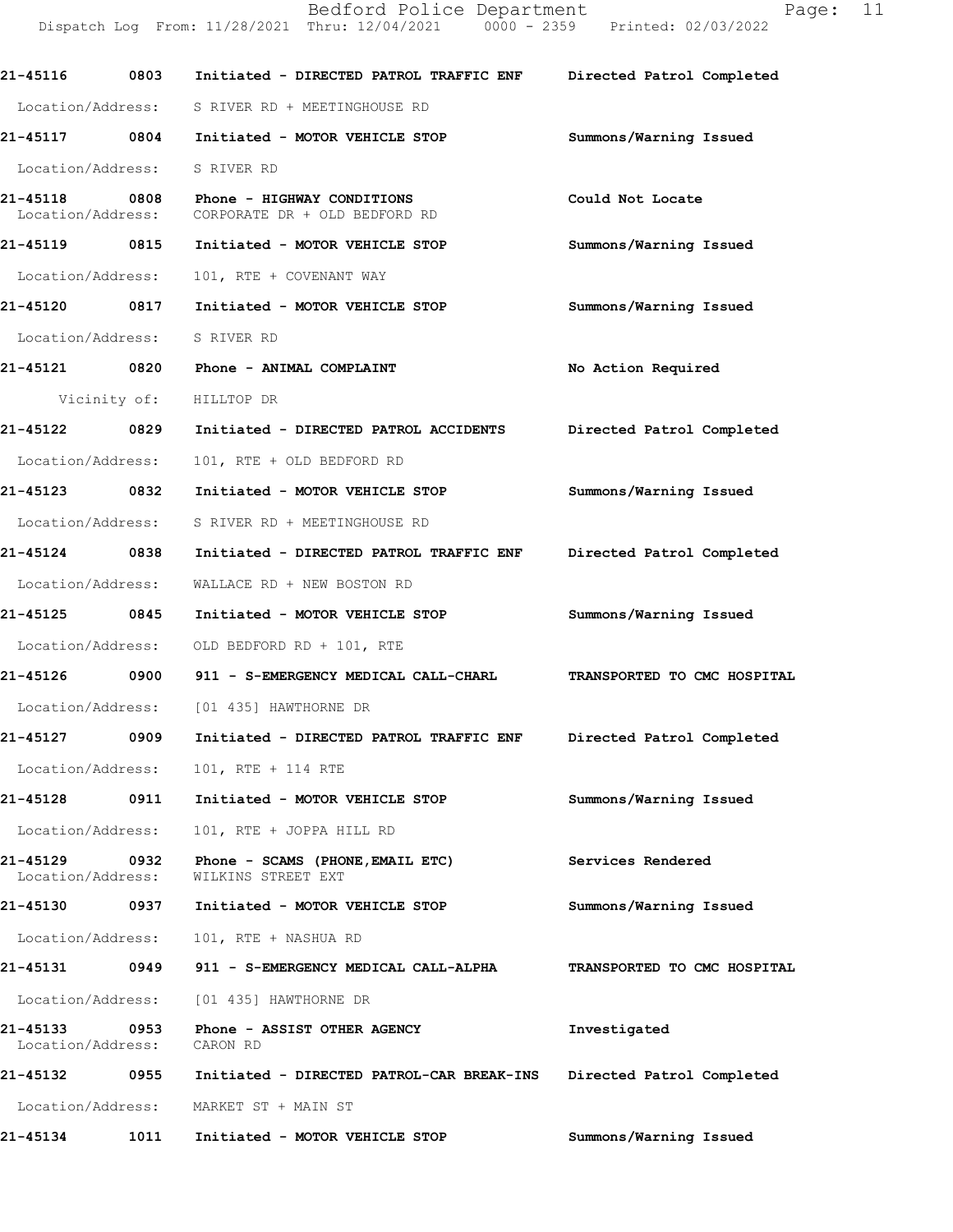|                                      |              | Dispatch Log From: 11/28/2021 Thru: 12/04/2021 0000 - 2359 Printed: 02/03/2022 |                                |
|--------------------------------------|--------------|--------------------------------------------------------------------------------|--------------------------------|
|                                      |              | Location/Address: OLD BEDFORD RD + MCKERLEY ST                                 |                                |
| 21-45135 1028                        |              | 911 - S-EMERGENCY MEDICAL CALL-ALPHA                                           | Transported to Elliot Hospital |
| Location/Address:                    |              | [01 1416] WASHINGTON PL                                                        |                                |
| 21-45136                             | 1032         | Phone - POLICE INFORMATION                                                     | No Action Required             |
|                                      |              | Location/Address: [01 L1700] PALOMINO LN                                       |                                |
| 21-45137                             | 1047         | Initiated - DIRECTED PATROL-CAR BREAK-INS Directed Patrol Completed            |                                |
| Location/Address:                    |              | [01 1235] S RIVER RD                                                           |                                |
| 21-45138 1052<br>Location/Address:   |              | Initiated - SERVE PAPERWORK<br>OLDE LANTERN RD                                 | Could Not Locate               |
| 21-45139<br>Location/Address:        | 1118         | Initiated - SERVE PAPERWORK<br>PIMLICO CT                                      | Could Not Locate               |
| 21-45140<br>Location/Address:        | 1126         | Phone - HIGHWAY CONDITIONS<br>101, RTE                                         | Removed Hazard                 |
| 21-45141                             | 1210         | Initiated - DIRECTED PATROL TRAFFIC ENF                                        | Directed Patrol Completed      |
| Location/Address:                    |              | S RIVER RD + BACK RIVER RD                                                     |                                |
| 21-45142                             | 1211         | Initiated - DIRECTED PATROL-CAR BREAK-INS                                      | Directed Patrol Completed      |
| Location/Address:                    |              | [01 1050] DONALD ST                                                            |                                |
| 21-45143<br>Location/Address:        | 1218         | Walk-In - LITTERING<br>[01 L0000816] IRON HORSE DR                             | Services Rendered              |
| 21-45144<br>Location/Address:        | 1219         | Initiated - SERVE PAPERWORK<br>[01 2148] MATTHEW PATTEN DR                     | Could Not Locate               |
| 21-45145                             | 1223         | Initiated - DIRECTED PATROL-CAR BREAK-INS                                      | Directed Patrol Completed      |
|                                      |              | Location/Address: [01 308] COLBY CT                                            |                                |
| 21-45146                             | 1224         | Initiated - DIRECTED PATROL TRAFFIC ENF                                        | Directed Patrol Completed      |
| Location/Address:                    |              | WALLACE RD + BEALS RD                                                          |                                |
| 21-45147                             | 1249         | Initiated - DIRECTED PATROL TRAFFIC ENF                                        | Directed Patrol Completed      |
| Location/Address:                    |              | GREY ROCK RD + $101$ , RTE                                                     |                                |
| 21-45148                             | 1254         | Initiated - DIRECTED PATROL TRAFFIC ENF                                        | Directed Patrol Completed      |
| Location/Address:                    |              | DONALD ST + 114 RTE                                                            |                                |
| 21-45149                             | 1303         | Initiated - DIRECTED PATROL-CAR BREAK-INS                                      | Directed Patrol Completed      |
| Location/Address:                    |              | [01 1235] S RIVER RD                                                           |                                |
| <b>21-45150</b><br>Location/Address: | 1306         | Initiated - INVESTIGATION-FOLLOW UP<br>[01 138] S RIVER RD                     | Investigated                   |
| 21-45151                             | 1314         | Initiated - DIRECTED PATROL TRAFFIC ENF                                        | Directed Patrol Completed      |
|                                      | Vicinity of: | S RIVER RD + IRON HORSE DR                                                     |                                |
| 21-45152                             | 1318         | Initiated - MOTOR VEHICLE STOP                                                 | Summons/Warning Issued         |
| Location/Address:                    |              | DONALD ST + OLD BEDFORD RD                                                     |                                |
| 21-45153<br>Location/Address:        | 1326         | Phone - ASSIST CITIZEN<br>[01 474] CONSTITUTION DR                             | Services Rendered              |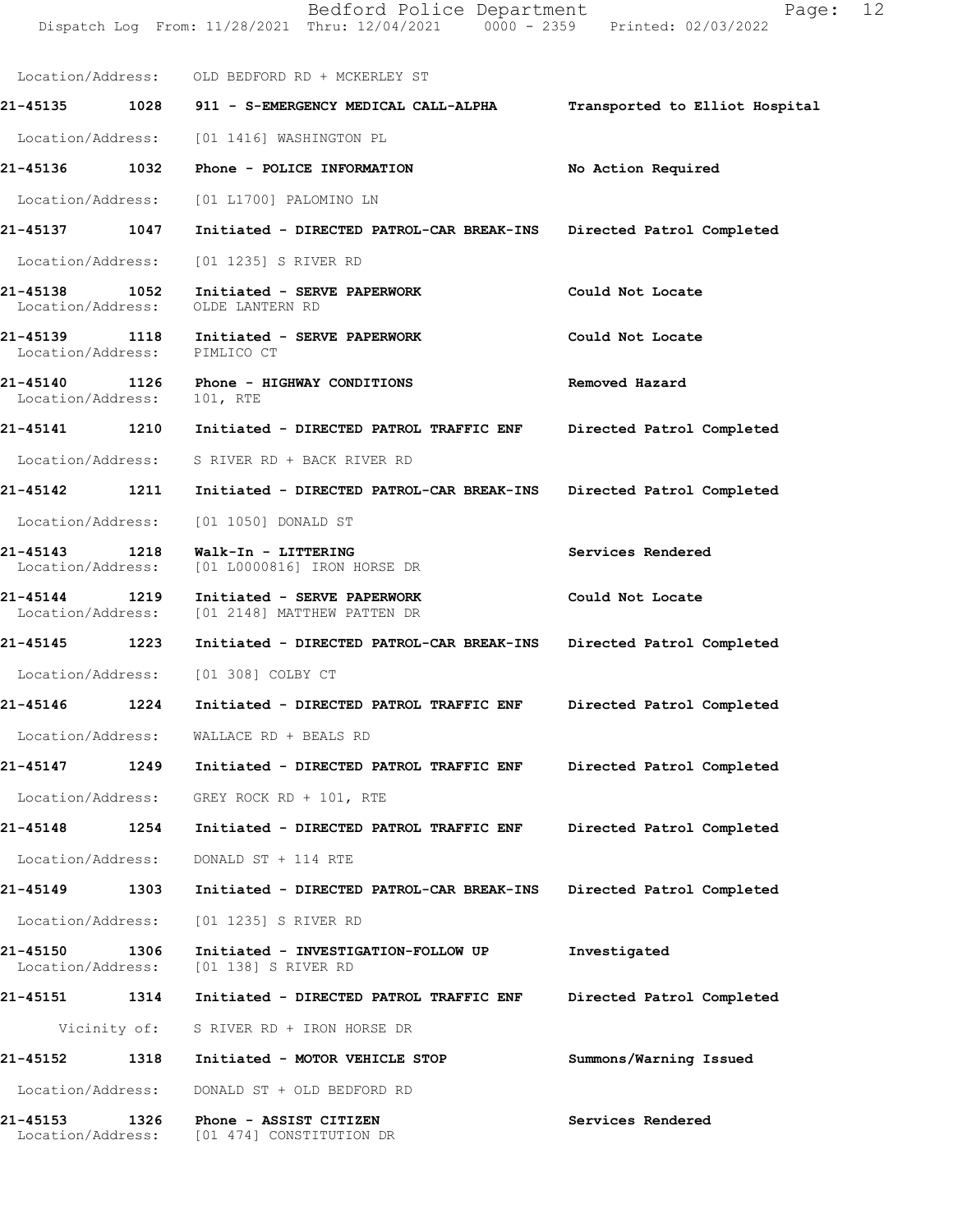Dispatch Log From: 11/28/2021 Thru: 12/04/2021 0000 - 2359 Printed: 02/03/2022 21-45154 1340 Initiated - MOTOR VEHICLE STOP Summons/Warning Issued Location/Address: 101, RTE + COVENANT WAY 21-451551344 Phone-S-MUTUALAID-MEDICAL TRANSPORTEDTOCMCHOSPITAL Location/Address: [07] SILVER ST 21-45156 1347 Initiated - MOTOR VEHICLE STOP **Arrest(s) Made Iocation/Address:** S RIVER RD Location/Address: SRIVERRD<br>Refer To Summons: 21-647-AR Refer To Summons: Summons/Warning Issued Summons/Warning Issued No Action Required Transported to Elliot Hospital Services Rendered Transported to Elliot Hospital Directed Patrol Completed Directed Patrol Completed Summons/Warning Issued Summons/Warning Issued Services Rendered Directed Patrol Completed Services Rendered Directed Patrol Completed Summons: PILSBURY, KAYLA R<br>Address: CONCORD, NH CONCORD, NH Age:<br>Charges: Suspension of Vehicle Registration Drive after Rev/Suspension 21-45157 1400 Initiated - MOTOR VEHICLE STOP Location/Address: 114 RTE + DONALD 21-45158 1418 Initiated - MOTOR VEHICLE STOP Location/Address: 101, RTE + CONSTITUTION DR 21-45159 1428 Phone - POLICE INFORMATION Location: UPPER ME TO UPPER NH 21-45160 1430 911 - S-EMERGENCY MEDICAL CALL Location/Address: [01 334] 101, RTE 21-45161 1440 Phone - ASSIST CITIZEN<br>Location/Address: GAGE GIRLS RD Location/Address: 21-45162 1443 911 - S-EMERGENCY MEDICAL CALL-CHARL Location/Address: [01 335] COLBY CT 21-45163 1530 Initiated - DIRECTED PATROL TRAFFIC ENF Vicinity of: S RIVER RD + KILTON RD 21-45164 1533 Initiated - DIRECTED PATROL TRAFFIC ENF Location/Address: 101, RTE + 114 RTE 21-45165 1539 Initiated - MOTOR VEHICLE STOP Location/Address: 114 RTE + DONALD ST 21-45166 1540 Initiated - MOTOR VEHICLE STOP Location/Address: S RIVER RD 21-45167 1544 Phone - MOTOR VEHICLE ACCIDENT<br>Location/Address: [01 463] NASHUA RD [01 463] NASHUA RD 21-45168 1548 Initiated - DIRECTED PATROL TRAFFIC ENF Location/Address: HAWTHORNE DR + S RIVER RD 21-45169 1550 Phone - DOG COMPLAINT<br>Location/Address: GLEN RD Location/Address: 21-45170 1625 Initiated - DIRECTED PATROL TRAFFIC ENF Location/Address: 101, RTE + JENKINS RD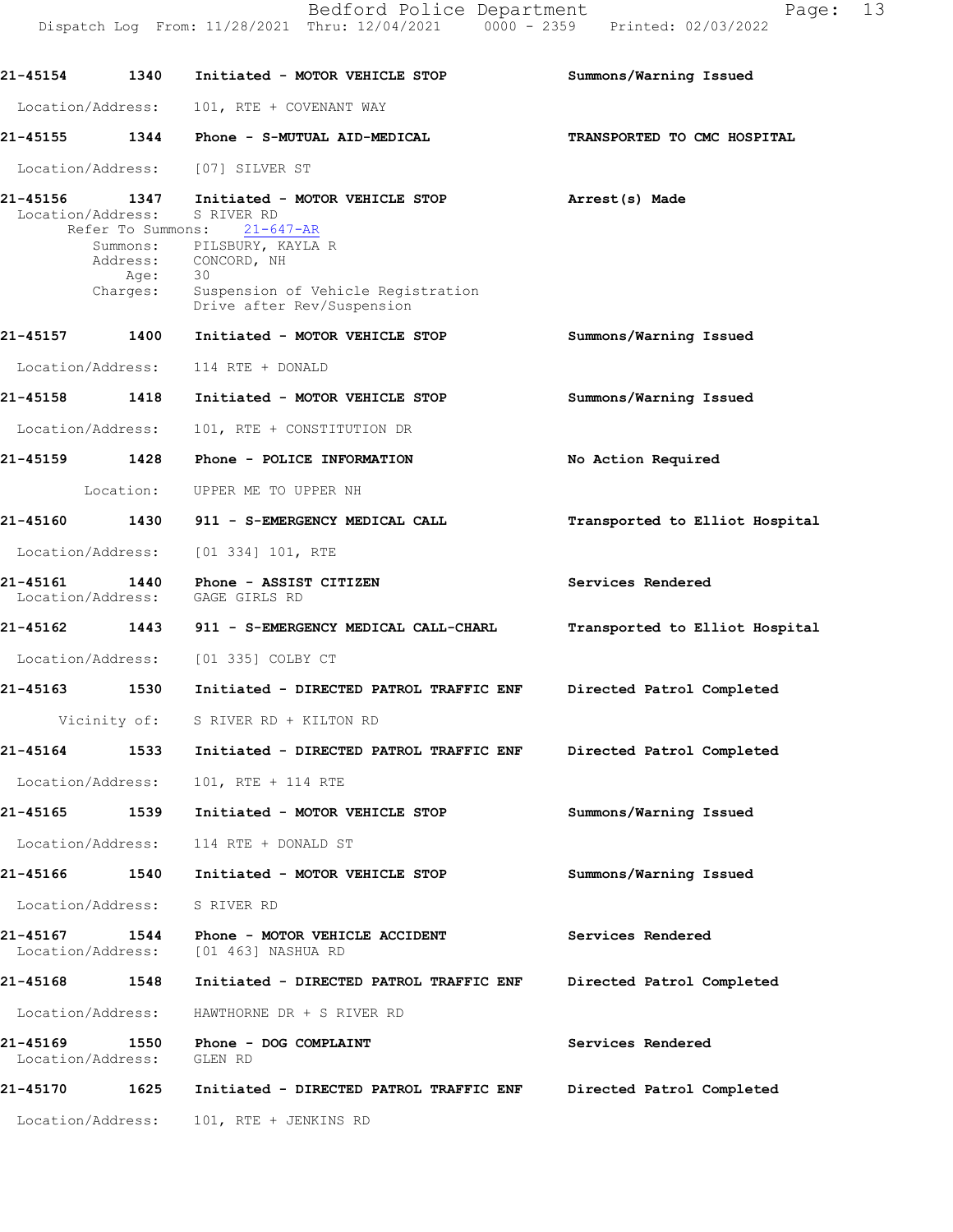|                               |      | Bedford Police Department<br>Dispatch Log From: 11/28/2021 Thru: 12/04/2021 0000 - 2359 Printed: 02/03/2022 | 14<br>Page:               |
|-------------------------------|------|-------------------------------------------------------------------------------------------------------------|---------------------------|
| 21-45172 1625                 |      | Initiated - SERVE PAPERWORK<br>Location/Address: [01 2148] MATTHEW PATTEN DR                                | Services Rendered         |
| 21-45171 1629                 |      | Initiated - DIRECTED PATROL-CAR BREAK-INS                                                                   | Directed Patrol Completed |
| Location/Address:             |      | [01 1235] S RIVER RD                                                                                        |                           |
| 21-45173 1640                 |      | Initiated - MOTOR VEHICLE STOP                                                                              | Summons/Warning Issued    |
| Location/Address:             |      | 101, RTE + JENKINS RD                                                                                       |                           |
| 21-45174 1642                 |      | Initiated - DIRECTED PATROL TRAFFIC ENF                                                                     | Directed Patrol Completed |
| Vicinity of:                  |      | S RIVER RD + PALOMINO LN                                                                                    |                           |
| 21-45175 1644                 |      | Initiated - DIRECTED PATROL TRAFFIC ENF                                                                     | Directed Patrol Completed |
| Location/Address:             |      | S RIVER RD + MEETINGHOUSE RD                                                                                |                           |
| 21-45176 1657                 |      | Initiated - DIRECTED PATROL TRAFFIC ENF                                                                     | Directed Patrol Completed |
| Location/Address:             |      | 101, RTE + CONSTITUTION DR                                                                                  |                           |
| 21-45177 1701                 |      | Initiated - BUILDING CHECK                                                                                  | Building Checked/Secured  |
| Location/Address:             |      | [01 L1700] PALOMINO LN                                                                                      |                           |
| 21-45178 1703                 |      | Initiated - MOTOR VEHICLE STOP                                                                              | Summons/Warning Issued    |
| Location/Address:             |      | S RIVER RD + PARK DR                                                                                        |                           |
| 21-45179<br>Location/Address: |      | 1710 Phone - DISABLED MOTOR VEHICLE<br>LIBERTY HILL RD + EDINBURGH DR                                       | Services Rendered         |
| 21-45180 1710                 |      | Initiated - MOTOR VEHICLE STOP                                                                              | Summons/Warning Issued    |
|                               |      | Location/Address: 114 RTE + PLUMMER HILL RD                                                                 |                           |
|                               |      | 21-45181 1724 Initiated - DIRECTED PATROL-CAR BREAK-INS                                                     | Directed Patrol Completed |
|                               |      | Location/Address: [01 1235] S RIVER RD                                                                      |                           |
| 21-45182<br>Location/Address: | 1739 | Phone - DISABLED MOTOR VEHICLE<br>101, RTE + KILTON ROAD RAMP                                               | Services Rendered         |
| 21-45183                      | 1743 | Initiated - DIRECTED PATROL-CAR BREAK-INS                                                                   | Directed Patrol Completed |
| Location/Address:             |      | [01 L2252] JENKINS RD                                                                                       |                           |
| 21-45184                      | 1751 | Initiated - DIRECTED PATROL-CAR BREAK-INS                                                                   | Directed Patrol Completed |
| Location/Address:             |      | [01 L1562] KILTON RD                                                                                        |                           |
| 21-45185                      | 1753 | Initiated - DIRECTED PATROL-CAR BREAK-INS                                                                   | Directed Patrol Completed |
| Location/Address:             |      | 114 RTE + DONALD ST                                                                                         |                           |
| 21-45187                      | 1759 | Initiated - DIRECTED PATROL-CAR BREAK-INS                                                                   | Directed Patrol Completed |
| Location/Address:             |      | [01 308] COLBY CT                                                                                           |                           |
| 21-45186<br>Location/Address: | 1800 | Phone - ASSIST CITIZEN<br>[07 M2] ELLIOT WAY                                                                | Could Not Locate          |
| 1815<br>21-45188              |      | Initiated - DIRECTED PATROL TRAFFIC ENF                                                                     | Directed Patrol Completed |
| Vicinity of:                  |      | S RIVER RD + COLBY CT                                                                                       |                           |
| 21-45189<br>Location/Address: | 1855 | Phone - ASSIST CITIZEN<br>[01 474] CONSTITUTION DR<br>Refer To Incident: 21-1127-OF                         | Investigated              |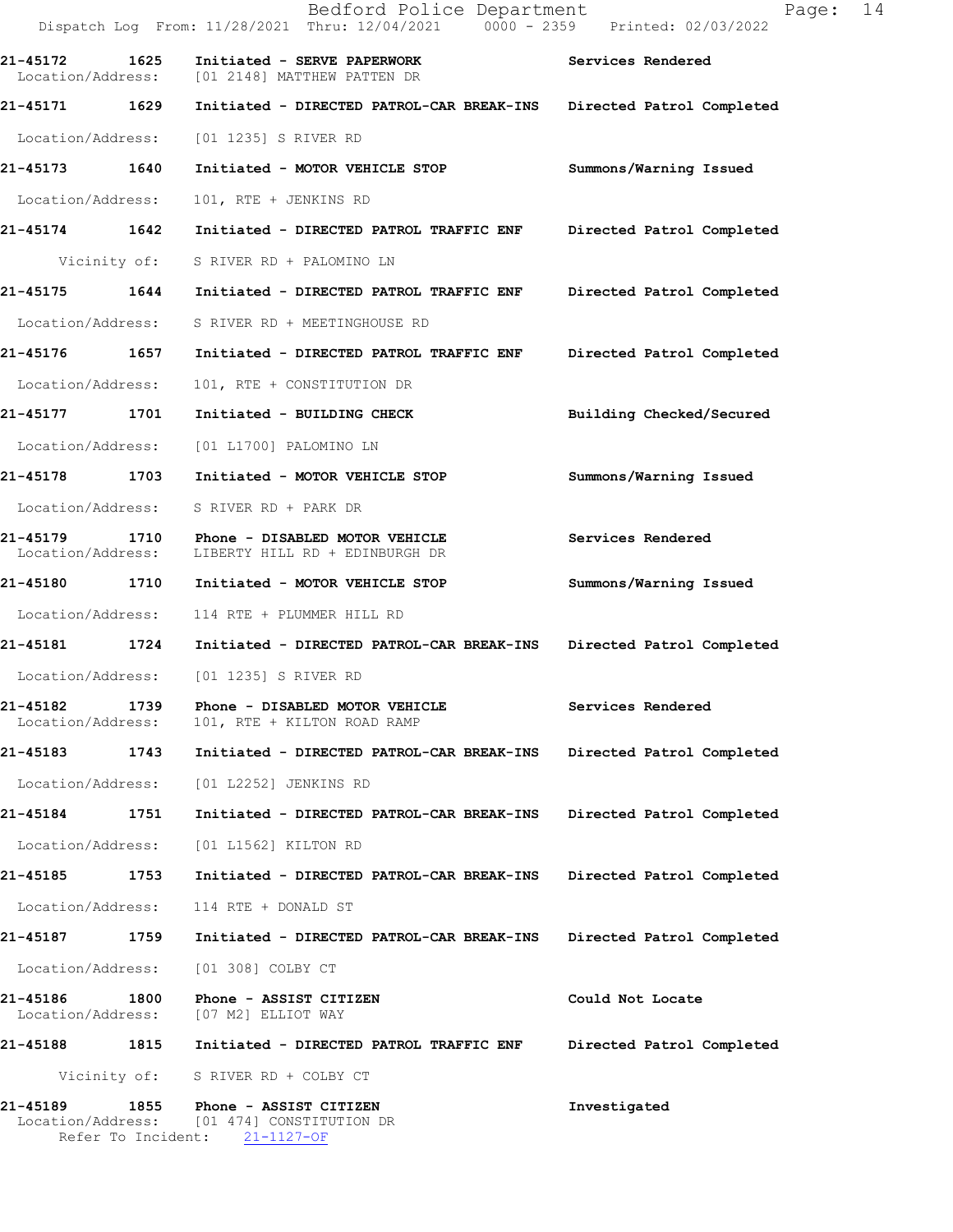| <b>21-45190</b><br>Location/Address: | 1857         | Initiated - SERVE PAPERWORK<br>[01 474] CONSTITUTION DR                     | Services Rendered           |
|--------------------------------------|--------------|-----------------------------------------------------------------------------|-----------------------------|
| 21-45191 1903                        |              | Phone - ANIMAL COMPLAINT<br>Location/Address: NEW BOSTON RD + MCALLISTER RD | Investigated                |
| 21-45192 1917                        |              | Initiated - MOTOR VEHICLE STOP                                              | Summons/Warning Issued      |
| Location/Address:                    |              | 101, RTE + NASHUA RD                                                        |                             |
| 21-45193                             | 1935         | Initiated - DIRECTED PATROL TRAFFIC ENF                                     | Directed Patrol Completed   |
| Location/Address:                    |              | 101, RTE + KAHLIKO LN                                                       |                             |
| 21-45194 1936                        |              | Initiated - DIRECTED PATROL TRAFFIC ENF                                     | Directed Patrol Completed   |
|                                      | Vicinity of: | S RIVER RD + MEETINGHOUSE RD                                                |                             |
| 21-45195 1938<br>Location/Address:   |              | 911 - MOTOR VEHICLE COMP-IN PROGRESS<br>JENKINS RD + QUINCY DR              | Could Not Locate            |
| 21-45196 1945                        |              | Initiated - DIRECTED PATROL-CAR BREAK-INS Directed Patrol Completed         |                             |
| Location/Address:                    |              | [01 1050] DONALD ST                                                         |                             |
| 21-45197 1950                        |              | Initiated - MOTOR VEHICLE STOP                                              | Summons/Warning Issued      |
| Location/Address:                    |              | S RIVER RD + EXECUTIVE PARK DR                                              |                             |
| 21-45198 1951                        |              | Initiated - DIRECTED PATROL TRAFFIC ENF                                     | Directed Patrol Completed   |
| Location/Address:                    |              | 101, RTE + COVENANT WAY                                                     |                             |
| 21-45199<br>Location/Address:        | 1958         | Phone - SUSP ACTIVITIES<br>[01 L2495] COLONIAL DR                           | Services Rendered           |
| 21-45200 2000<br>Location/Address:   |              | Phone - MOTOR VEHICLE ACCIDENT<br>101, RTE + MEETINGHOUSE RD                | Services Rendered           |
| 21-45201 2023                        |              | Initiated - DIRECTED PATROL-CAR BREAK-INS                                   | Directed Patrol Completed   |
|                                      |              | Location/Address: [01 1312] S RIVER RD                                      |                             |
| 21-45202 2023                        |              | Initiated - DIRECTED PATROL-CAR BREAK-INS                                   | Directed Patrol Completed   |
| Location/Address:                    |              | COOPER LN + LEAVY DR                                                        |                             |
| 21-45203                             | 2040         | Initiated - MOTOR VEHICLE STOP                                              | Summons/Warning Issued      |
| Location/Address:                    |              | MAIN ST                                                                     |                             |
| 21-45204                             | 2042         | Initiated - DIRECTED PATROL TRAFFIC ENF                                     | Directed Patrol Completed   |
| Location/Address:                    |              | 101, RTE + MEETINGHOUSE RD                                                  |                             |
| 21-45205                             | 2055         | Phone - ANIMAL COMPLAINT                                                    | Directed Patrol Completed   |
| Location/Address:                    |              | N AMHERST RD                                                                |                             |
| 21-45206                             | 2102         | Initiated - MOTOR VEHICLE STOP                                              | Summons/Warning Issued      |
|                                      |              | Location/Address: [01 L2471] S RIVER RD                                     |                             |
| 21-45207                             | 2106         | 911 - S-EMERGENCY MEDICAL CALL-ALPHA                                        | TRANSPORTED TO CMC HOSPITAL |
| Location/Address:                    |              | [01 2198] OLD BEDFORD RD                                                    |                             |
| 21-45208                             | 2136         | Initiated - MOTOR VEHICLE STOP                                              | Summons/Warning Issued      |
| Location/Address:                    |              | [01 L2271] S RIVER RD                                                       |                             |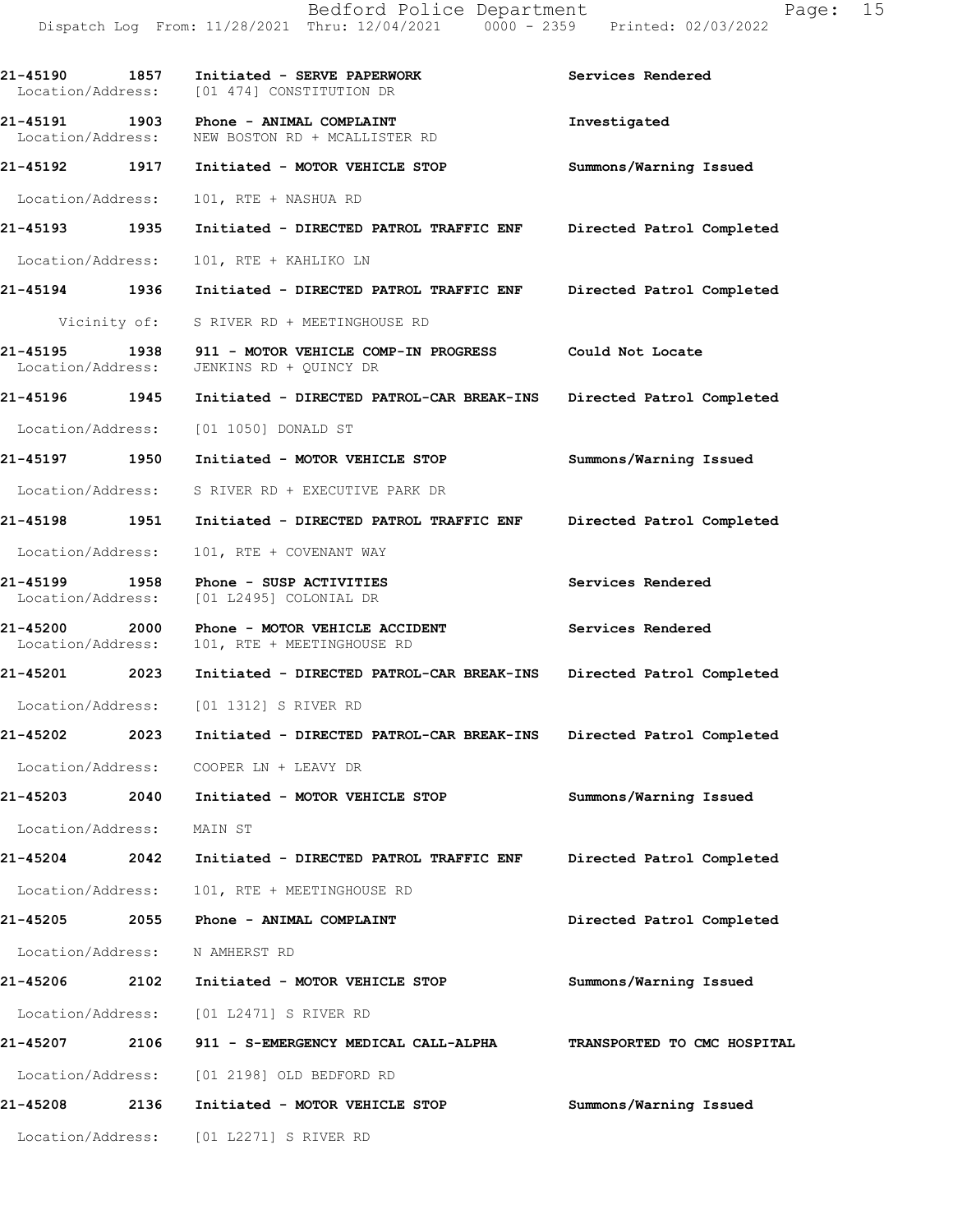DispatchLogFrom:11/28/2021Thru:12/04/20210000-2359Printed:02/03/2022 21-45209 2147 Initiated - DIRECTED PATROL-CAR BREAK-INS Directed Patrol Completed

Location/Address: SOMERVILLE DR

Location/Address: [01 2352] WINDSONG CIR

| 21-45212<br>2233 | Phone - ALARM, BURGLAR                            | Alarm - False             |  |
|------------------|---------------------------------------------------|---------------------------|--|
|                  | Location/Address: [01 L904] 101, RTE + KAHLIKO LN |                           |  |
| 21-45211<br>2150 | Initiated - DIRECTED PATROL DWI                   | Directed Patrol Completed |  |
|                  | Vicinity of: S RIVER RD + MEETINGHOUSE RD         |                           |  |
| 21-45210<br>2149 | Initiated - DIRECTED PATROL DWI                   | Directed Patrol Completed |  |
|                  |                                                   |                           |  |

## For Date:  $11/30/2021$  - Tuesday

| 21-45213      | 0019 | Initiated - DIRECTED PATROL DWI                                         | Directed Patrol Completed |
|---------------|------|-------------------------------------------------------------------------|---------------------------|
|               |      | Location/Address: S RIVER RD + MEETINGHOUSE RD                          |                           |
|               |      | 21-45214 0022 Initiated - DIRECTED PATROL DWI                           | Directed Patrol Completed |
|               |      | Vicinity of: 101, RTE + NASHUA RD                                       |                           |
| 21-45215 0030 |      | Initiated - DIRECTED PATROL DWI Directed Patrol Completed               |                           |
|               |      | Location/Address: S RIVER RD + KILTON RD                                |                           |
|               |      | 21-45216 0036 Initiated - DIRECTED PATROL DWI                           | Directed Patrol Completed |
|               |      | Location/Address: 114 RTE + OLD BEDFORD ROAD OVERPASS                   |                           |
|               |      | 21-45217 0039 Initiated - DIRECTED PATROL DWI                           | Directed Patrol Completed |
|               |      | Vicinity of: 101, RTE + WALLACE RD                                      |                           |
|               |      | 21-45218 0041 Initiated - DIRECTED PATROL DWI Directed Patrol Completed |                           |
|               |      | Location/Address: S RIVER RD + BACK RIVER RD                            |                           |
|               |      | 21-45219 0047 Initiated - BUILDING CHECK                                | Building Checked/Secured  |
|               |      | Location/Address: [01 L357] WHITE AVE                                   |                           |
|               |      | 21-45220 0047 Initiated - MOTOR VEHICLE STOP                            | Summons/Warning Issued    |
|               |      | Location/Address: S RIVER RD + EXECUTIVE PARK DR                        |                           |
|               |      | 21-45221 0101 Phone - BOLO                                              | No Action Required        |
|               |      | Location: [07] MANCHESTER POLICE DEPT                                   |                           |
|               |      | 21-45222 0104 Initiated - DIRECTED PATROL DWI                           | Directed Patrol Completed |
|               |      | Location/Address: S RIVER RD + COLBY CT                                 |                           |
|               |      | 21-45223 0108 Initiated - DIRECTED PATROL DWI                           | Directed Patrol Completed |
| Vicinity of:  |      | 101, RTE + CHESTNUT DR                                                  |                           |
|               |      | 21-45224 0110 Initiated - DIRECTED PATROL DWI                           | Directed Patrol Completed |
|               |      | Location/Address: 101, RTE + OLD BEDFORD RD                             |                           |
|               |      | 21-45225 0110 Initiated - DIRECTED PATROL DWI                           | Directed Patrol Completed |
|               |      | Location/Address: S RIVER RD + AUTUMN LN                                |                           |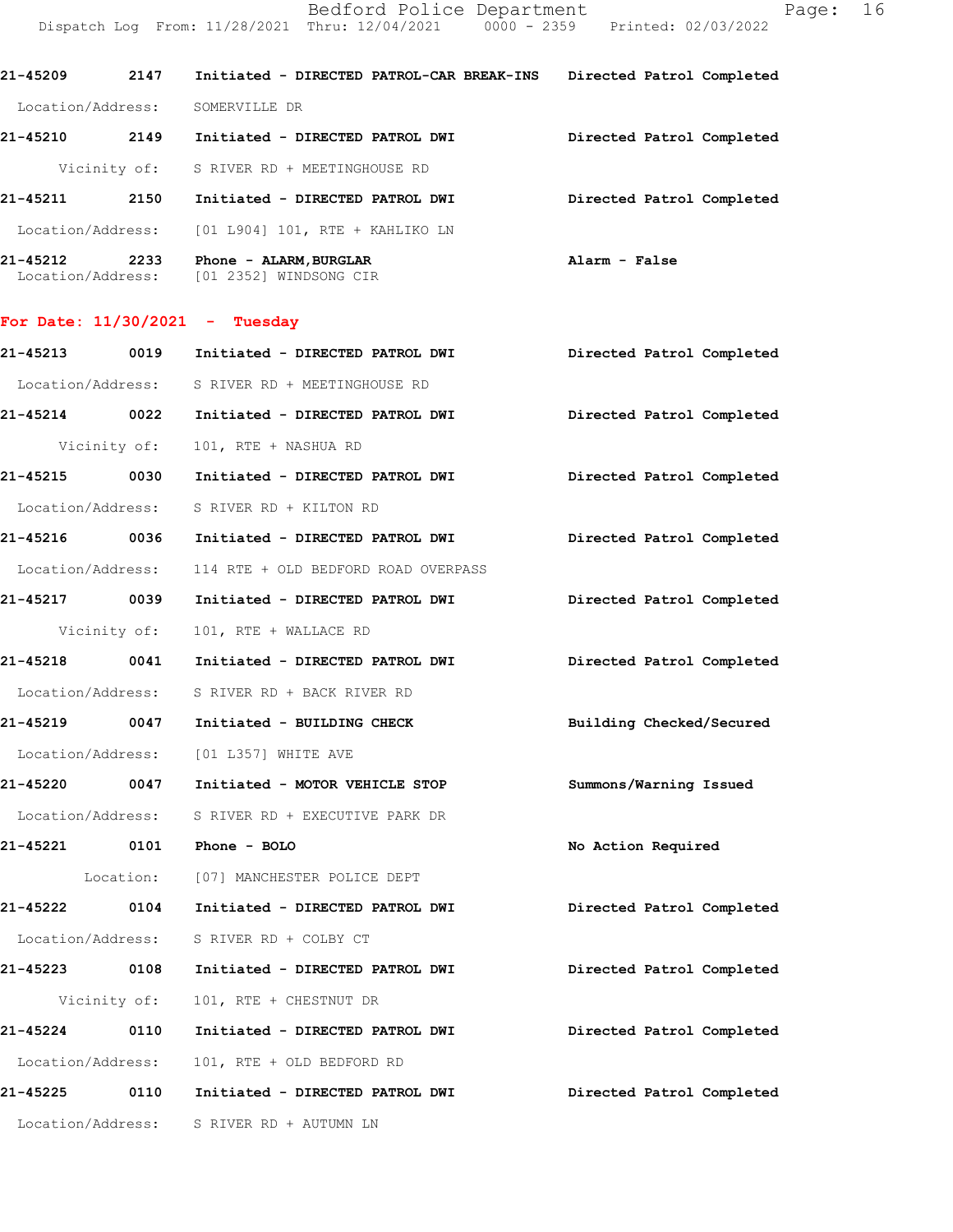|                                    |              | Bedford Police Department<br>Dispatch Log From: 11/28/2021 Thru: 12/04/2021 0000 - 2359 Printed: 02/03/2022 | Page:                     | 17 |
|------------------------------------|--------------|-------------------------------------------------------------------------------------------------------------|---------------------------|----|
|                                    |              | 21-45226 0112 Initiated - MOTOR VEHICLE STOP                                                                | Summons/Warning Issued    |    |
| Location/Address:                  |              | 101, RTE + GREY ROCK RD                                                                                     |                           |    |
| 21-45227 0113<br>Location/Address: |              | Initiated - SUSP ACTIVITIES<br>S RIVER RD                                                                   | Services Rendered         |    |
|                                    |              | 21-45228 0114 Initiated - MOTOR VEHICLE STOP                                                                | Summons/Warning Issued    |    |
|                                    |              | Location/Address: S RIVER RD + EASTMAN AVE                                                                  |                           |    |
|                                    |              | 21-45229 0135 911 - S-SERVICE CALL<br>Location/Address: [01 L2098] HAWTHORNE DR                             | Services Rendered         |    |
| 21-45230 0136                      |              | Initiated - DIRECTED PATROL DWI                                                                             | Directed Patrol Completed |    |
|                                    | Vicinity of: | 101, RTE + HITCHING POST LN                                                                                 |                           |    |
| 21-45231 0136                      |              | Initiated - DIRECTED PATROL DWI                                                                             | Directed Patrol Completed |    |
|                                    |              | Location/Address: S RIVER RD + HULL RD                                                                      |                           |    |
|                                    |              | 21-45232 0136 Initiated - MOTOR VEHICLE STOP                                                                | Summons/Warning Issued    |    |
|                                    |              | Location/Address: S RIVER RD                                                                                |                           |    |
|                                    |              |                                                                                                             | Directed Patrol Completed |    |
|                                    | Vicinity of: | 101, RTE + KAHLIKO LN                                                                                       |                           |    |
| 21-45234 0158                      |              | Initiated - DIRECTED PATROL DWI                                                                             | Directed Patrol Completed |    |
| Location/Address:                  |              | S RIVER RD + SOMERVILLE DR                                                                                  |                           |    |
| 21-45235 0206                      |              | Initiated - DIRECTED PATROL DWI                                                                             | Directed Patrol Completed |    |
| Location/Address:                  |              | NEW BOSTON RD + WALLACE RD                                                                                  |                           |    |
|                                    |              | 21-45236 0206 Initiated - DIRECTED PATROL DWI                                                               | Directed Patrol Completed |    |
|                                    |              | Location/Address: S RIVER RD + UPJOHN ST                                                                    |                           |    |
| 21-45237                           | 0209         | Initiated - MOTOR VEHICLE STOP                                                                              | Summons/Warning Issued    |    |
| Location/Address:                  |              | 101, RTE + MEETINGHOUSE RD                                                                                  |                           |    |
| 21-45238 0224                      |              | Initiated - DIRECTED PATROL BURGLARY                                                                        | Directed Patrol Completed |    |
|                                    | Vicinity of: | [01 L0000553] 101, RTE                                                                                      |                           |    |
| 21-45239 0226                      |              | Initiated - MOTOR VEHICLE STOP                                                                              | Summons/Warning Issued    |    |
| Location/Address:                  |              | S RIVER RD + BACK RIVER RD                                                                                  |                           |    |
| 21-45241                           | 0230         | Initiated - DIRECTED PATROL BURGLARY                                                                        | Directed Patrol Completed |    |
| Location/Address:                  |              | [01 L84] CAMP RD                                                                                            |                           |    |
| 21-45240 0231                      |              | Initiated - DIRECTED PATROL BURGLARY                                                                        | Directed Patrol Completed |    |
|                                    | Vicinity of: | MEADOW RD + WALLACE RD                                                                                      |                           |    |
| 21-45242 0235                      |              | Initiated - DIRECTED PATROL BURGLARY                                                                        | Directed Patrol Completed |    |
| Location/Address:                  |              | PALOMINO LN + PLUMMER RD                                                                                    |                           |    |
| 21-45243                           | 0242         | Initiated - BUILDING CHECK                                                                                  | Building Checked/Secured  |    |
| Location/Address:                  |              | [01 463] NASHUA RD                                                                                          |                           |    |
| 21-45244                           | 0246         | Initiated - BUILDING CHECK                                                                                  | Building Checked/Secured  |    |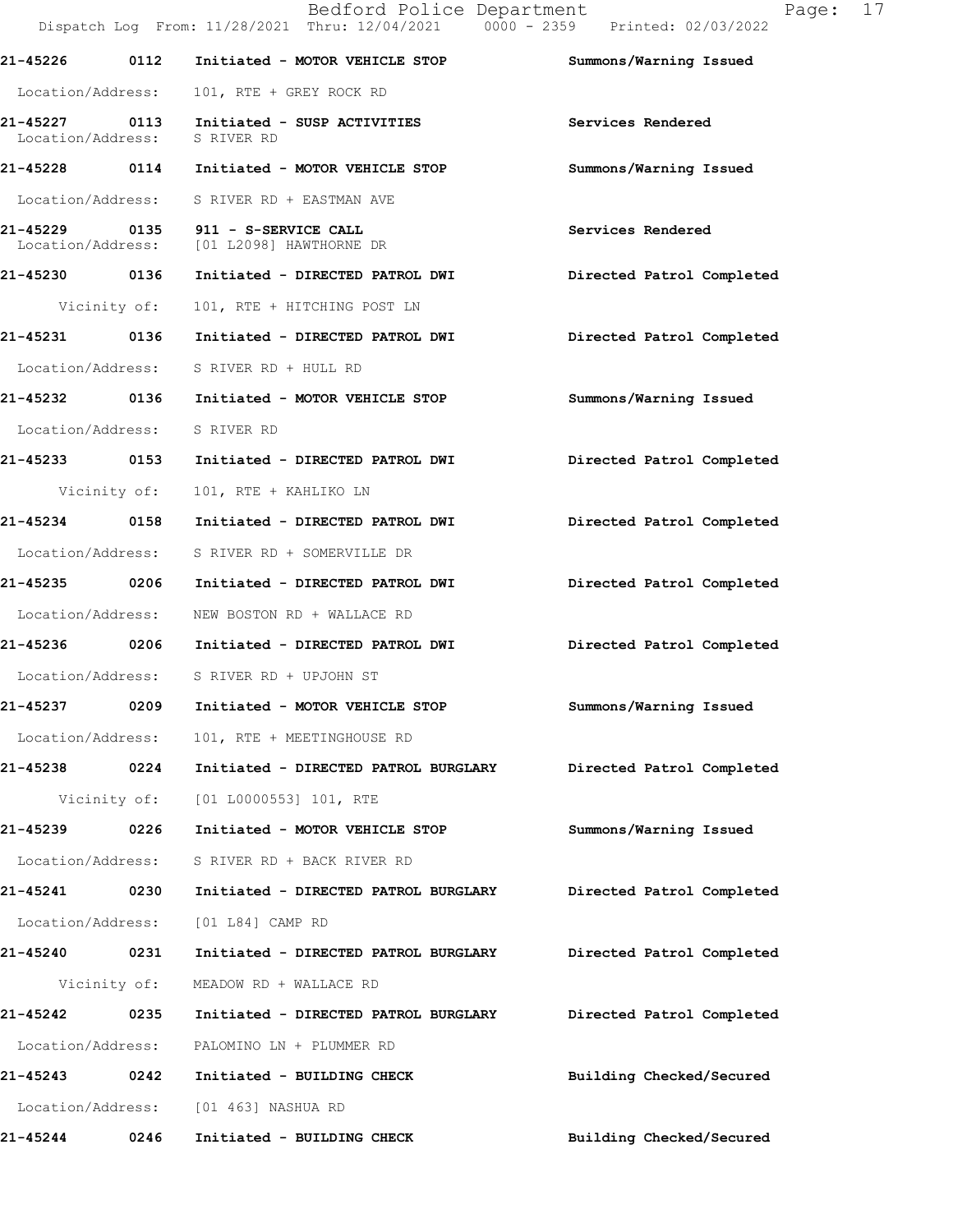|                             |      | Dispatch Log From: 11/28/2021 Thru: 12/04/2021 0000 - 2359 Printed: 02/03/2022 |                           |
|-----------------------------|------|--------------------------------------------------------------------------------|---------------------------|
|                             |      | Location/Address: [01 L0000587] 101, RTE                                       |                           |
| 21-45245 0248               |      | Initiated - DIRECTED PATROL-CAR BREAK-INS Directed Patrol Completed            |                           |
|                             |      | Location/Address: [01 L562] WALLACE RD                                         |                           |
| 21-45246 0257               |      | Initiated - BUILDING CHECK Directed Patrol Completed                           |                           |
|                             |      | Location/Address: [01 L2271] S RIVER RD                                        |                           |
| 21-45247 0258               |      | Initiated - DIRECTED PATROL BURGLARY Directed Patrol Completed                 |                           |
|                             |      | Vicinity of: CHESTNUT DR + 101, RTE                                            |                           |
| 21-45248 0305               |      | Initiated - DIRECTED PATROL-CAR BREAK-INS Directed Patrol Completed            |                           |
| Location/Address:           |      | TECHNOLOGY DR                                                                  |                           |
| 21-45249 0307               |      | Initiated - BUILDING CHECK                                                     | Directed Patrol Completed |
|                             |      | Location/Address: [01 1235] S RIVER RD                                         |                           |
| 21-45250 0324               |      | Initiated - BUILDING CHECK                                                     | Building Checked/Secured  |
| Location/Address:           |      | [01 400] MEETINGHOUSE RD                                                       |                           |
| 21-45251 0344               |      | Initiated - BUILDING CHECK                                                     | Building Checked/Secured  |
|                             |      | Location/Address: [01 L2447] 101, RTE                                          |                           |
| 21-45252 0344               |      | Initiated - DIRECTED PATROL BURGLARY Directed Patrol Completed                 |                           |
|                             |      | Vicinity of: MEETINGHOUSE RD + OAK DR                                          |                           |
| 21-45253 0417               |      | Initiated - DIRECTED PATROL BURGLARY Directed Patrol Completed                 |                           |
|                             |      | Location/Address: HAWK DR + LINDAHL RD                                         |                           |
|                             |      | 21-45254 0420 Initiated - BUILDING CHECK                                       | Building Checked/Secured  |
|                             |      | Location/Address: [01 L1094] S RIVER RD                                        |                           |
|                             |      | 21-45255 0421 Initiated - BUILDING CHECK                                       | Building Checked/Secured  |
|                             |      | Location/Address: [01 376] KILTON RD                                           |                           |
| 21-45256                    | 0430 | Initiated - DIRECTED PATROL BURGLARY                                           | Directed Patrol Completed |
| Location/Address: COUNTY RD |      |                                                                                |                           |
| 21-45257 0525               |      | Other - BOLO                                                                   | No Action Required        |
|                             |      | Location: [200] NOTTINGHAM POLICE DEPT                                         |                           |
| 21-45258                    | 0530 | Initiated - DIRECTED PATROL TRAFFIC ENF                                        | Directed Patrol Completed |
|                             |      | Location/Address: NEW BOSTON RD + WALLACE RD                                   |                           |
| 21-45259                    | 0531 | Initiated - DIRECTED PATROL TRAFFIC ENF                                        | Directed Patrol Completed |
|                             |      | Vicinity of: S RIVER RD + MEETINGHOUSE RD                                      |                           |
| 21-45260                    | 0540 | Initiated - DIRECTED PATROL TRAFFIC ENF                                        | Directed Patrol Completed |
|                             |      | Location/Address: S RIVER RD + CLUB ACRE LN                                    |                           |
| 21-45261                    | 0616 | Initiated - DIRECTED PATROL TRAFFIC ENF                                        | Directed Patrol Completed |
| Location/Address:           |      | 101, RTE + OLD BEDFORD RD                                                      |                           |
|                             |      |                                                                                |                           |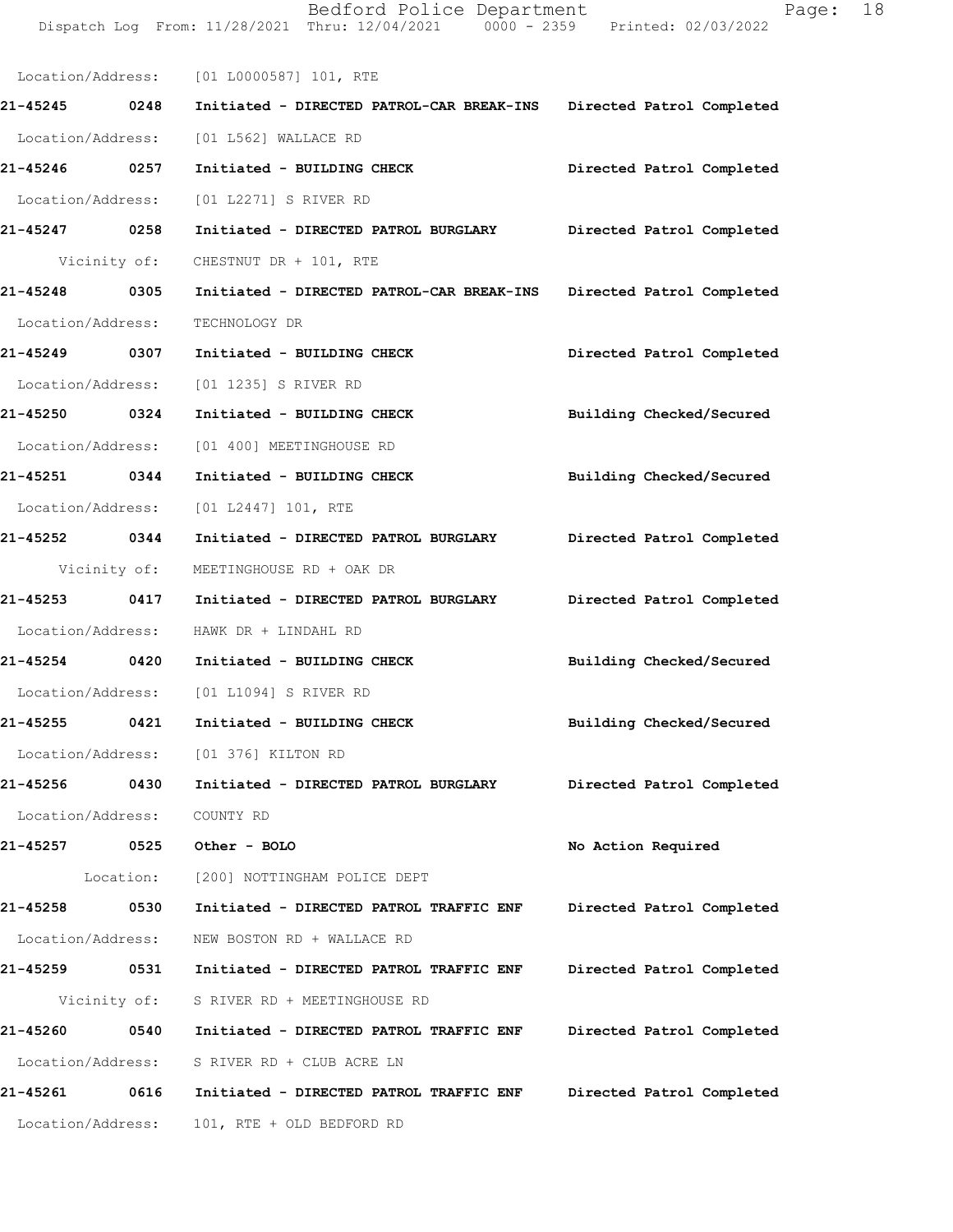| 19<br>Page:<br>Dispatch Log From: 11/28/2021 Thru: 12/04/2021 0000 - 2359 Printed: 02/03/2022 |
|-----------------------------------------------------------------------------------------------|
| Directed Patrol Completed                                                                     |
|                                                                                               |
| Directed Patrol Completed                                                                     |
|                                                                                               |
| Summons/Warning Issued                                                                        |
|                                                                                               |
| Directed Patrol Completed                                                                     |
|                                                                                               |
| Directed Patrol Completed                                                                     |
|                                                                                               |
| Summons/Warning Issued                                                                        |
|                                                                                               |
| Directed Patrol Completed                                                                     |
|                                                                                               |
| Summons/Warning Issued                                                                        |
|                                                                                               |
|                                                                                               |
|                                                                                               |
| Summons/Warning Issued                                                                        |
|                                                                                               |
| Summons/Warning Issued                                                                        |
|                                                                                               |
| Directed Patrol Completed                                                                     |
|                                                                                               |
| Directed Patrol Completed                                                                     |
|                                                                                               |
| Summons/Warning Issued                                                                        |
|                                                                                               |
|                                                                                               |
| Directed Patrol Completed                                                                     |
|                                                                                               |
| Directed Patrol Completed                                                                     |
|                                                                                               |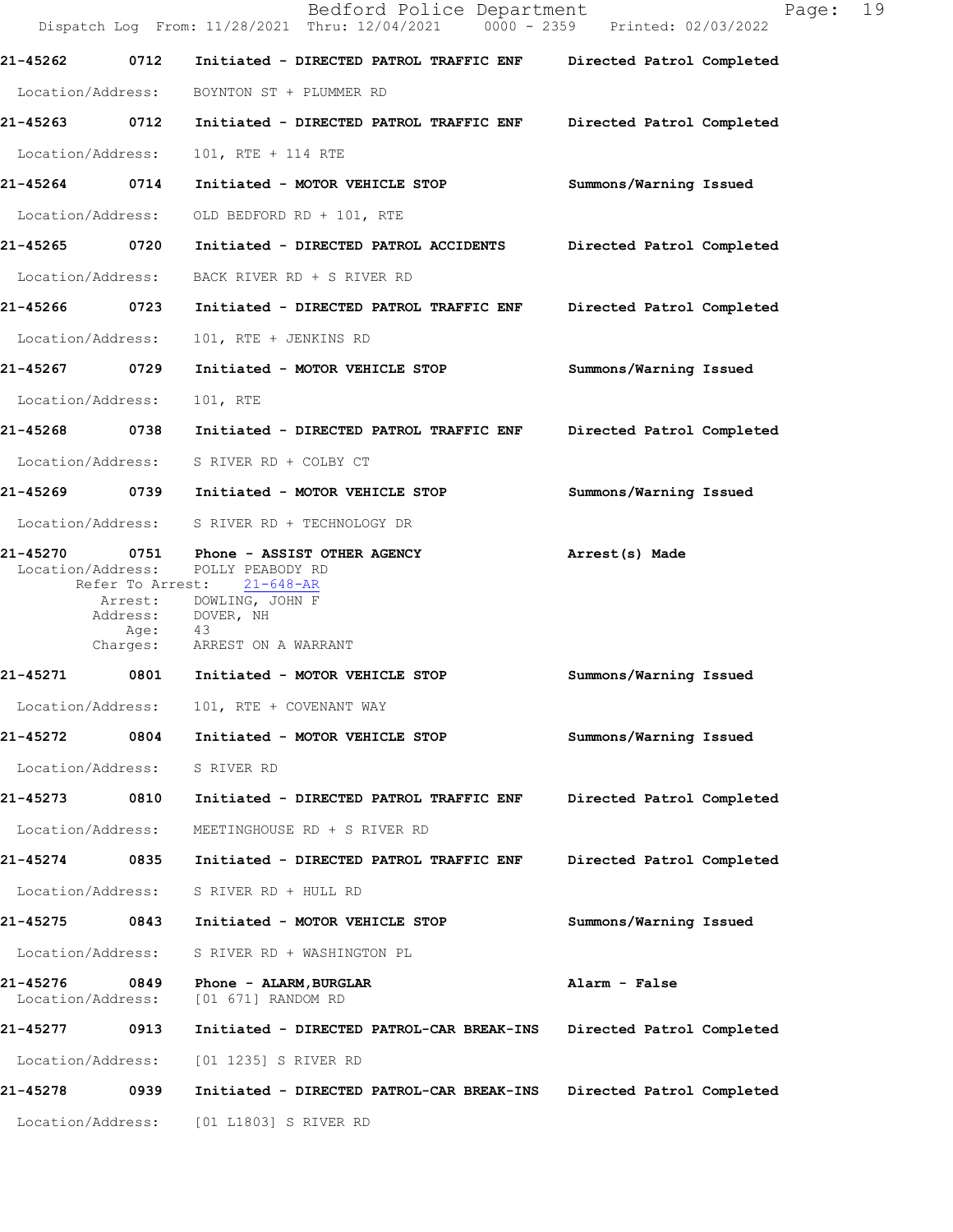Bedford Police Department Page: 20 Dispatch Log From: 11/28/2021 Thru: 12/04/2021 0000 - 2359 Printed: 02/03/2022 21-45279 0945 Initiated - DIRECTED PATROL-CAR BREAK-INS Directed Patrol Completed Location/Address: [01 308] COLBY CT 21-45280 0947 Initiated - CHECK THE WELFARE Services Rendered Location/Address: [01 L1803] S RIVER RD [01 L1803] S RIVER RD 21-45281 1016 Initiated - MOTOR VEHICLE STOP Summons/Warning Issued Location/Address: S RIVER RD + RIDGEWOOD RD 21-45282 1028 Initiated - DIRECTED PATROL-CAR BREAK-INS Directed Patrol Completed Location/Address: [01 L1562] KILTON RD 21-45283 1029 Phone - S-MUTUAL AID-MEDICAL NO TRANSPORT<br>Location/Address: [07] SECOND ST Location/Address: 21-45284 1102 Initiated - DIRECTED PATROL TRAFFIC ENF Directed Patrol Completed Location/Address: [01 L0000786] S RIVER RD 21-45285 1109 911 - MOTOR VEHICLE ACC-SPECIAL CIR. Investigated Location/Address: BACK RIVER RD + COUNTY RD 21-45286 1117 Phone - SUSP ACTIVITIES-IN PROGRESS Arrest(s) Made<br>Location/Address: NASHUA RD Location/Address:

Refer To Arrest: 21-649-AR

Refer To Arrest: 21-650-AR

21-45287 1135 Initiated - DIRECTED PATROL-CAR BREAK-INS Directed Patrol Completed Location/Address: [01 1312] S RIVER RD 21-45288 1153 911 - S-EMERGENCY MEDICAL CALL-CHARL Transported to Elliot Hospital Location/Address: [01 1489] LEAVY DR 21-45289 1206 Phone - S-MUTUAL AID-MEDICAL Transported to Elliot Hospital Location/Address: [05] MCCURDY 21-45291 1210 Phone - ASSIST CITIZEN Services Rendered Services Rendered Services Rendered Location/Address: 21-45290 1213 Initiated - DIRECTED PATROL-CAR BREAK-INS Directed Patrol Completed Location/Address: PALOMINO LN + PLUMMER RD 21-45292 1230 911 - S-EMERGENCY MEDICAL CALL-ECHO Investigated<br>Location/Address: [01 L0000816] IRON HORSE DR  $[01 L0000816]$  IRON HORSE DR<br>ht:  $21-1128-OF$ Refer To Incident: 21-45293 1312 Initiated - DIRECTED PATROL TRAFFIC ENF Directed Patrol Completed Location/Address: PALOMINO LN + WHITTEMORE ST 21-45296 1315 Phone - ASSIST CITIZEN Services Rendered Services Rendered Services Location/Address: 21-45294 1316 Initiated - SERVE PAPERWORK No Action Required Location/Address: OLDE LANTERN RD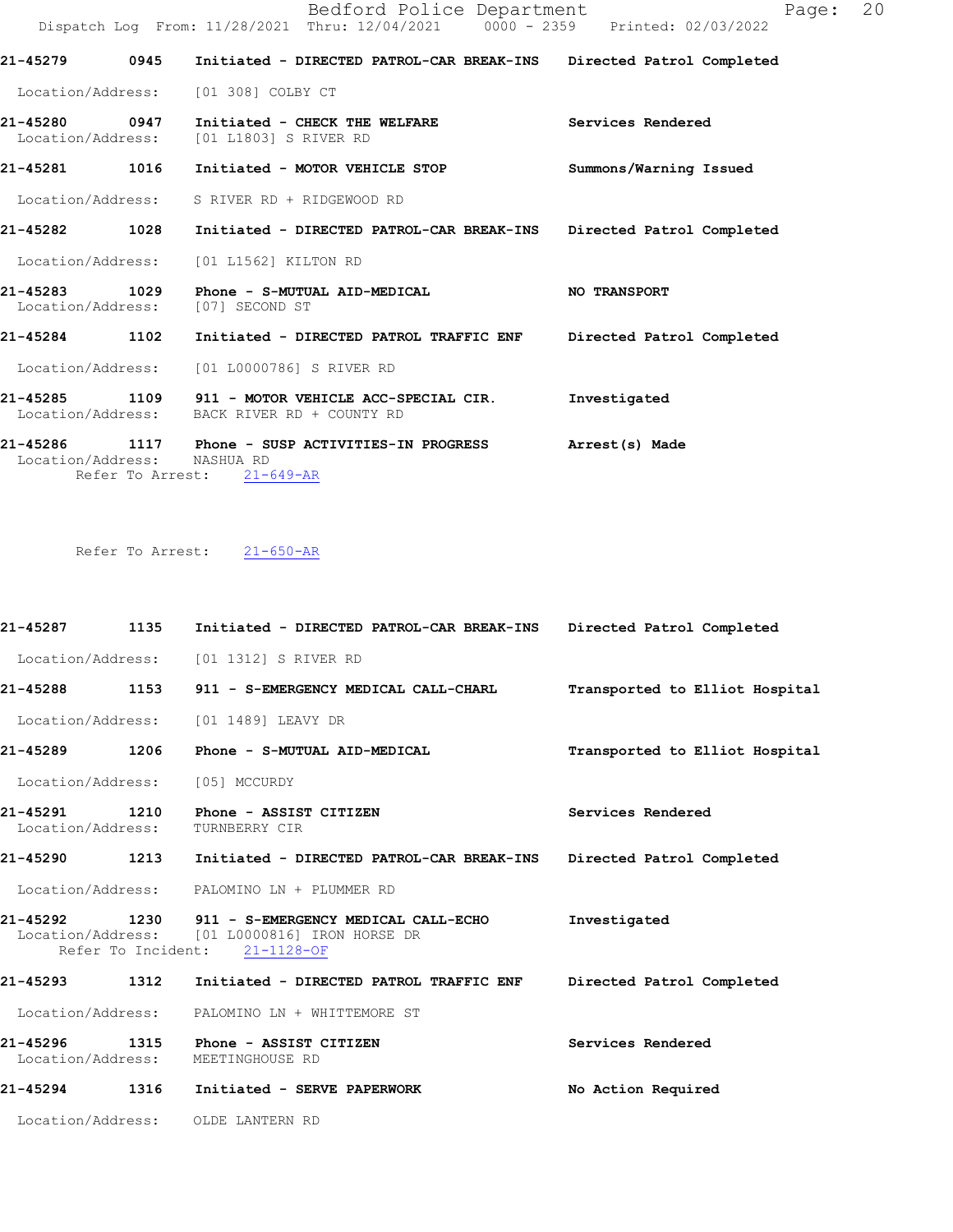|                              |                    | Bedford Police Department<br>Dispatch Log From: 11/28/2021 Thru: 12/04/2021 0000 - 2359 Printed: 02/03/2022 | 21<br>Page:                 |
|------------------------------|--------------------|-------------------------------------------------------------------------------------------------------------|-----------------------------|
| 21-45295 1317                |                    | Radio - S-OUTSIDE SMOKE/ILLEGAL BURN Services Rendered<br>Location/Address: S RIVER RD + IRON HORSE DR      |                             |
|                              |                    | 21-45297 1347 Initiated - MOTOR VEHICLE STOP                                                                | Summons/Warning Issued      |
| Location/Address: S RIVER RD |                    |                                                                                                             |                             |
| 21-45298 1412                |                    | Initiated - MOTOR VEHICLE STOP                                                                              | Summons/Warning Issued      |
| Location/Address: S RIVER RD |                    |                                                                                                             |                             |
| 21-45299 1416                |                    | Initiated - DIRECTED PATROL TRAFFIC ENF                                                                     | Directed Patrol Completed   |
| Location/Address:            |                    | NEW BOSTON RD + WALLACE RD                                                                                  |                             |
| 21-45300 1422                |                    | Phone - S-MUTUAL AID-MEDICAL                                                                                | No Action Required          |
| Location/Address:            |                    | [07] MARKET ST                                                                                              |                             |
| 21-45301 1526                |                    | Initiated - DIRECTED PATROL TRAFFIC ENF Directed Patrol Completed                                           |                             |
| Location/Address:            |                    | 101, RTE + COVENANT WAY                                                                                     |                             |
| 21-45302 1527                |                    | Initiated - DIRECTED PATROL TRAFFIC ENF                                                                     | Directed Patrol Completed   |
| Vicinity of:                 |                    | 101, RTE + CONSTITUTION DR                                                                                  |                             |
| 21-45304 1528                |                    | Initiated - DIRECTED PATROL TRAFFIC ENF                                                                     | Directed Patrol Completed   |
| Location/Address:            |                    | S RIVER RD + RIDGEWOOD RD                                                                                   |                             |
| 21-45303 1529                |                    | Initiated - DIRECTED PATROL TRAFFIC ENF                                                                     | Directed Patrol Completed   |
| Location/Address:            |                    | S RIVER RD + SUNSET LN                                                                                      |                             |
| 21-45305 1536                |                    | Initiated - MOTOR VEHICLE STOP                                                                              | Summons/Warning Issued      |
| Location/Address:            |                    | [01 L1562] KILTON RD                                                                                        |                             |
|                              |                    | 21-45306 1547 Initiated - DIRECTED PATROL TRAFFIC ENF                                                       | Directed Patrol Completed   |
| Vicinity of:                 |                    | 114 RTE + NEW BOSTON RD                                                                                     |                             |
| 21-45307                     | 1554               | Initiated - MOTOR VEHICLE STOP                                                                              | Summons/Warning Issued      |
| Location/Address:            |                    | 114 RTE + OLD BEDFORD ROAD OVERPASS                                                                         |                             |
| 21-45308                     | 1559               | 911 - S-EMERGENCY MEDICAL CALL-DELTA                                                                        | TRANSPORTED TO CMC HOSPITAL |
| Location/Address:            |                    | EDINBURGH DR                                                                                                |                             |
| 21-45309                     |                    | 1607 Phone - ASSIST OTHER AGENCY                                                                            | No Action Required          |
| Location/Address:            | Refer To Incident: | HUNTERS RD<br>$21 - 1129 - OF$                                                                              |                             |
| 21-45310                     | 1607               | Phone - ASSIST CITIZEN                                                                                      | Directed Patrol Completed   |
| Location/Address:            |                    | HARVEY RD                                                                                                   |                             |
| 21-45311                     | 1619               | Initiated - DIRECTED PATROL TRAFFIC ENF                                                                     | Directed Patrol Completed   |
| Vicinity of:                 |                    | NEW BOSTON RD + HOLBROOK RD                                                                                 |                             |
| 21-45312                     | 1621               | Initiated - DIRECTED PATROL TRAFFIC ENF                                                                     | Directed Patrol Completed   |
|                              | Vicinity of:       | S RIVER RD + BACK RIVER RD                                                                                  |                             |
| 21-45313                     | 1622               | Initiated - MOTOR VEHICLE STOP                                                                              | Summons/Warning Issued      |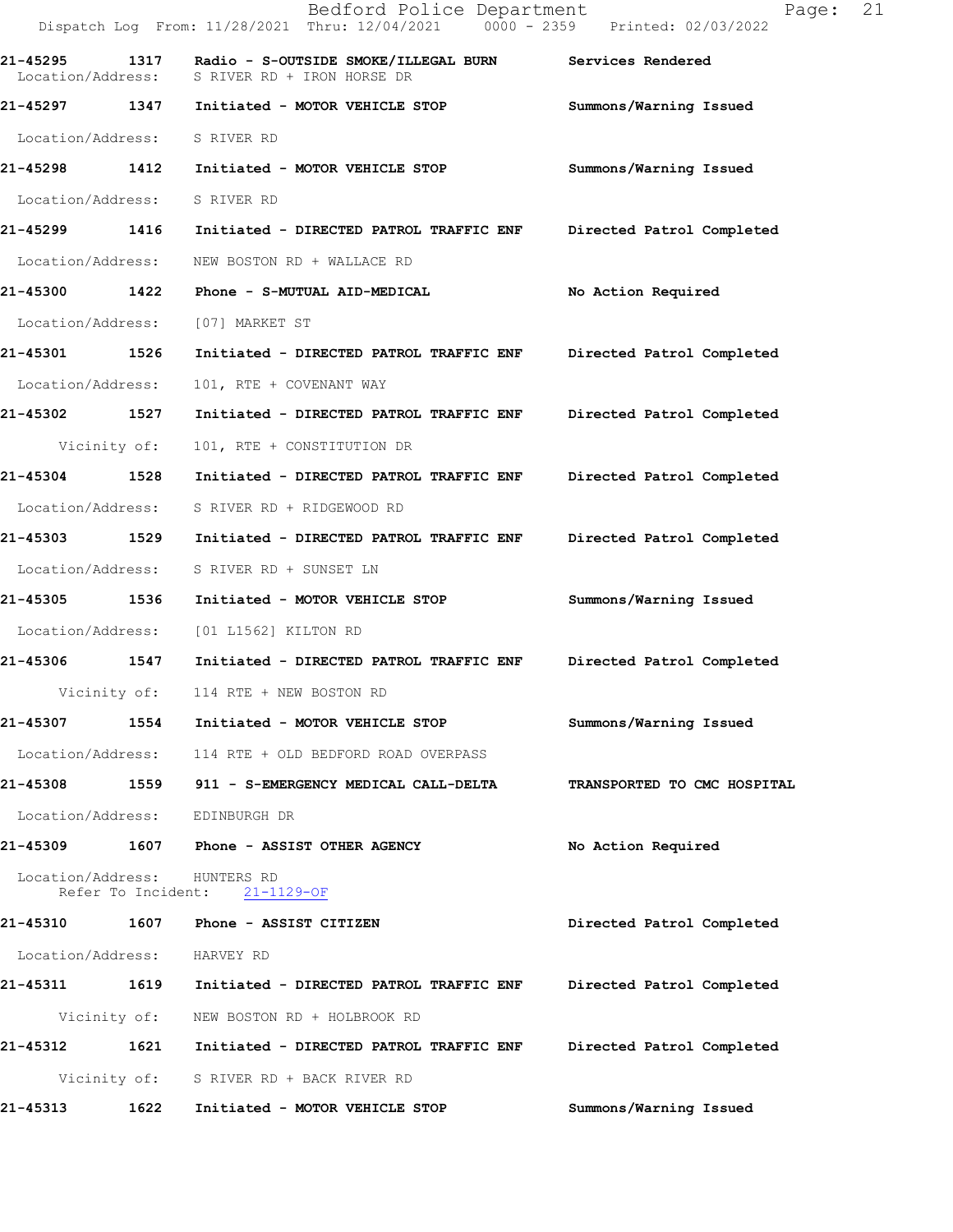|                                          |                    | Bedford Police Department<br>Dispatch Log From: 11/28/2021 Thru: 12/04/2021 0000 - 2359 Printed: 02/03/2022 | 22<br>Page:                 |  |
|------------------------------------------|--------------------|-------------------------------------------------------------------------------------------------------------|-----------------------------|--|
|                                          |                    | Location/Address: [01 1289] BEDFORD CENTER RD                                                               |                             |  |
|                                          |                    | 21-45314 1623 Initiated - MOTOR VEHICLE STOP                                                                | Summons/Warning Issued      |  |
| Location/Address:                        |                    | DONALD ST                                                                                                   |                             |  |
| 21-45315 1638                            |                    | Initiated - MOTOR VEHICLE STOP                                                                              | Summons/Warning Issued      |  |
| Location/Address:                        |                    | S RIVER RD                                                                                                  |                             |  |
| 21-45316 1639                            |                    | Initiated - DIRECTED PATROL TRAFFIC ENF                                                                     | Directed Patrol Completed   |  |
| Location/Address:                        |                    | WALLACE RD + GREENFIELD PKWY                                                                                |                             |  |
| 21-45317 1642                            |                    | Initiated - DIRECTED PATROL TRAFFIC ENF                                                                     | Directed Patrol Completed   |  |
|                                          |                    | Vicinity of: POWDER HILL RD                                                                                 |                             |  |
| 21-45318<br>Location/Address: WALLACE RD |                    | 1646 911 - MOTOR VEHICLE COMPLAINT                                                                          | Could Not Locate            |  |
|                                          |                    | 21-45319 1646 Phone - MOTOR VEHICLE COMPLAINT                                                               | No Action Required          |  |
| Location/Address:                        |                    | 101, RTE                                                                                                    |                             |  |
| 21-45320                                 |                    | 1648 Phone - SUSP ACTIVITIES-IN PROGRESS<br>Location/Address: [01 L453] WHITE AVE                           | Services Rendered           |  |
| 21-45321 1705                            |                    | Radio - S-EMERGENCY MEDICAL CALL                                                                            | TRANSPORTED TO CMC HOSPITAL |  |
|                                          |                    | Location/Address: [01 L453] WHITE AVE                                                                       |                             |  |
| 21-45322 1711                            |                    | Initiated - DIRECTED PATROL-CAR BREAK-INS                                                                   | Directed Patrol Completed   |  |
| Location/Address:                        |                    | [01 1235] S RIVER RD                                                                                        |                             |  |
| 21-45323<br>Location/Address:            | 1714               | Radio - MOTOR VEHICLE ACCIDENT<br>101, RTE + 114 RTE                                                        | Investigated                |  |
| 21-45324 1720                            |                    | Phone - MOTOR VEHICLE COMP-IN PROGRESS                                                                      | Summons/Warning Issued      |  |
| Location/Address:                        |                    | $[01 422] 101$ , RTE + JOPPA HILL RD                                                                        |                             |  |
| 21-45325                                 | Refer To Incident: | 1747 Phone - CIVIL<br>Location/Address: ROOSEVELT DR<br>$21 - 1130 - OF$                                    | Investigated                |  |
|                                          |                    | 21-45326 1827 Initiated - DIRECTED PATROL-CAR BREAK-INS                                                     | Directed Patrol Completed   |  |
| Location/Address:                        |                    | MARKET ST + MAIN ST                                                                                         |                             |  |
| 21-45327 1832                            |                    | Initiated - DIRECTED PATROL TRAFFIC ENF                                                                     | Directed Patrol Completed   |  |
| Location/Address:                        |                    | S RIVER RD + EXECUTIVE PARK DR                                                                              |                             |  |
| 21-45328                                 | 1841               | 911 - S-EMERGENCY MEDICAL CALL-CHARL                                                                        | TRANSPORTED TO CMC HOSPITAL |  |
| Location/Address:                        |                    | [01 17] DONALD ST                                                                                           |                             |  |
| 21-45329<br>Location/Address:            | 1853               | Phone - S-FIRE ALARM<br>[01 L2400] RIDGEWOOD RD                                                             | Alarm - False               |  |
| 21-45330                                 | 1856               | Phone - S-EMERGENCY MEDICAL CALL-BRAVO                                                                      | TRANSPORTED TO CMC HOSPITAL |  |
| Location/Address:                        |                    | 101, RTE                                                                                                    |                             |  |
| 21-45331                                 | 1904               | Phone - ASSIST CITIZEN                                                                                      | No Action Required          |  |
| Location/Address:                        |                    | [01 1961] BACK RIVER RD                                                                                     |                             |  |
| 21-45332                                 | 1925               | Initiated - DIRECTED PATROL-CAR BREAK-INS                                                                   | Directed Patrol Completed   |  |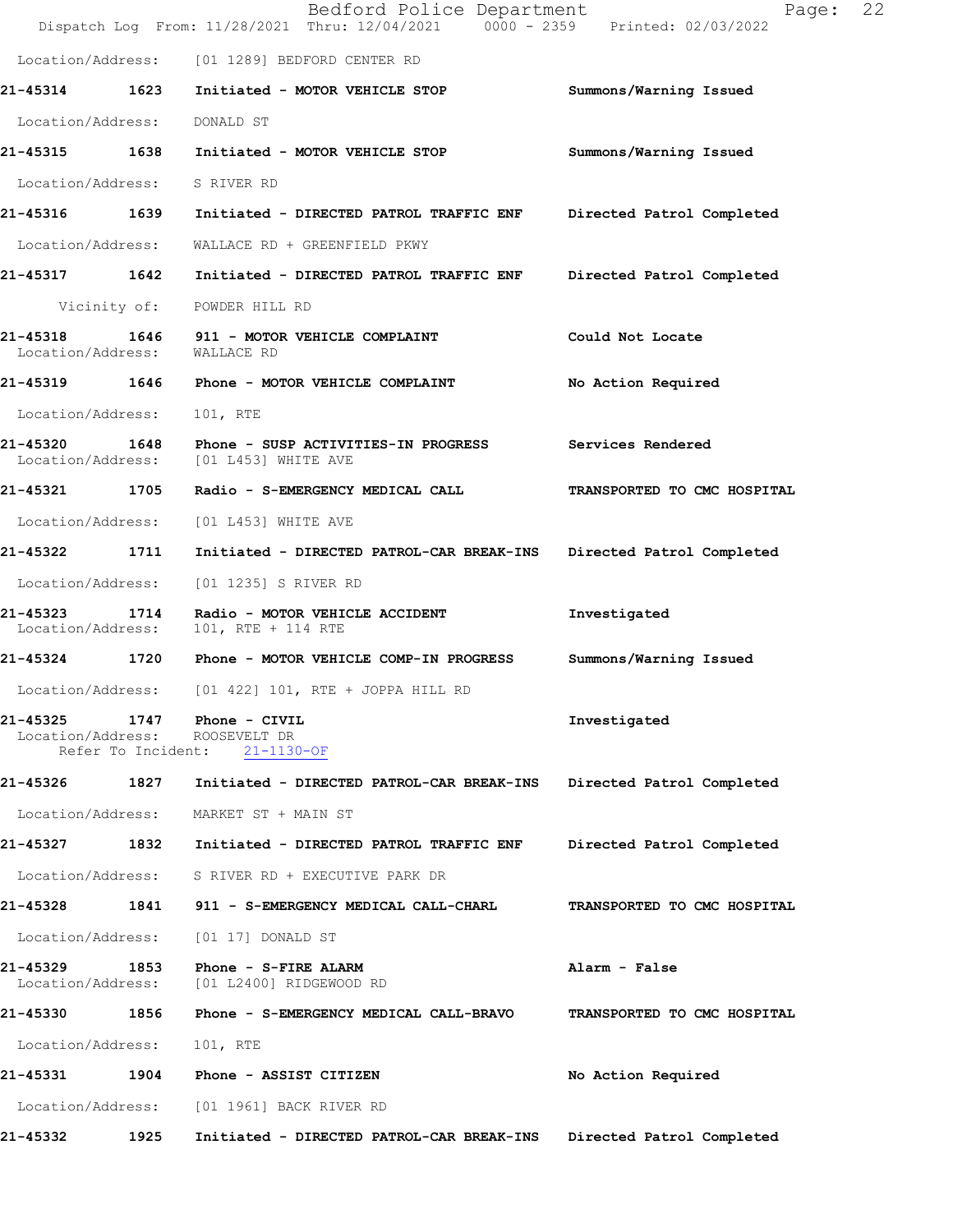|                               |      | Dispatch Log From: 11/28/2021 Thru: 12/04/2021 0000 - 2359 Printed: 02/03/2022 |                           |
|-------------------------------|------|--------------------------------------------------------------------------------|---------------------------|
|                               |      | Location/Address: [01 1050] DONALD ST                                          |                           |
|                               |      | 21-45333 1925 Initiated - MOTOR VEHICLE STOP                                   | Summons/Warning Issued    |
| Location/Address: 101, RTE    |      |                                                                                |                           |
|                               |      | 21-45334 1928 Phone - POLICE INFORMATION                                       | No Action Required        |
|                               |      | Location/Address: ROOSEVELT DR                                                 |                           |
|                               |      | 21-45335 1937 Initiated - MOTOR VEHICLE STOP                                   | Summons/Warning Issued    |
|                               |      | Location/Address: S RIVER RD + PARK DR                                         |                           |
|                               |      | 21-45336 2003 Initiated - MOTOR VEHICLE STOP                                   | Summons/Warning Issued    |
|                               |      | Location/Address: S RIVER RD                                                   |                           |
|                               |      | 21-45337 2008 Initiated - DIRECTED PATROL-CAR BREAK-INS                        | Directed Patrol Completed |
|                               |      | Vicinity of: LEAVY DR + COOPER LN                                              |                           |
| 21-45338 2011                 |      | Initiated - SUSP ACTIVITIES<br>Location/Address: [01 L1179] COLBY CT           | Services Rendered         |
|                               |      | 21-45339 2038 Other - BOLO                                                     | No Action Required        |
|                               |      | Location: [84] DERRY AREA                                                      |                           |
| 21-45340 2133                 |      | Initiated - DIRECTED PATROL DWI                                                | Directed Patrol Completed |
|                               |      | Vicinity of: DONALD ST + 114 RTE                                               |                           |
|                               |      | 21-45341  2134  Initiated - MOTOR VEHICLE STOP                                 | Summons/Warning Issued    |
|                               |      | Location/Address: 114 RTE + WHITE AVE                                          |                           |
|                               |      | 21-45342 2137 Initiated - DIRECTED PATROL DWI                                  | Directed Patrol Completed |
|                               |      | Location/Address: 101, RTE + CHESTNUT DR                                       |                           |
| 21-45343 2144                 |      | Initiated - MOTOR VEHICLE STOP                                                 | Summons/Warning Issued    |
| Location/Address:             |      | 101, RTE + PLUMMER ROAD OVERPASS                                               |                           |
| 21-45344<br>Location/Address: | 2146 | 911 - S-EMERGENCY MEDICAL CALL-ALPHA<br>BEALS RD                               | NO TRANSPORT              |
| 21-45345<br>Location/Address: | 2148 | Initiated - SUSP ACTIVITIES-IN PROGRESS<br>[01 L453] WHITE AVE                 | Services Rendered         |
| 21-45346                      | 2151 | Initiated - BUILDING CHECK                                                     | Building Checked/Secured  |
| Location/Address:             |      | [01 400] MEETINGHOUSE RD                                                       |                           |
| 21-45347                      | 2221 | Phone - ALARM, BURGLAR                                                         | Alarm- correct code/reset |
| Location/Address:             |      | [01 1690] S RIVER RD                                                           |                           |
| 21-45348                      | 2347 | Initiated - DIRECTED PATROL DWI                                                | Directed Patrol Completed |
| Location/Address:             |      | S RIVER RD + COLBY CT                                                          |                           |
| 21-45349                      | 2348 | Initiated - DIRECTED PATROL DWI                                                | Directed Patrol Completed |

Vicinity of: S RIVER RD + SUNSET LN

21-45350 2353 Initiated - DIRECTED PATROL DWI Directed Patrol Completed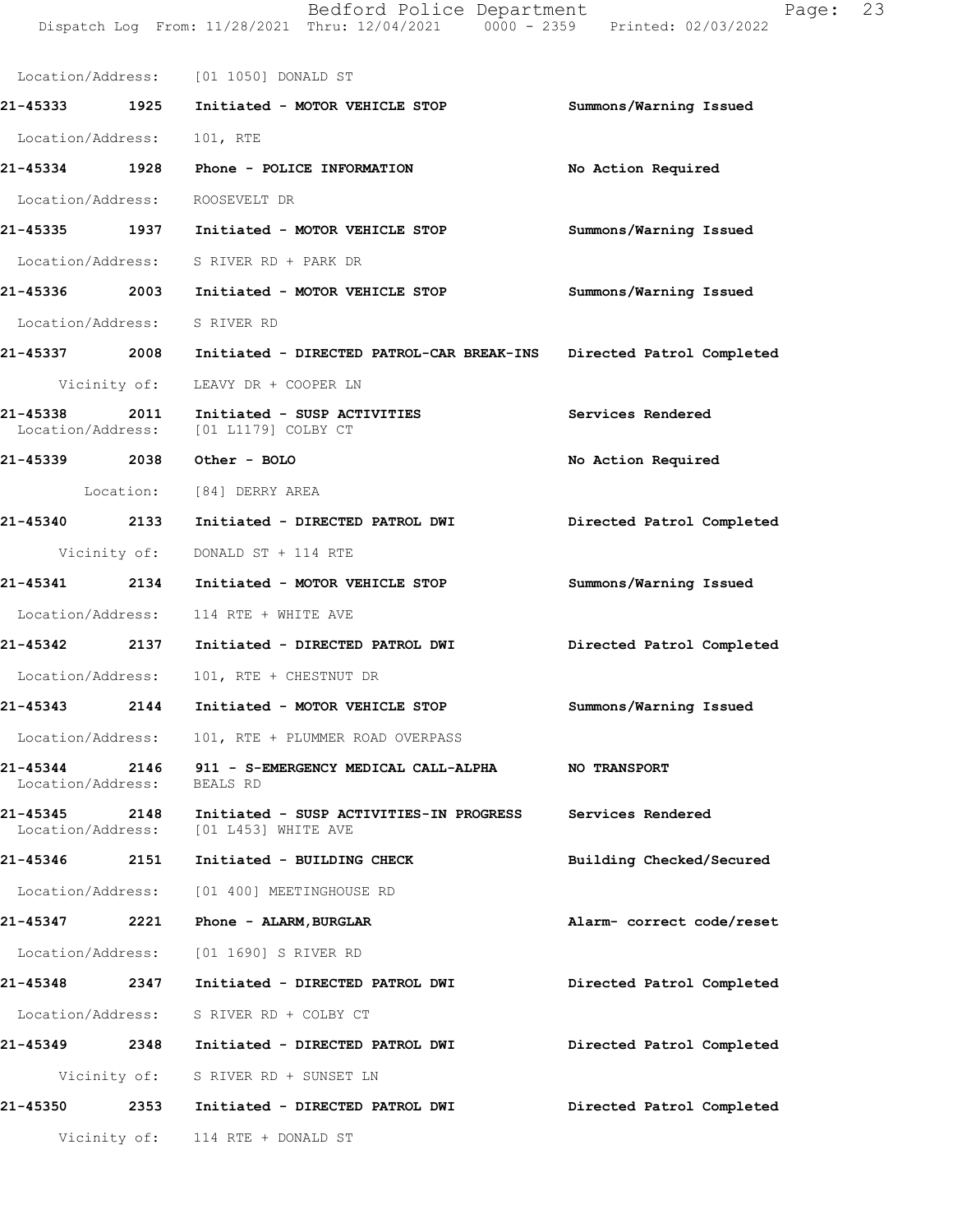Bedford Police Department Page: 24 Dispatch Log From: 11/28/2021 Thru: 12/04/2021 0000 - 2359 Printed: 02/03/2022

For Date:  $12/01/2021$  - Wednesday 21-45351 0010 Initiated - DIRECTED PATROL DWI Directed Patrol Completed Location/Address: S RIVER RD + KILTON RD 21-45352 0011 Initiated - DIRECTED PATROL DWI Directed Patrol Completed Vicinity of: S RIVER RD + TECHNOLOGY DR 21-45353 0026 Initiated - MOTOR VEHICLE STOP Summons/Warning Issued Location/Address: MEETINGHOUSE RD + MEETINGHOUSE RD OFF RAMP 21-45354 0027 Initiated - DIRECTED PATROL DWI Directed Patrol Completed Vicinity of: 101, RTE + 114 RTE 21-45355 0045 Initiated - MOTOR VEHICLE STOP Summons/Warning Issued Location/Address: 101, RTE + 114 RTE 21-45356 0051 Initiated - DIRECTED PATROL DWI Directed Patrol Completed Vicinity of: S RIVER RD + BACK RIVER RD 21-45357 0054 Initiated - DIRECTED PATROL DWI Directed Patrol Completed Location/Address: S RIVER RD + MEETINGHOUSE RD 21-45358 0102 Initiated - DIRECTED PATROL DWI Directed Patrol Completed Location/Address: NEW BOSTON RD + WALLACE RD 21-45359 0104 Initiated - MOTOR VEHICLE STOP Summons/Warning Issued Location/Address: S RIVER RD + BACK RIVER RD 21-45360 0106 Initiated - MOTOR VEHICLE STOP Summons/Warning Issued Location/Address: BACK RIVER RD + S RIVER RD 21-45361 0122 Initiated - MOTOR VEHICLE STOP Summons/Warning Issued Location/Address: 101, RTE + CONSTITUTION DR 21-45362 0141 Initiated - DIRECTED PATROL DWI Directed Patrol Completed Location/Address: 101, RTE + MEETINGHOUSE RD OFF RAMP 21-45363 0201 Initiated - MOTOR VEHICLE STOP Summons/Warning Issued Location/Address: 101, RTE + NASHUA RD 21-45364 0203 Initiated - DIRECTED PATROL DWI Directed Patrol Completed Vicinity of: 101, RTE + BOYNTON ST 21-45365 0207 Phone - SCAMS (PHONE, EMAIL ETC) Investigated Location/Address: [01 L0000816] IRON HORSE DR  $[01 L0000816]$  IRON HORSE DR<br>nt:  $21-1131$ -OF Refer To Incident: 21-45366 0214 Initiated - DIRECTED PATROL BURGLARY Directed Patrol Completed Location/Address: [01 L2270] S RIVER RD 21-45367 0228 Initiated - SUSP ACTIVITIES Services Rendered Location/Address: [01 L1562] KILTON RD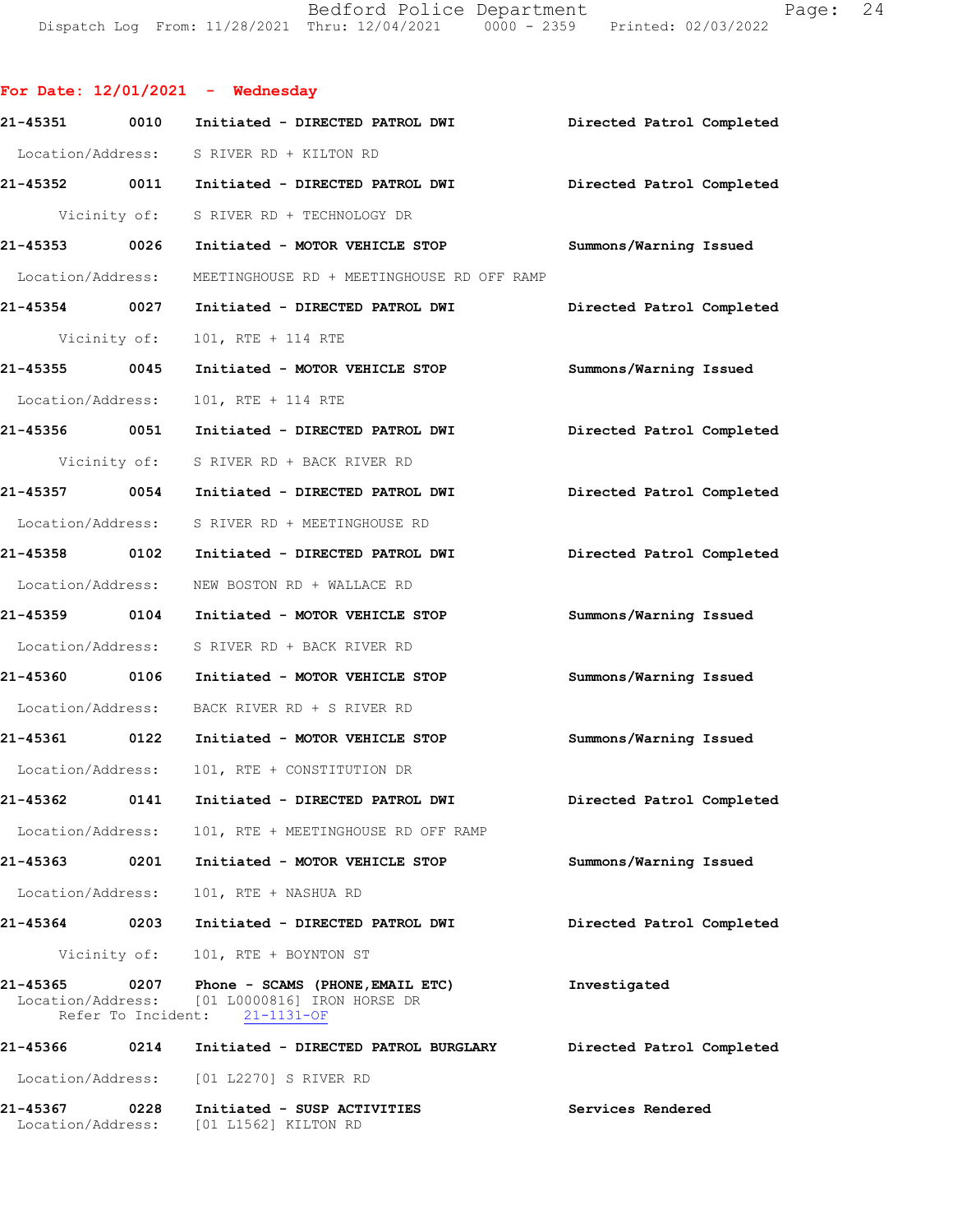|                               |              | Bedford Police Department<br>Dispatch Log From: 11/28/2021 Thru: 12/04/2021 0000 - 2359 Printed: 02/03/2022 | 25<br>Page:               |
|-------------------------------|--------------|-------------------------------------------------------------------------------------------------------------|---------------------------|
| 21-45368                      | 0230         | Initiated - MOTOR VEHICLE STOP                                                                              | Summons/Warning Issued    |
| Location/Address:             |              | 101, RTE + COLONIAL DR                                                                                      |                           |
| 21-45369 0235                 |              | Initiated - DIRECTED PATROL-CAR BREAK-INS                                                                   | Directed Patrol Completed |
| Location/Address:             |              | [01 1870] S RIVER RD                                                                                        |                           |
| 21-45370 0243                 |              | Initiated - BUILDING CHECK                                                                                  | Directed Patrol Completed |
| Location/Address:             |              | MEETINGHOUSE RD                                                                                             |                           |
| 21-45371 0308                 |              | Initiated - DIRECTED PATROL BURGLARY                                                                        | Directed Patrol Completed |
|                               | Vicinity of: | JOPPA HILL RD + N AMHERST RD                                                                                |                           |
| 21-45372                      | 0319         | Initiated - DIRECTED PATROL-CAR BREAK-INS                                                                   | Directed Patrol Completed |
| Location/Address:             |              | [01 L1094] S RIVER RD                                                                                       |                           |
| 21-45373 0402                 |              | Initiated - BUILDING CHECK                                                                                  | Building Checked/Secured  |
| Location/Address:             |              | [01 192] NEW BOSTON RD                                                                                      |                           |
| 21-45374                      | 0404         | Initiated - MOTOR VEHICLE STOP                                                                              | Summons/Warning Issued    |
| Location/Address:             |              | 101, RTE + PINECREST DR                                                                                     |                           |
| 21-45375 0425                 |              | Initiated - DIRECTED PATROL BURGLARY                                                                        | Directed Patrol Completed |
| Location/Address:             |              | MEETINGHOUSE RD + PILGRIM DR                                                                                |                           |
| 21-45376 0427                 |              | Initiated - MOTOR VEHICLE STOP                                                                              | Summons/Warning Issued    |
| Location/Address:             |              | 101, RTE                                                                                                    |                           |
| 21-45377 0438                 |              | Initiated - DIRECTED PATROL BURGLARY                                                                        | Directed Patrol Completed |
|                               | Vicinity of: | SUZANNE DR + MCALLISTER RD                                                                                  |                           |
| 21-45378                      | 0449         | Initiated - DIRECTED PATROL BURGLARY                                                                        | Directed Patrol Completed |
| Location/Address:             |              | WENDOVER WAY                                                                                                |                           |
| 21-45379                      | 0454         | Initiated - DIRECTED PATROL-CAR BREAK-INS                                                                   | Building Checked/Secured  |
|                               | Vicinity of: | HAWTHORNE DR + STATION RD                                                                                   |                           |
| 21-45380                      | 0520         | Initiated - DIRECTED PATROL TRAFFIC ENF                                                                     | Directed Patrol Completed |
|                               | Vicinity of: | 114 RTE + NEW BOSTON RD                                                                                     |                           |
| 21-45381                      | 0529         | Initiated - DIRECTED PATROL TRAFFIC ENF                                                                     | Directed Patrol Completed |
|                               | Vicinity of: | S RIVER RD + EXECUTIVE PARK DR                                                                              |                           |
| 21-45382                      | 0532         | Initiated - DIRECTED PATROL TRAFFIC ENF                                                                     | Directed Patrol Completed |
| Location/Address:             |              | S RIVER RD + MEETINGHOUSE RD                                                                                |                           |
| 21-45383<br>Location/Address: | 0654         | Phone - S-FIRE ALARM<br>[01 2353] SUFFOLK CT                                                                | Services Rendered         |
| 21-45384 0713                 |              | Initiated - DIRECTED PATROL TRAFFIC ENF                                                                     | Directed Patrol Completed |
| Location/Address:             |              | [01 231] OLD BEDFORD RD                                                                                     |                           |
| 21-45385                      | 0715         | Initiated - DIRECTED PATROL TRAFFIC ENF                                                                     | Directed Patrol Completed |
| Location/Address:             |              | [01 234] COUNTY RD                                                                                          |                           |
|                               |              |                                                                                                             |                           |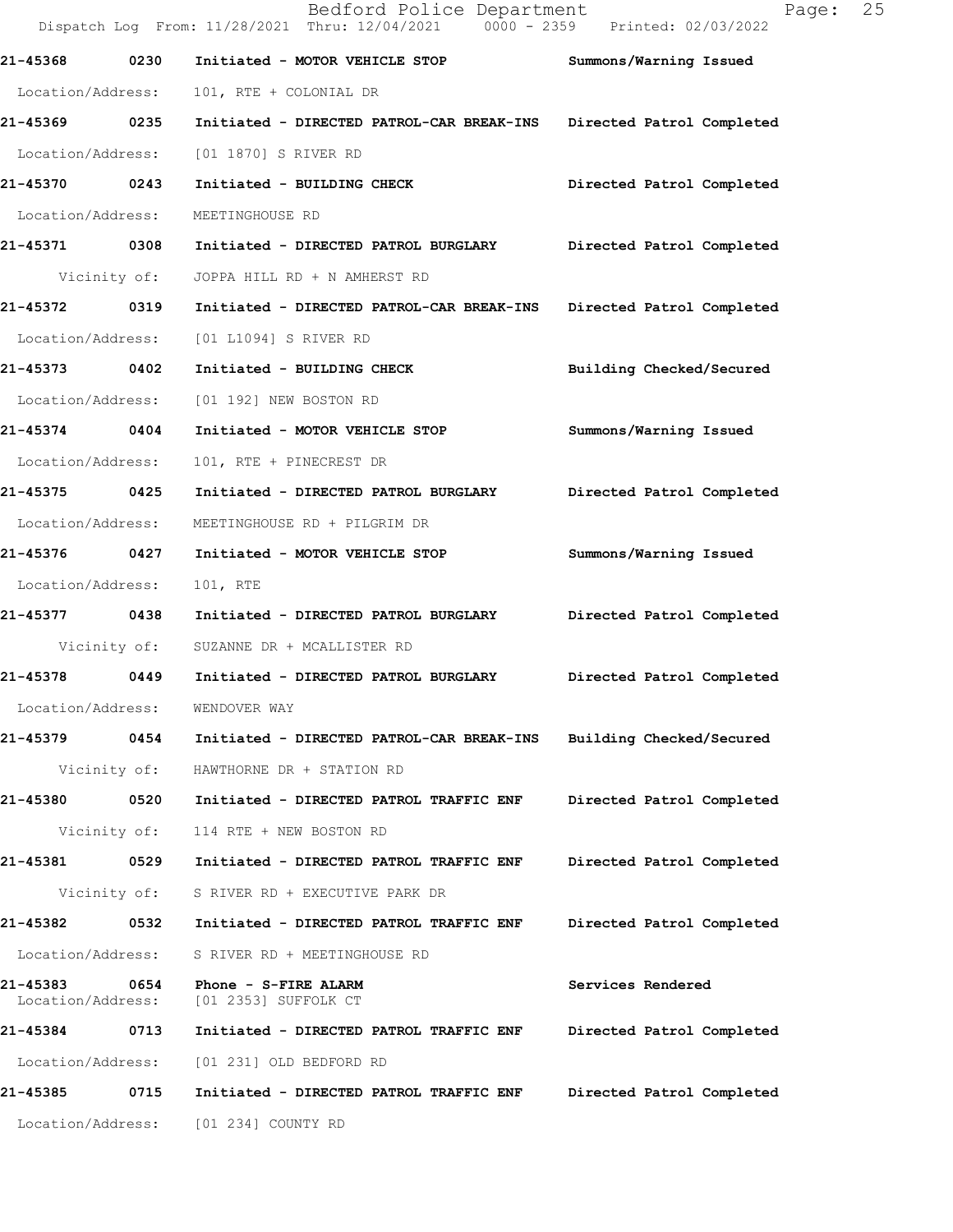|                   |      | Bedford Police Department<br>Dispatch Log From: 11/28/2021 Thru: 12/04/2021 0000 - 2359 Printed: 02/03/2022 | 26<br>Page:                 |
|-------------------|------|-------------------------------------------------------------------------------------------------------------|-----------------------------|
| 21-45386          | 0715 | Initiated - DIRECTED PATROL TRAFFIC ENF                                                                     | Directed Patrol Completed   |
| Location/Address: |      | 101, RTE + HARDY RD                                                                                         |                             |
| 21-45387 0721     |      | Initiated - DIRECTED PATROL TRAFFIC ENF                                                                     | Directed Patrol Completed   |
| Location/Address: |      | S RIVER RD + HULL RD                                                                                        |                             |
| 21-45388 0727     |      | Initiated - MOTOR VEHICLE STOP                                                                              | Summons/Warning Issued      |
| Location/Address: |      | CORPORATE DR + OLD BEDFORD RD                                                                               |                             |
| 21-45389 0728     |      | Initiated - MOTOR VEHICLE STOP                                                                              | Summons/Warning Issued      |
| Location/Address: |      | 101, RTE + COVENANT WAY                                                                                     |                             |
| 21-45390 0740     |      | Initiated - DIRECTED PATROL ACCIDENTS                                                                       | Directed Patrol Completed   |
| Location/Address: |      | KILTON RD + S RIVER RD                                                                                      |                             |
| 21-45391 0740     |      | Initiated - DIRECTED PATROL TRAFFIC ENF                                                                     | Directed Patrol Completed   |
| Location/Address: |      | S RIVER RD + SOMERVILLE DR                                                                                  |                             |
| 21-45392          | 0741 | Initiated - DIRECTED PATROL TRAFFIC ENF                                                                     | Directed Patrol Completed   |
| Location/Address: |      | 101, RTE + JENKINS RD                                                                                       |                             |
| 21-45393 0742     |      | Initiated - DIRECTED PATROL TRAFFIC ENF                                                                     | Directed Patrol Completed   |
| Location/Address: |      | [01 192] NEW BOSTON RD                                                                                      |                             |
| 21-45394 0800     |      | Initiated - DIRECTED PATROL ACCIDENTS                                                                       | Directed Patrol Completed   |
| Location/Address: |      | WALLACE RD + NEW BOSTON RD                                                                                  |                             |
| 21-45395          | 0813 | Initiated - DIRECTED PATROL TRAFFIC ENF                                                                     | Directed Patrol Completed   |
| Location/Address: |      | 101, RTE + WALLACE RD                                                                                       |                             |
| 21-45396          | 0821 | Initiated - MOTOR VEHICLE STOP                                                                              | Summons/Warning Issued      |
| Location/Address: |      | S RIVER RD                                                                                                  |                             |
| 21-45397          | 0822 | Initiated - MOTOR VEHICLE STOP                                                                              | Summons/Warning Issued      |
| Location/Address: |      | $[01 L819] 101$ , RTE                                                                                       |                             |
| 21-45398          | 0830 | Initiated - MOTOR VEHICLE STOP                                                                              | Summons/Warning Issued      |
| Location/Address: |      | S RIVER RD                                                                                                  |                             |
| 21-45399 0831     |      | Initiated - DIRECTED PATROL TRAFFIC ENF                                                                     | Directed Patrol Completed   |
| Location/Address: |      | 101, RTE + CONSTITUTION DR                                                                                  |                             |
| 21-45400          | 0837 | Initiated - MOTOR VEHICLE STOP                                                                              | Summons/Warning Issued      |
| Location/Address: |      | [01 1235] S RIVER RD                                                                                        |                             |
| 21-45401          | 0845 | Initiated - MOTOR VEHICLE STOP                                                                              | Summons/Warning Issued      |
| Location/Address: |      | [07] MCQUESTEN ST + SECOND ST                                                                               |                             |
| 21-45402          | 0850 | Initiated - MOTOR VEHICLE STOP                                                                              | Summons/Warning Issued      |
| Location/Address: |      | 101, RTE + SHAW DR                                                                                          |                             |
| 21-45404          | 0853 | 911 - S-EMERGENCY MEDICAL CALL-CHARL                                                                        | TRANSPORTED TO CMC HOSPITAL |
|                   |      | Location/Address: [01 919] CORPORATE DR                                                                     |                             |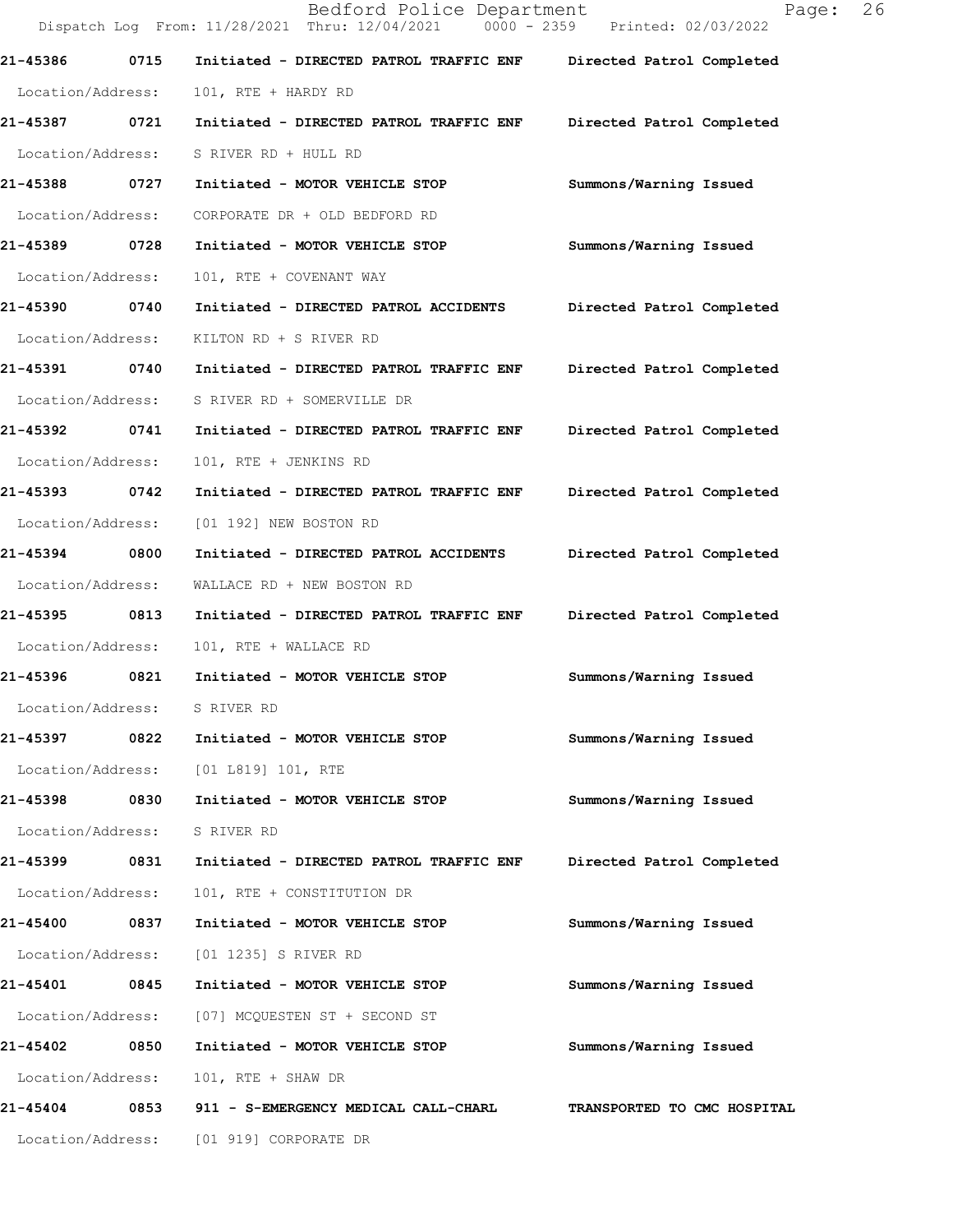21-45403 0855 Initiated - MOTOR VEHICLE STOP Summons/Warning Issued

Location/Address: S RIVER RD 21-45405 0858 Initiated - MOTOR VEHICLE STOP Summons/Warning Issued Location/Address: [01 L1562] KILTON RD 21-45406 0904 911 - 911 Abandoned<br>
Location/Address: [01 1379] WASHINGTON PL [01 1379] WASHINGTON PL 21-45407 0916 911 - S-EMERGENCY MEDICAL CALL-ALPHA TRANSPORTED TO CMC HOSPITAL Location/Address: MEETINGHOUSE TER 21-45408 0922 Initiated - VACANT PROPERTY CHECK Directed Patrol Completed Location/Address: HAWK DR 21-45409 0929 Initiated - DIRECTED PATROL-CAR BREAK-INS Directed Patrol Completed Location/Address: [01 1235] S RIVER RD 21-45412 0930 911 - POLICE INFORMATION No Action Required Location/Address: [01 L2471] S RIVER RD 21-45410 0931 Initiated - VACANT PROPERTY CHECK Building Checked/Secured Location/Address: [01 1171] PASTURE LN 21-45411 0934 Initiated - MOTOR VEHICLE STOP Summons/Warning Issued Location/Address: S RIVER RD 21-45413 0946 Initiated - VACANT PROPERTY CHECK Building Checked/Secured Location/Address: BIRKDALE RD 21-45414 0952 Initiated - DIRECTED PATROL-CAR BREAK-INS Directed Patrol Completed Location/Address: [01 1349] NASHUA RD 21-45415 0956 911 - S-EMERGENCY MEDICAL CALL-CHARL Transported to Elliot Hospital Location/Address: [01 334] 101, RTE 21-45416 1000 Initiated - DIRECTED PATROL-CAR BREAK-INS Directed Patrol Completed Location/Address: [01 1050] DONALD ST 21-45417 1006 Initiated - MOTOR VEHICLE STOP Summons/Warning Issued Location/Address: S RIVER RD + MEETINGHOUSE RD 21-45418 1039 Initiated - MOTOR VEHICLE STOP Summons/Warning Issued Location/Address: S RIVER RD 21-45419 1040 Initiated - MOTOR VEHICLE STOP Summons/Warning Issued Location/Address: S RIVER RD 21-45420 1043 Walk-In - ASSIST CITIZEN Investigated<br>
Location/Address: [01 474] CONSTITUTION DR [01 474] CONSTITUTION DR<br>ent:  $21-1132-OF$ Refer To Incident: 21-454211045 Initiated-SUSPACTIVITIES ServicesRendered Location/Address: RIDGEWOODRD + ATWOOD LN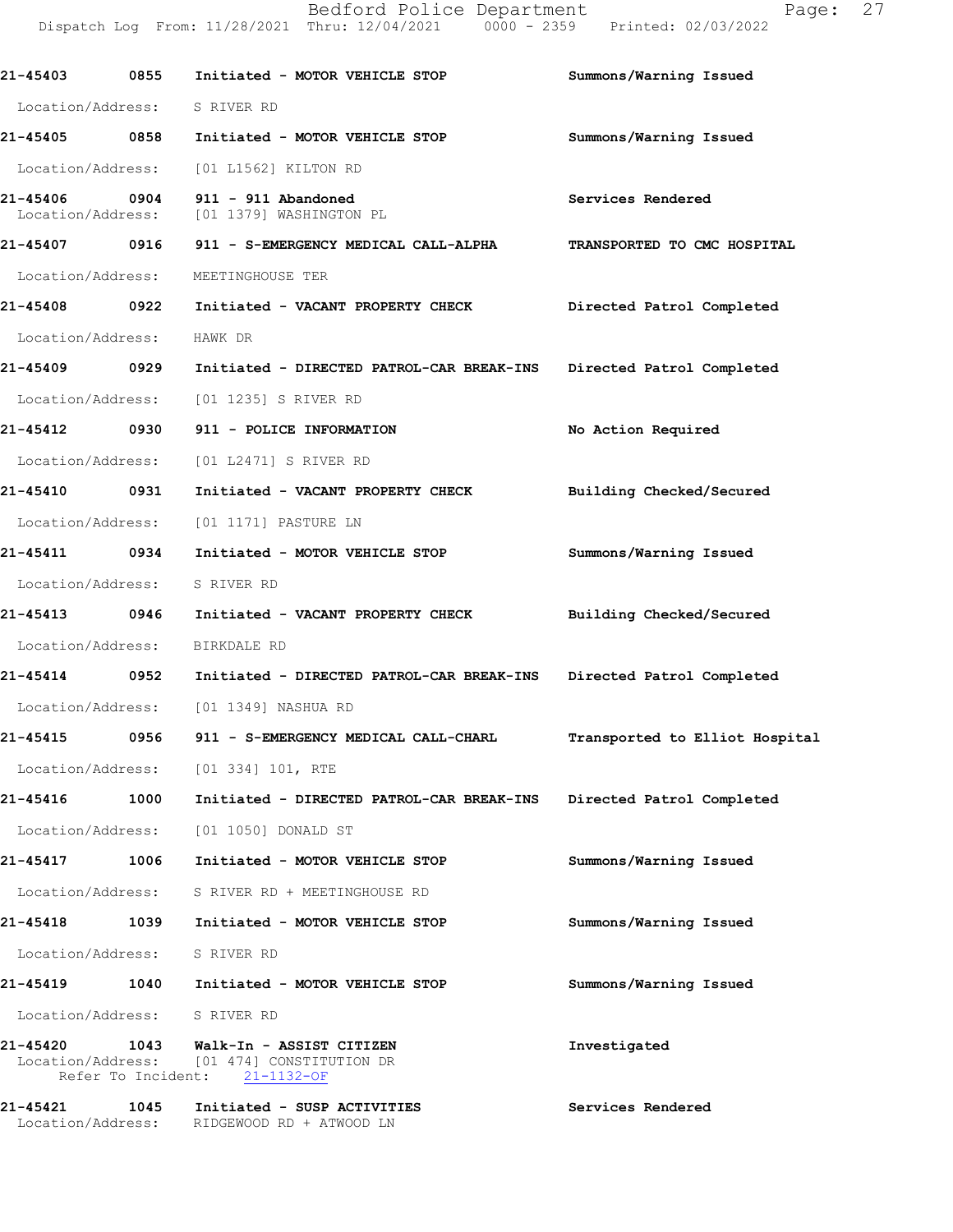|                                    |      | Bedford Police Department<br>Dispatch Log From: 11/28/2021 Thru: 12/04/2021 0000 - 2359 Printed: 02/03/2022   | 28<br>Page:                 |
|------------------------------------|------|---------------------------------------------------------------------------------------------------------------|-----------------------------|
| 21-45422                           | 1054 | Phone - S-EMERGENCY MEDICAL CALL-CHARL                                                                        | TRANSPORTED TO CMC HOSPITAL |
|                                    |      | Location/Address: [01 1451] KENSINGTON LN                                                                     |                             |
| 21-45423 1118                      |      | Initiated - MOTOR VEHICLE STOP                                                                                | Summons/Warning Issued      |
| Location/Address:                  |      | S RIVER RD + BACK RIVER RD                                                                                    |                             |
| 21-45424<br>Location/Address:      | 1121 | Phone - ALARM, BURGLAR<br>[01 1641] DOROTHY'S WAY                                                             | Alarm - False               |
| 21-45425 1122<br>Location/Address: |      | Initiated - MOTOR VEHICLE STOP<br>NASHUA RD                                                                   | NO PAPERWORK                |
| 21-45426 1133                      |      | Initiated - DIRECTED PATROL TRAFFIC ENF                                                                       | Directed Patrol Completed   |
| Location/Address:                  |      | 101, RTE + PINECREST DR                                                                                       |                             |
| 21-45427                           | 1136 | Initiated - DIRECTED PATROL-CAR BREAK-INS                                                                     | Directed Patrol Completed   |
| Location/Address:                  |      | [01 L1803] S RIVER RD                                                                                         |                             |
| 21-45428                           | 1137 | Initiated - JUVENILE OFFENSES<br>Location/Address: [01 463] NASHUA RD<br>Refer To Incident: 21-1133-OF        | Investigated                |
| 21-45429 1144                      |      | Initiated - DIRECTED PATROL-CAR BREAK-INS                                                                     | Directed Patrol Completed   |
| Location/Address:                  |      | [01 1108] LEAVY DR                                                                                            |                             |
| 21-45430                           | 1200 | Initiated - DIRECTED PATROL-CAR BREAK-INS                                                                     | Directed Patrol Completed   |
| Location/Address:                  |      | MEETINGHOUSE RD                                                                                               |                             |
| 21-45431                           | 1203 | Initiated - MOTOR VEHICLE STOP                                                                                | Summons/Warning Issued      |
| Location/Address:                  |      | 101, RTE + KAHLIKO LN                                                                                         |                             |
| 21-45432 1203                      |      | Phone - SOLICITING                                                                                            | No Action Required          |
| Location/Address:                  |      | SUZANNE DR                                                                                                    |                             |
| 21-45433                           |      | 1219 911 - MOTOR VEHICLE ACCIDENT<br>Location/Address: [01 L1777] WALLACE RD<br>Refer To Incident: 21-1135-OF | Investigated                |
|                                    |      | 21-45434 1236 911 - S-EMERGENCY MEDICAL CALL-CHARL                                                            | TRANSPORTED TO CMC HOSPITAL |
| Location/Address:                  |      | [01 335] COLBY CT                                                                                             |                             |
| 21-45435<br>Location/Address:      |      | 1238     Phone – S-MUTUAL AID-MEDICAL<br>[07 M13] VALLEY ST                                                   | <b>NO TRANSPORT</b>         |
| 21-45436 1246                      |      | Initiated - DIRECTED PATROL-CAR BREAK-INS Directed Patrol Completed                                           |                             |
| Location/Address:                  |      | [01 628] NASHUA RD                                                                                            |                             |
| 21-45437 1259                      |      | Initiated - DIRECTED PATROL-CAR BREAK-INS                                                                     | Directed Patrol Completed   |
| Location/Address:                  |      | [01 308] COLBY CT                                                                                             |                             |
| 21-45438<br>Location/Address:      | 1308 | Initiated - COMMUNITY POLICING/SAFE SCHOOL Services Rendered<br>[01 231] OLD BEDFORD RD                       |                             |
| 21-45439 1309<br>Location/Address: |      | Initiated - DIRECTED PATROL BURGLARY<br>BACK RIVER RD + SMITH RD                                              | Services Rendered           |
| 21-45440                           | 1320 | Initiated - DIRECTED PATROL-CAR BREAK-INS                                                                     | Directed Patrol Completed   |
| Location/Address:                  |      | DONALD ST + LAWES AVE                                                                                         |                             |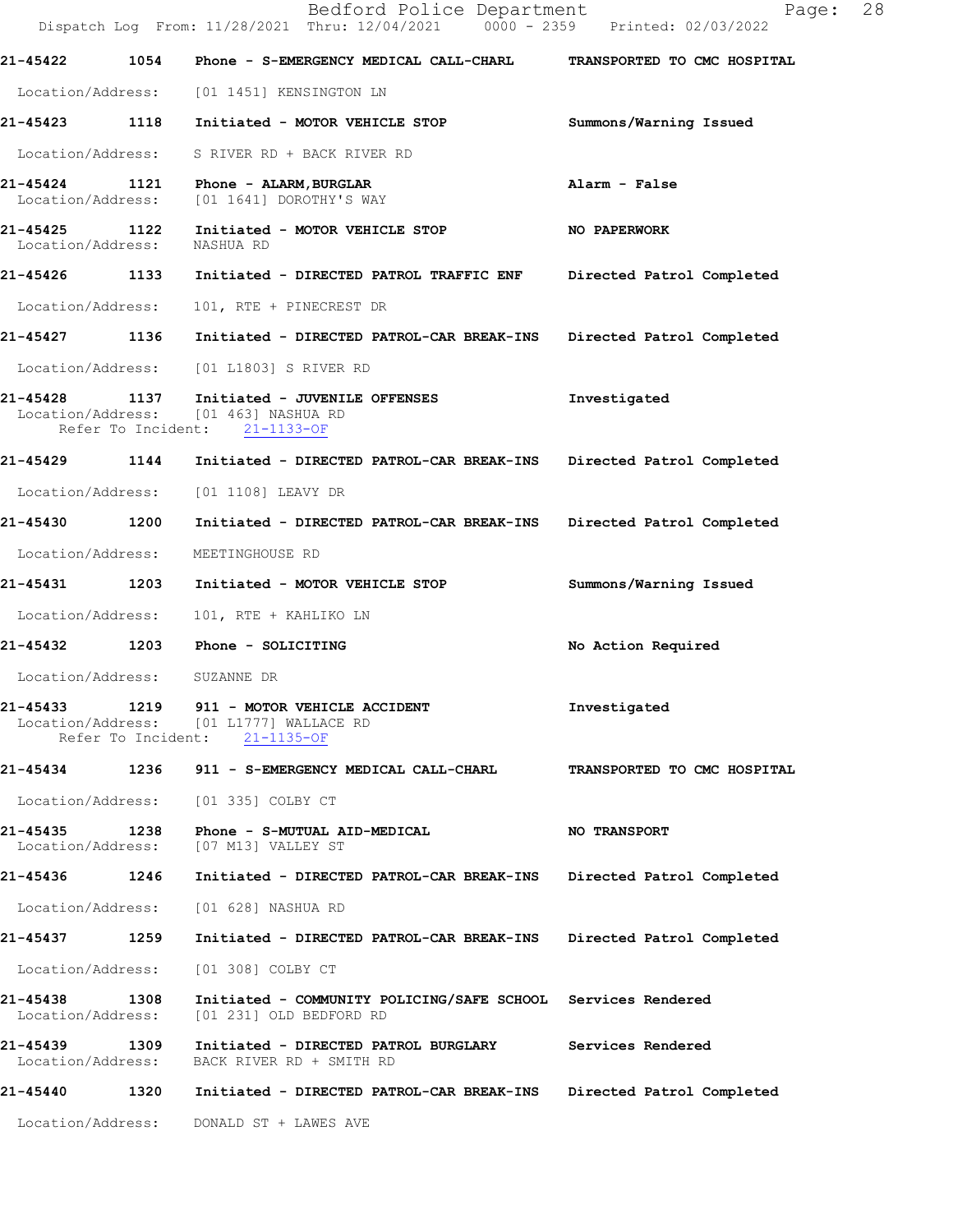|                                    |              | Bedford Police Department<br>Dispatch Log From: 11/28/2021 Thru: 12/04/2021 0000 - 2359 Printed: 02/03/2022 | 29<br>Page:               |
|------------------------------------|--------------|-------------------------------------------------------------------------------------------------------------|---------------------------|
| 21-45441                           | 1326         | Initiated - DIRECTED PATROL-CAR BREAK-INS                                                                   | Directed Patrol Completed |
|                                    |              | Location/Address: [01 L2252] JENKINS RD                                                                     |                           |
| 21-45442 1347                      |              | Initiated - DIRECTED PATROL TRAFFIC ENF                                                                     | Directed Patrol Completed |
| Location/Address:                  |              | MEETINGHOUSE RD                                                                                             |                           |
|                                    |              | 21-45443 1347 Initiated - MOTOR VEHICLE STOP                                                                | Summons/Warning Issued    |
|                                    |              | Location/Address: S RIVER RD + KILTON RD                                                                    |                           |
| 21-45444 1349<br>Location/Address: |              | Other - MOTOR VEHICLE COMPLAINT<br>NEW BOSTON RD                                                            | Services Rendered         |
|                                    |              | 21-45445 1410 Initiated - DIRECTED PATROL TRAFFIC ENF                                                       | Directed Patrol Completed |
|                                    |              | Location/Address: S RIVER RD + AUTUMN LN                                                                    |                           |
| 21-45446<br>Location/Address:      |              | 1419 911 - MOTOR VEHICLE COMP-IN PROGRESS<br>101, RTE                                                       | Could Not Locate          |
|                                    |              | 21-45447 1458 911 - MOTOR VEHICLE COMPLAINT                                                                 | SUSPICIOUS ACTIVITY       |
| Location/Address:                  |              | 101, RTE + GAGE GIRLS RD                                                                                    |                           |
| 21-45448 1506<br>Location/Address: |              | Phone - SUSP ACTIVITIES<br>JENKINS RD                                                                       | Services Rendered         |
| 21-45449 1521                      |              | Initiated - MOTOR VEHICLE STOP                                                                              | Summons/Warning Issued    |
| Location/Address:                  |              | 101, RTE + KAHLIKO LN                                                                                       |                           |
|                                    |              | 21-45450  1532  Initiated - DIRECTED PATROL TRAFFIC ENF                                                     | Directed Patrol Completed |
| Location/Address:                  |              | S RIVER RD + HARVEY RD                                                                                      |                           |
|                                    |              | 21-45451 1539 Initiated - DIRECTED PATROL TRAFFIC ENF                                                       | Directed Patrol Completed |
|                                    | Vicinity of: | 101, RTE + WALLACE RD                                                                                       |                           |
| 21-45452                           | 1540         | Initiated - DIRECTED PATROL TRAFFIC ENF                                                                     | Directed Patrol Completed |
|                                    |              | Location/Address: 114 RTE + NEW BOSTON RD                                                                   |                           |
| 21-45453                           |              | 1603 Initiated - DIRECTED PATROL TRAFFIC ENF                                                                | Directed Patrol Completed |
| Location/Address:                  |              | COLBY CT + S RIVER RD                                                                                       |                           |
| 21-45454<br>Location/Address:      | 1644         | Walk-In - SERVE PAPERWORK<br>[01 474] CONSTITUTION DR                                                       | Services Rendered         |
| 21-45455<br>Location/Address:      | 1648         | 911 - S-MOTOR VEHICLE ACCIDENT INJ<br>[01 1312] S RIVER RD                                                  | Investigated              |
| 21-45456<br>Location/Address:      | 1703         | 911 - HIGHWAY CONDITIONS<br>MARKET ST + MAIN ST                                                             | Services Rendered         |
| 21-45457                           | 1706         | Initiated - DIRECTED PATROL TRAFFIC ENF                                                                     | Directed Patrol Completed |
| Location/Address:                  |              | 101, RTE + MEETINGHOUSE RD                                                                                  |                           |
| 21-45458<br>Location/Address:      | 1712         | 911 - DISORDERLY CONDUCT-IN PROGRESS<br>[01 1420] WASHINGTON PL                                             | Could Not Locate          |
| 21-45459                           | 1735         | Initiated - MOTOR VEHICLE STOP                                                                              | Summons/Warning Issued    |
| Location/Address:                  |              | S RIVER RD                                                                                                  |                           |
| 21-45460                           | 1740         | Initiated - DIRECTED PATROL-CAR BREAK-INS                                                                   | Directed Patrol Completed |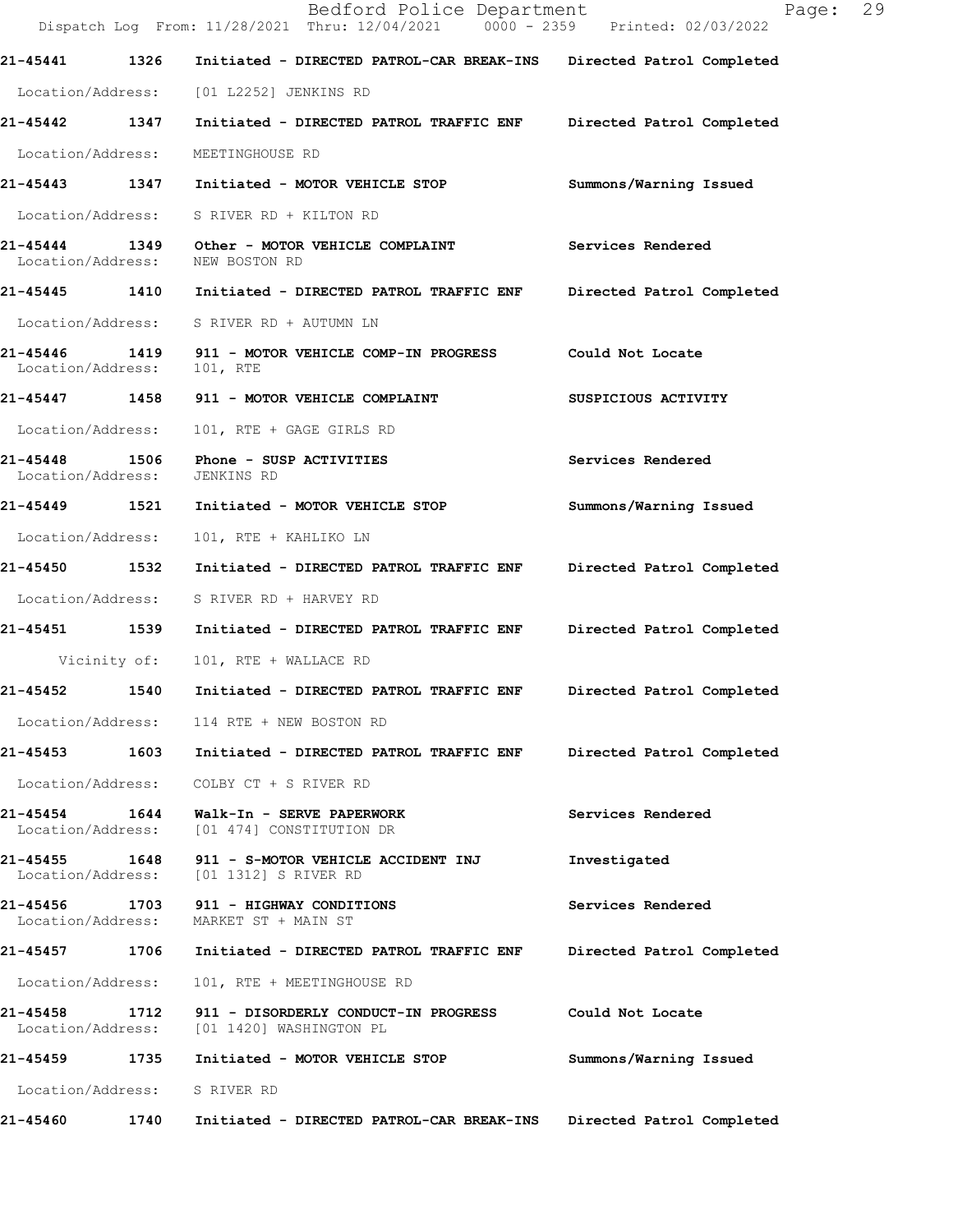|                               |                             | Bedford Police Department<br>Dispatch Log From: 11/28/2021 Thru: 12/04/2021 0000 - 2359 Printed: 02/03/2022 | Page: 30                       |
|-------------------------------|-----------------------------|-------------------------------------------------------------------------------------------------------------|--------------------------------|
|                               |                             | Location/Address: [01 1050] DONALD ST                                                                       |                                |
|                               |                             | 21-45461 1741 Initiated - DIRECTED PATROL TRAFFIC ENF                                                       | Directed Patrol Completed      |
|                               |                             | Vicinity of: S RIVER RD + KILTON RD                                                                         |                                |
|                               |                             | 21-45462 1744 911 - S-EMERGENCY MEDICAL CALL-ECHO                                                           | TRANSPORTED TO CMC HOSPITAL    |
| Location/Address:             |                             | BEECH ST                                                                                                    |                                |
| Location/Address:             |                             | 21-45463 1755 Phone - MOTOR VEHICLE ACC-SPECIAL CIR. Services Rendered<br>114 RTE                           |                                |
|                               |                             | 21-45464 1756 Initiated - MOTOR VEHICLE STOP                                                                | Summons/Warning Issued         |
| Location/Address:             |                             | S RIVER RD + RIVERWAY PL                                                                                    |                                |
|                               |                             | 21-45465 1822 911 - 911 Abandoned<br>Location/Address: [01 L1804] S RIVER RD                                | Alarm - False                  |
| 21-45466 1827                 |                             | Initiated - DIRECTED PATROL-CAR BREAK-INS                                                                   | Directed Patrol Completed      |
| Location/Address:             |                             | [01 1235] S RIVER RD                                                                                        |                                |
| 21-45467 1831                 |                             | Initiated - MOTOR VEHICLE STOP                                                                              | Summons/Warning Issued         |
| Location/Address:             |                             | 114 RTE + 101, RTE                                                                                          |                                |
| 21-45468 1904                 |                             | Initiated - DIRECTED PATROL BURGLARY                                                                        | Directed Patrol Completed      |
| Location/Address:             |                             | [01 341] N AMHERST RD                                                                                       |                                |
| 21-45469 1907                 |                             | Initiated - DIRECTED PATROL-CAR BREAK-INS                                                                   | Directed Patrol Completed      |
| Location/Address:             |                             | [01 1312] S RIVER RD                                                                                        |                                |
| 21-45470<br>Location/Address: | 1912                        | Initiated - SERVE PAPERWORK<br>[01 L2340] EAST POINT DR                                                     | Could Not Locate               |
| 21-45471 1925                 |                             | Initiated - SERVE PAPERWORK<br>Location/Address: [01 2148] MATTHEW PATTEN DR                                | Services Rendered              |
| 21-45472                      | 1936                        | Initiated - MOTOR VEHICLE STOP                                                                              | Summons/Warning Issued         |
| Location/Address:             |                             | 101, RTE + JENKINS RD                                                                                       |                                |
| 21-45473                      | 1946                        | Initiated - DIRECTED PATROL TRAFFIC ENF                                                                     | Directed Patrol Completed      |
|                               | Vicinity of:                | S RIVER RD + MEETINGHOUSE RD                                                                                |                                |
| 21-45474<br>Location/Address: | 1949<br>Refer To Arrest:    | Initiated - MOTOR VEHICLE STOP<br>S RIVER RD<br>$21 - 651 - AR$                                             | Arrest(s) Made                 |
|                               | Arrest:<br>Address:<br>Age: | JENKINS, LENA E<br>MANCHESTER, NH<br>45                                                                     |                                |
|                               | Charges:                    | DUI 2nd; Impairment<br>DUI - impairment<br>Misuse of Plates                                                 |                                |
| 21-45475                      | 2014                        | 911 - S-EMERGENCY MEDICAL CALL-CHARL                                                                        | Transported to Elliot Hospital |
| Location/Address:             |                             | [01 1007] HAWTHORNE DR                                                                                      |                                |
| 21-45476                      | 2029                        | Initiated - DIRECTED PATROL BURGLARY                                                                        | Directed Patrol Completed      |
| Location/Address:             |                             | N AMHERST RD + WALLACE RD                                                                                   |                                |
| 21-45477                      | 2039                        | Initiated - DIRECTED PATROL-CAR BREAK-INS                                                                   | Directed Patrol Completed      |
| Location/Address:             |                             | NASHUA RD + WALLACE RD                                                                                      |                                |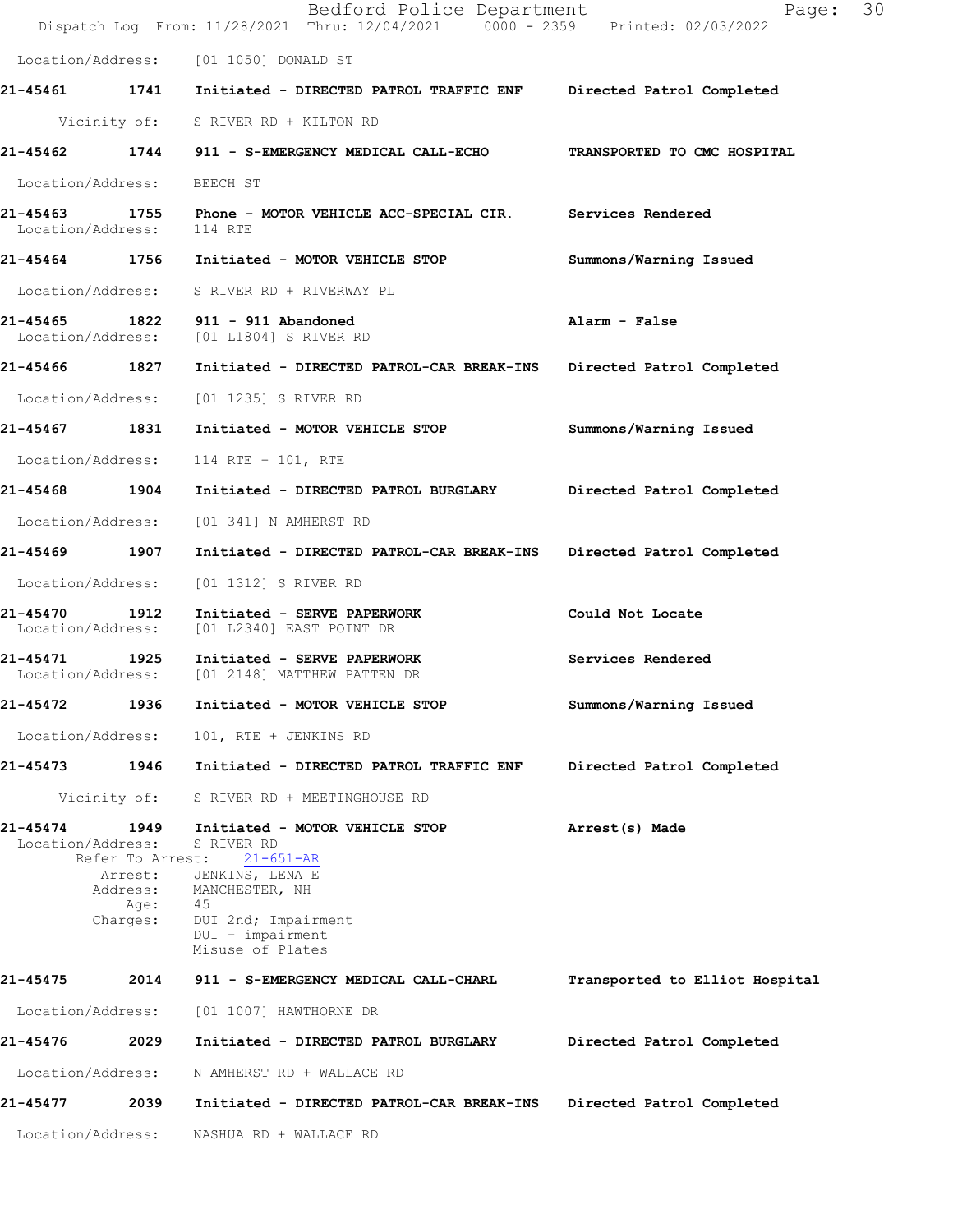|                   |      |                                                                                | Bedford Police Department<br>Page:<br>Dispatch Log From: 11/28/2021 Thru: 12/04/2021 0000 - 2359 Printed: 02/03/2022 | 31 |
|-------------------|------|--------------------------------------------------------------------------------|----------------------------------------------------------------------------------------------------------------------|----|
| 21-45478 2051     |      | Initiated - DIRECTED PATROL DWI                                                | Directed Patrol Completed                                                                                            |    |
| Location/Address: |      | S RIVER RD + MEETINGHOUSE RD                                                   |                                                                                                                      |    |
| 21-45479 2112     |      | Initiated - DIRECTED PATROL DWI                                                | Directed Patrol Completed                                                                                            |    |
| Location/Address: |      | 101, RTE + CONSTITUTION DR                                                     |                                                                                                                      |    |
| 21-45480 2126     |      | Initiated - DIRECTED PATROL DWI                                                | Directed Patrol Completed                                                                                            |    |
| Location/Address: |      | 101, RTE + WALLACE RD                                                          |                                                                                                                      |    |
| 21-45481 2142     |      | Initiated - MOTOR VEHICLE STOP                                                 | Summons/Warning Issued                                                                                               |    |
| Location/Address: |      | 101, RTE + MEETINGHOUSE RD                                                     |                                                                                                                      |    |
| 21-45482          | 2146 | Initiated - MOTOR VEHICLE STOP                                                 | Summons/Warning Issued                                                                                               |    |
| Location/Address: |      | 101, RTE                                                                       |                                                                                                                      |    |
|                   |      | 21-45483 2258 911 - 911 Abandoned<br>Location/Address: [01 1387] TECHNOLOGY DR | Services Rendered                                                                                                    |    |
|                   |      | For Date: $12/02/2021$ - Thursday                                              |                                                                                                                      |    |
| 21-45484 0005     |      | Initiated - DIRECTED PATROL DWI                                                | Directed Patrol Completed                                                                                            |    |
| Location/Address: |      | 101, RTE + 114 RTE                                                             |                                                                                                                      |    |
| 21-45485 0006     |      | Initiated - DIRECTED PATROL DWI                                                | Directed Patrol Completed                                                                                            |    |
|                   |      | Vicinity of: S RIVER RD + KILTON RD                                            |                                                                                                                      |    |
| 21-45486          | 0011 | Initiated - DIRECTED PATROL DWI                                                | Directed Patrol Completed                                                                                            |    |

Location/Address: 101, RTE + COVENANT WAY

21-45487 0023 Initiated - BUILDING CHECK **Directed Patrol Completed** Location/Address: [01 L2271] S RIVER RD

21-45488 0029 Initiated - MOTOR VEHICLE STOP Summons/Warning Issued Location/Address: 101, RTE + GREY ROCK RD

21-45489 0033 Initiated - MOTOR VEHICLE STOP Summons/Warning Issued Location/Address: S RIVER RD + COLBY CT 21-45490 0035 Initiated - DIRECTED PATROL DWI Directed Patrol Completed

Location/Address: 114 RTE + PLUMMER HILL RD

21-45491 0038 Initiated - MOTOR VEHICLE STOP Summons/Warning Issued

Location/Address: 101, RTE + MEETINGHOUSE RD OFF RAMP 21-45492 0056 Initiated - DIRECTED PATROL DWI Directed Patrol Completed

Vicinity of: S RIVER RD + MAIN ST

21-45493 0057 Initiated - DIRECTED PATROL DWI Directed Patrol Completed Location/Address: 101, RTE + HARDY RD

21-45494 0058 Initiated - DIRECTED PATROL DWI Directed Patrol Completed Location/Address: 114 RTE + PLUMMER HILL RD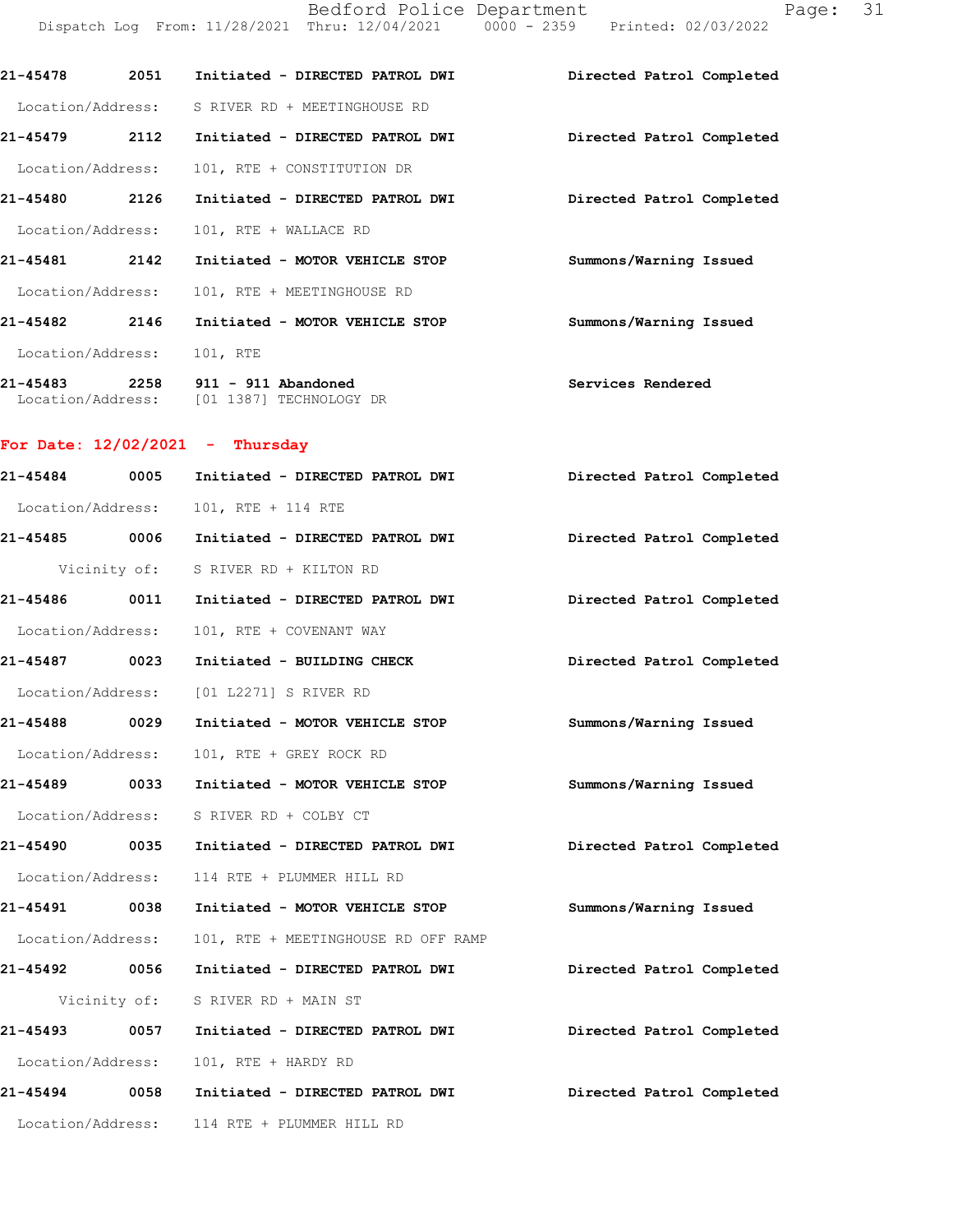|                   |      | Dispatch Log From: 11/28/2021 Thru: 12/04/2021 0000 - 2359 Printed: 02/03/2022    |                           |
|-------------------|------|-----------------------------------------------------------------------------------|---------------------------|
| 21-45495 0101     |      | Initiated - MOTOR VEHICLE STOP                                                    | Summons/Warning Issued    |
|                   |      | Location/Address: 114 RTE + DONALD ST                                             |                           |
| 21-45496 0107     |      | Initiated - MOTOR VEHICLE STOP                                                    | Summons/Warning Issued    |
|                   |      | Location/Address: MCALLISTER RD + SUZANNE DR                                      |                           |
|                   |      | 21-45497 0134 Initiated - DIRECTED PATROL DWI       Directed Patrol Completed     |                           |
|                   |      | Location/Address: NEW BOSTON RD + CHESTERFIELD PL                                 |                           |
| 21-45498 0135     |      | Initiated - DIRECTED PATROL DWI                                                   | Directed Patrol Completed |
| Vicinity of:      |      | 101, RTE + WALLACE RD                                                             |                           |
| 21-45499 0136     |      | Initiated - DIRECTED PATROL DWI                                                   | Directed Patrol Completed |
|                   |      | Vicinity of: BOYNTON ST + PLUMMER RD                                              |                           |
| 21-45500 0203     |      | Initiated - DIRECTED PATROL BURGLARY Directed Patrol Completed                    |                           |
| Location/Address: |      | CAMPBELL RD                                                                       |                           |
| 21-45501 0230     |      | Initiated - DIRECTED PATROL-CAR BREAK-INS Directed Patrol Completed               |                           |
| Location/Address: |      | MOUNTAIN RD + PULPIT RD                                                           |                           |
| 21-45502 0231     |      | Initiated - BUILDING CHECK                                                        | Building Checked/Secured  |
|                   |      | Location/Address: [01 463] NASHUA RD                                              |                           |
| 21-45503 0234     |      | Initiated - DIRECTED PATROL-CAR BREAK-INS Directed Patrol Completed               |                           |
|                   |      | Location/Address: [01 1870] S RIVER RD                                            |                           |
| 21-45504 0248     |      | Initiated - MOTOR VEHICLE STOP                                                    | Summons/Warning Issued    |
| Location/Address: |      | 101, RTE + WALLACE RD                                                             |                           |
|                   |      | 21-45505 0256 Initiated - DIRECTED PATROL BURGLARY                                | Directed Patrol Completed |
|                   |      | Vicinity of: BRICK MILL RD + WALLACE RD                                           |                           |
| 21-45506          | 0258 | Initiated - DIRECTED PATROL BURGLARY Directed Patrol Completed                    |                           |
|                   |      | Location/Address: MARSTON DR + WALLACE RD                                         |                           |
| 21-45507 0304     |      | Initiated - DIRECTED PATROL BURGLARY                                              | Directed Patrol Completed |
|                   |      | Vicinity of: PLUMMER RD + PALOMINO LN                                             |                           |
|                   |      | 21-45508 0325 Initiated - DIRECTED PATROL-CAR BREAK-INS Directed Patrol Completed |                           |
| Location/Address: |      | COOPER LN                                                                         |                           |
| 21-45509 0334     |      | Initiated - DIRECTED PATROL BURGLARY                                              | Directed Patrol Completed |
|                   |      | Vicinity of: RIDGEWOOD RD + SARATOGA CT                                           |                           |
| 21-45510 0342     |      | Initiated - DIRECTED PATROL BURGLARY                                              | Directed Patrol Completed |
|                   |      | Vicinity of: GREENFIELD PKWY + LIBERTY HILL RD                                    |                           |
| 21-45511          | 0402 | Initiated - BUILDING CHECK                                                        | Building Checked/Secured  |
|                   |      | Location/Address: [01 L1823] BOYNTON ST                                           |                           |
| 21-45512 0404     |      | Initiated - BUILDING CHECK                                                        | Building Checked/Secured  |
|                   |      | Location/Address: [01 1033] COUNTY RD                                             |                           |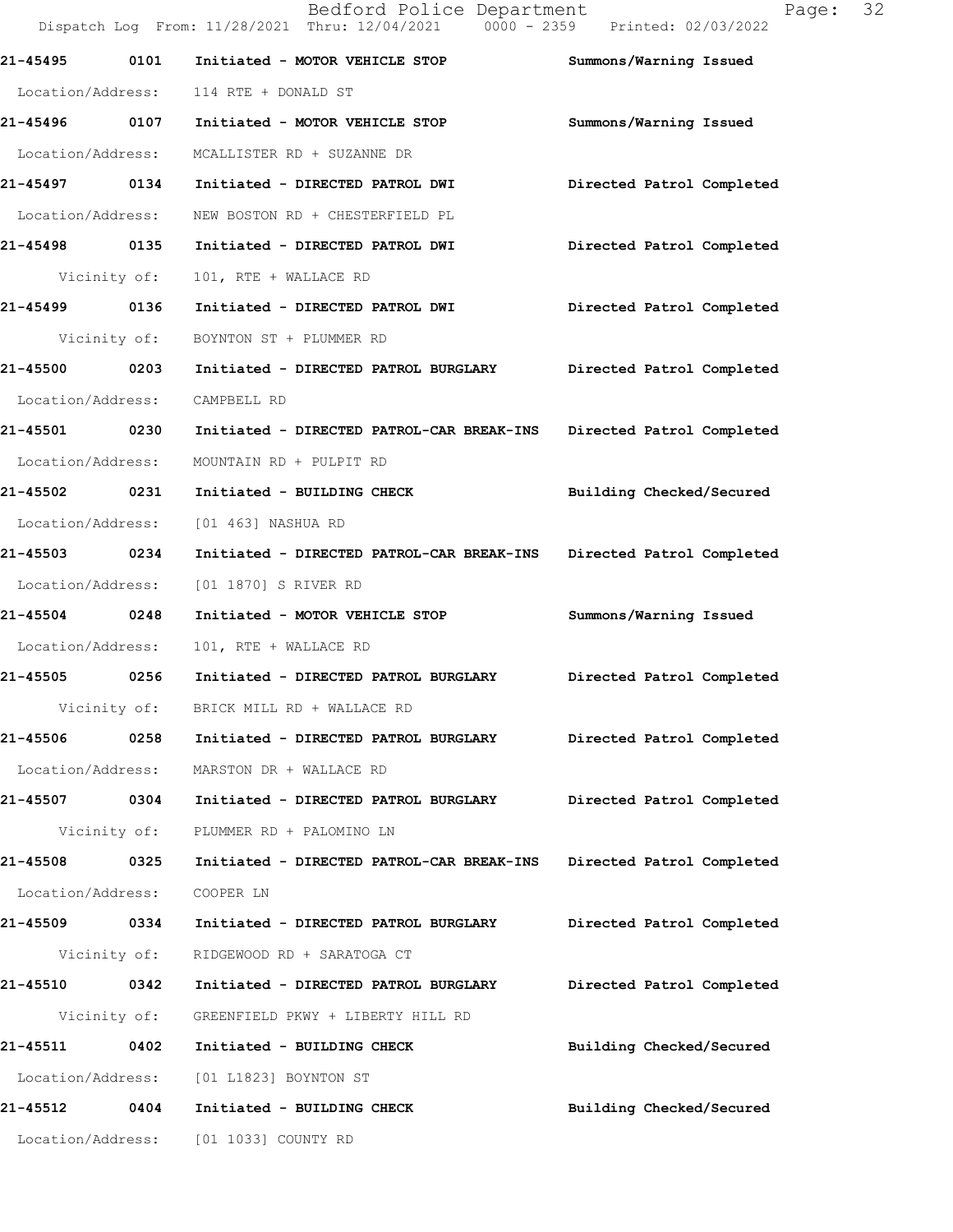Bedford Police Department Page: 33<br>
Thru: 12/04/2021 0000 - 2359 Printed: 02/03/2022 Dispatch Log From: 11/28/2021 Thru: 12/04/2021 21-45513 0519 Initiated - DIRECTED PATROL TRAFFICENF Directed Patrol Completed Vicinity of: S RIVER RD + MEETINGHOUSE RD 21-45514 0527 Initiated - DIRECTED PATROL TRAFFIC ENF Directed Patrol Completed Location/Address: 101, RTE + KAHLIKO LN 21-45515 0528 Initiated - DIRECTED PATROL ACCIDENTS Directed Patrol Completed Location/Address: 101, RTE + MEETINGHOUSE RD 21-45516 0531 Phone - S-FIRE ALARM Services Rendered Services Rendered Services Rendered [01 L2271] S RIVER RD 21-45517 0550 Initiated - MOTOR VEHICLE STOP Summons/Warning Issued Location/Address: MEETINGHOUSE RD OFF RAMP 21-45518 0608 Initiated - MOTOR VEHICLE STOP Summons/Warning Issued Location/Address: 101, RTE + PLUMMER ROAD OVERPASS 21-45520 0719 Initiated - DIRECTED PATROL ACCIDENTS Directed Patrol Completed Location/Address: 101, RTE + WALLACE RD 21-45519 0720 Initiated - DIRECTED PATROL TRAFFIC ENF Directed Patrol Completed Location/Address: BOYNTON ST + DAVIES ST 21-45521 0722 Initiated - DIRECTED PATROL TRAFFIC ENF Directed Patrol Completed Location/Address: BACK RIVER RD + COUNTY RD 21-45522 0726 911 - S-EMERGENCY MEDICAL CALL-CHARL Transported to Elliot Hospital Location/Address: CRICKET HILL RD 21-45523 0729 911 - S-EMERGENCY MEDICAL CALL-CHARL Transported to Elliot Hospital Location/Address: [01 919] CORPORATE DR 21-45530 0733 Well Being - ASSIST CITIZEN Services Rendered<br>Location/Address: [01 1333] JOPPA HILL RD [01 1333] JOPPA HILL RD 21-45524 0737 Initiated - DIRECTED PATROL TRAFFIC ENF Directed Patrol Completed Vicinity of: NEW BOSTON RD + WALLACE RD 21-45525 0740 Initiated - DIRECTED PATROL TRAFFIC ENF Directed Patrol Completed Location/Address: NASHUA RD + COUNTY RD 21-45526 0744 Phone - S-FIRE ALARM CHREE SERVICES Rendered Location/Address: [01 1402] CHARDONNAY TER [01 1402] CHARDONNAY TER 21-45527 0757 Initiated - DIRECTED PATROL TRAFFIC ENF Directed Patrol Completed Location/Address: S RIVER RD + COLBY CT 21-45528 0800 Initiated - DIRECTED PATROL ACCIDENTS Directed Patrol Completed Location/Address: S RIVER RD + BACK RIVER RD 21-45529 0800 Well Being - ASSIST CITIZEN Services Rendered Location/Address: [01 1193] HAWTHORNE DR 21-45531 0803 Initiated - DIRECTED PATROL TRAFFIC ENF Directed Patrol Completed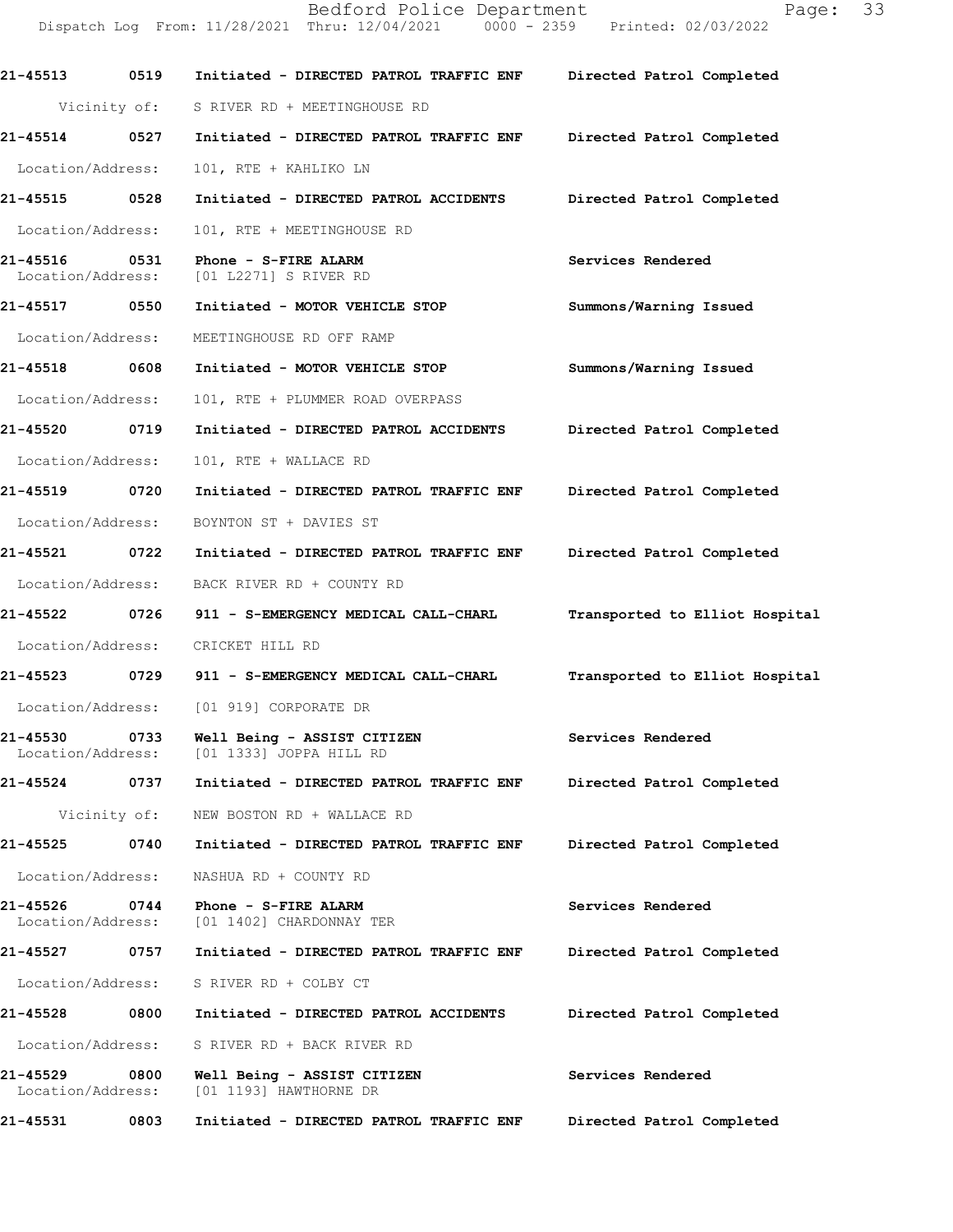|                                    |      | Bedford Police Department<br>Dispatch Log From: 11/28/2021 Thru: 12/04/2021 0000 - 2359 Printed: 02/03/2022               | Page: 34                       |
|------------------------------------|------|---------------------------------------------------------------------------------------------------------------------------|--------------------------------|
|                                    |      | Location/Address: 101, RTE + KAHLIKO LN                                                                                   |                                |
|                                    |      | 21-45532 0804 Phone - ABANDONED MOTOR VEHICLE<br>Location/Address: [01 L1094] S RIVER RD<br>Refer To Incident: 21-1134-OF | Investigated                   |
| 21-45533 0810                      |      | Initiated - MOTOR VEHICLE STOP                                                                                            | Summons/Warning Issued         |
| Location/Address:                  |      | 101, RTE + KAHLIKO LN                                                                                                     |                                |
|                                    |      | 21-45534 0830 911 - S-EMERGENCY MEDICAL CALL-CHARL                                                                        | TRANSPORTED TO CMC HOSPITAL    |
| Location/Address:                  |      | [01 749] WASHINGTON PL                                                                                                    |                                |
| 21-45535 0837                      |      | 911 - S-EMERGENCY MEDICAL CALL-CHARL                                                                                      | Transported to Elliot Hospital |
| Location/Address:                  |      | [01 17] DONALD ST                                                                                                         |                                |
| 21-45536                           | 0850 | Initiated - DIRECTED PATROL TRAFFIC ENF                                                                                   | Directed Patrol Completed      |
| Location/Address:                  |      | 101, RTE + COVENANT WAY                                                                                                   |                                |
| 21-45537 0858<br>Location/Address: |      | Initiated - COMMUNITY POLICING/SAFE SCHOOL Services Rendered<br>[01 L2079] NASHUA RD                                      |                                |
| 21-45538 0907                      |      | Initiated - DIRECTED PATROL TRAFFIC ENF                                                                                   | Directed Patrol Completed      |
| Location/Address:                  |      | S RIVER RD + KILTON RD                                                                                                    |                                |
| 21-45539 0908                      |      | Initiated - DIRECTED PATROL TRAFFIC ENF                                                                                   | Directed Patrol Completed      |
| Location/Address:                  |      | S RIVER RD + EXECUTIVE PARK DR                                                                                            |                                |
| 21-45540 0918                      |      | Initiated - MOTOR VEHICLE STOP                                                                                            | Summons/Warning Issued         |
| Location/Address:                  |      | $[01 1277] 101$ , RTE                                                                                                     |                                |
| 21-45541                           |      | 0931 911 - 911 Abandoned<br>Location/Address: [01 1506] WASHINGTON PL                                                     | Services Rendered              |
| 21-45542 0932                      |      | Initiated - DIRECTED PATROL ACCIDENTS                                                                                     | Directed Patrol Completed      |
| Location/Address:                  |      | 101, RTE + 114 RTE                                                                                                        |                                |
| 21-45543                           | 0933 | Initiated - DIRECTED PATROL TRAFFIC ENF                                                                                   | Directed Patrol Completed      |
| Location/Address:                  |      | [01 L2447] 101, RTE                                                                                                       |                                |
|                                    |      | Location/Address: GREENFIELD PKWY<br>Refer To Incident: 21-1136-OF                                                        | Investigated                   |
| 21-45545 0939                      |      | Initiated - MOTOR VEHICLE STOP                                                                                            | Summons/Warning Issued         |
| Location/Address:                  |      | 101, RTE + BELL HILL RD                                                                                                   |                                |
| 21-45546                           | 0958 | Initiated - DIRECTED PATROL ACCIDENTS                                                                                     | Directed Patrol Completed      |
| Location/Address:                  |      | S RIVER RD + PALOMINO LN                                                                                                  |                                |
| 21-45547 0958<br>Location/Address: |      | Initiated - COMMUNITY POLICING<br>[01 L0000552] S RIVER RD                                                                | Services Rendered              |
| 21-45548 0958                      |      | Initiated - DIRECTED PATROL TRAFFIC ENF                                                                                   | Directed Patrol Completed      |
| Vicinity of:                       |      | 114 RTE + WHITE AVE                                                                                                       |                                |
| 21-45549<br>Location/Address:      | 1000 | Well Being - ASSIST CITIZEN<br>[01 1767] RUNDLETT HILL RD                                                                 | Services Rendered              |
| 21-45550                           | 1004 | Initiated - MOTOR VEHICLE STOP                                                                                            | Summons/Warning Issued         |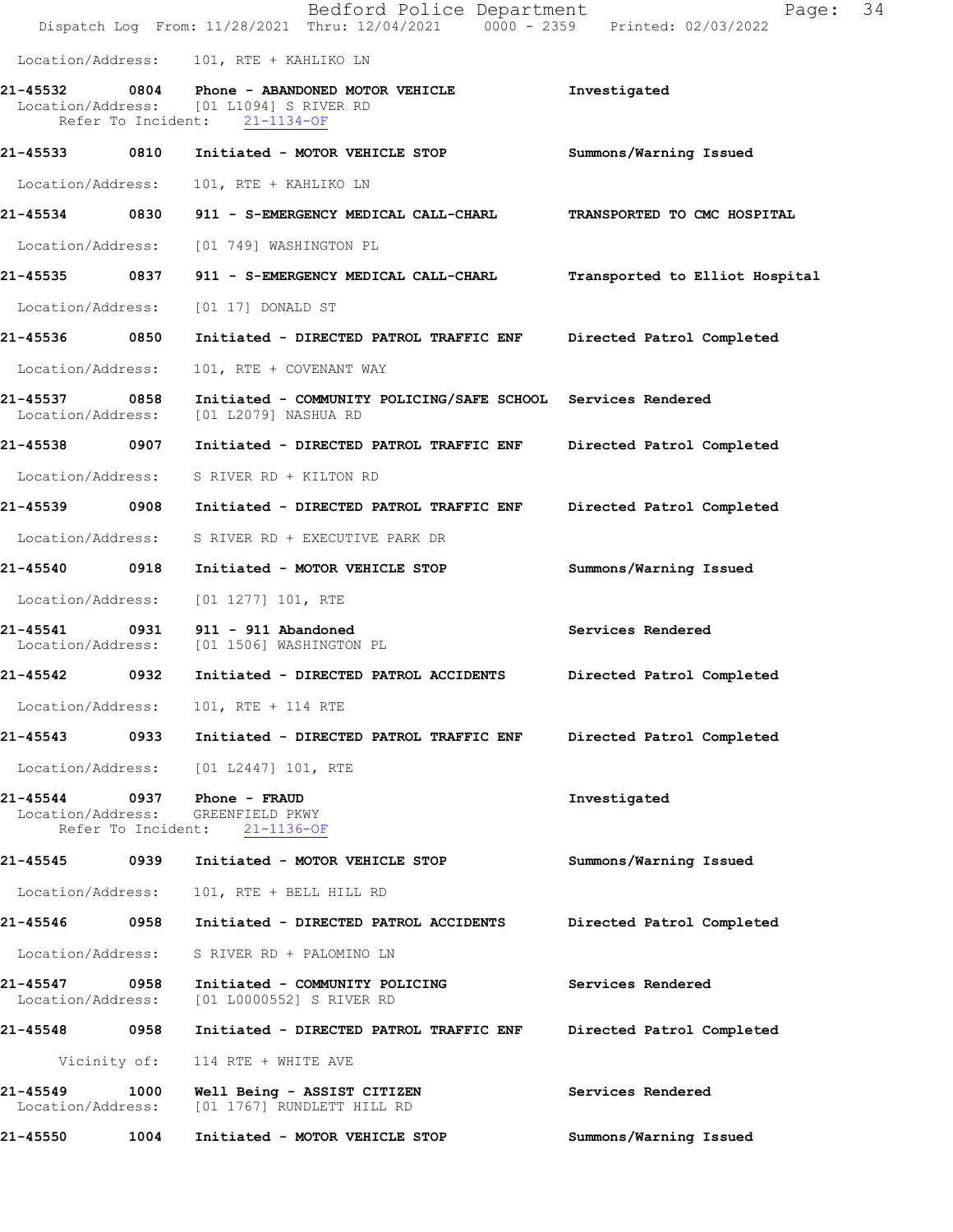Location/Address: 114 RTE + WHITE AVE 21-45551 1005 Initiated - DIRECTED PATROL ACCIDENTS Directed Patrol Completed Location/Address: S RIVER RD + MEETINGHOUSE RD 21-45552 1022 Initiated - MOTOR VEHICLE STOP Summons/Warning Issued Location/Address: S RIVER RD 21-45554 1026 Phone - THEFT Services Rendered Services Rendered Services Rendered Services Rendered Location/Address: 21-45553 1034 Initiated - DIRECTED PATROL TRAFFIC ENF Directed Patrol Completed Vicinity of: 101, RTE + KAHLIKO LN 21-45555 1036 Initiated - DIRECTED PATROL-CAR BREAK-INS Directed Patrol Completed Location/Address: [01 308] COLBY CT 21-45556 1046 Initiated - DIRECTED PATROL-CAR BREAK-INS Directed Patrol Completed Location/Address: [01 L1804] S RIVER RD 21-45557 1053 Phone - FRAUD Investigated Investigated Investigated Investigated Investigated (01 1277) 101, RTE<br>ht: 21-1137-OF Refer To Incident: 21-45558 1111 Initiated - DIRECTED PATROL ACCIDENTS Directed Patrol Completed Location/Address: RIDGEWOOD RD + ATWOOD LN 21-45559 1140 Initiated - DIRECTED PATROL-CAR BREAK-INS Directed Patrol Completed Location/Address: [01 1235] S RIVER RD 21-45560 1146 Initiated - INVESTIGATION-FOLLOWUP Investigated<br>Location/Address: [01 L1094] S RIVER RD [01 L1094] S RIVER RD<br>ent: 21-1134-OF Refer To Incident: 21-45561 1218 Initiated - DIRECTED PATROL TRAFFIC ENF Directed Patrol Completed Location/Address: S RIVER RD + COLBY CT 21-45562 1225 Initiated - COMMUNITY POLICING/SAFE SCHOOL Building Checked/Secured Location/Address: [01 234] COUNTY RD 21-45563 1236 Initiated - DIRECTED PATROL-CAR BREAK-INS Directed Patrol Completed Location/Address: [01 L2252] JENKINS RD 21-45564 1246 Initiated - DIRECTED PATROL-CAR BREAK-INS Directed Patrol Completed Location/Address: [01 L2271] S RIVER RD 21-45565 1246 911 - S-EMERGENCY MEDICAL CALL-DELTA Transported to Elliot Hospital Location/Address: [01 1489] LEAVY DR 21-45566 1253 911 - S-EMERGENCY MEDICAL CALL-DELTA Transported to Elliot Hospital Location/Address: COUNTY RD 21-45567 1259 Initiated - DIRECTED PATROL-CAR BREAK-INS Directed Patrol Completed Location/Address: [01 L1562] KILTON RD 21-45568 1304 Initiated - MOTOR VEHICLE STOP Summons/Warning Issued

Dispatch Log From: 11/28/2021 Thru: 12/04/2021 0000 - 2359 Printed: 02/03/2022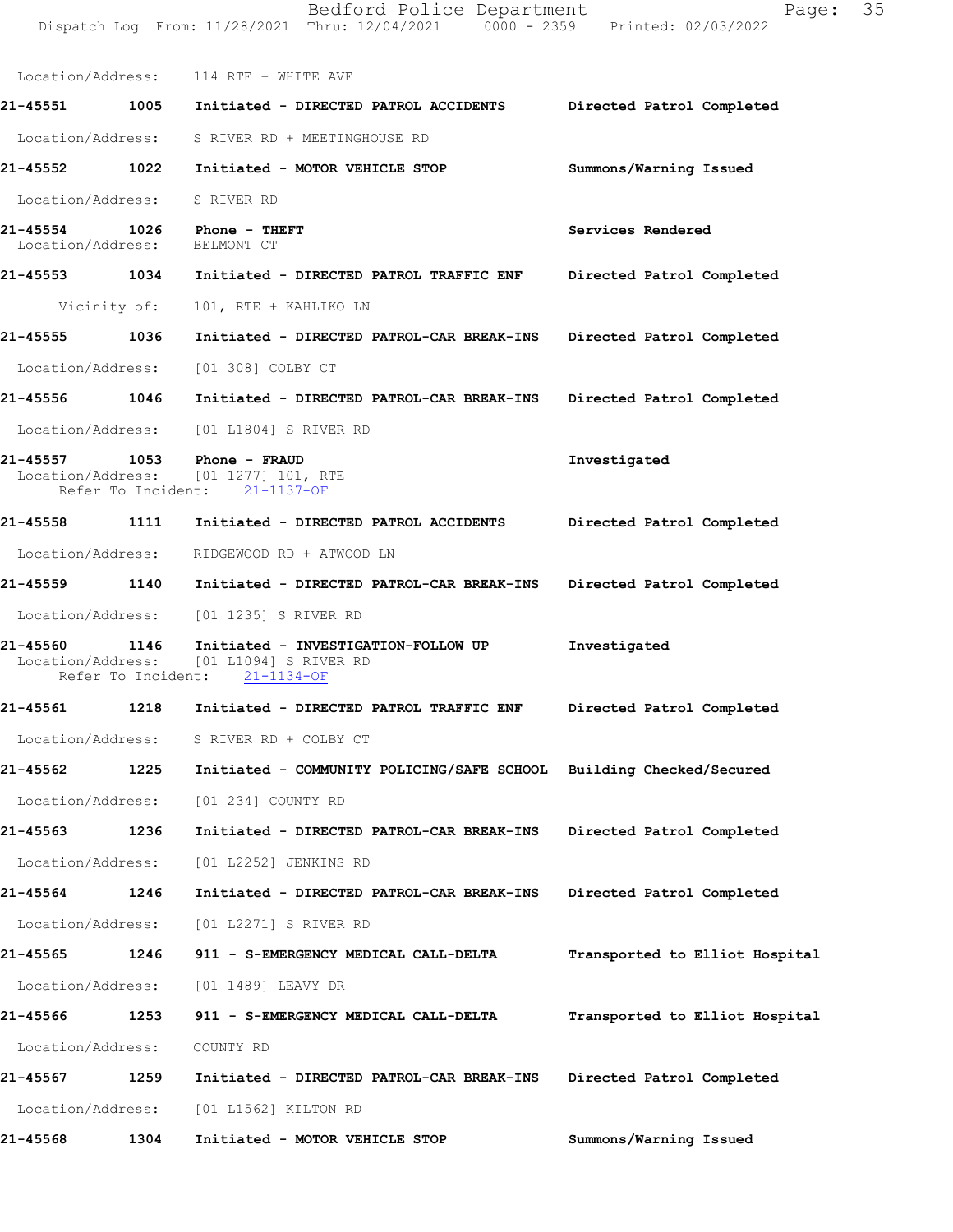Dispatch Log From: 11/28/2021 Thru: 12/04/2021 0000 - 2359 Printed: 02/03/2022 Location/Address: 101, RTE + COVENANT WAY 21-45569 1329 911 - CHECK THE WELFARE Investigated Location/Address: [01 694] S RIVER RD Refer To Incident: 21-1138-OF 21-45570 1347 Initiated - DIRECTED PATROL-CAR BREAK-INS Directed Patrol Completed Location/Address: [01 1250] 101, RTE 21-45571 1407 Phone - MOTOR VEHICLE COMP-IN PROGRESS Could Not Locate<br>Location/Address: 101, RTE + 114 RTE Location/Address: 21-45572 1438 911 - S-EMERGENCY MEDICAL CALL-ECHO TRANSPORTED TO CMC HOSPITAL Location/Address: [01 1844] TAVISTOCK DR 21-45573 1517 Walk-In - ASSIST OTHER AGENCY Services Rendered<br>Location/Address: HUNTERS RD Location/Address: HUNTERS RD<br>Refer To Incident: 21-1129-OF Refer To Incident: 21-45574 1524 Initiated - DIRECTED PATROL ACCIDENTS Directed Patrol Completed Location/Address: S RIVER RD + EXECUTIVE PARK DR 21-45575 1527 Other-BOLO 120 No Action Required Location: [07] MANCHESTER AREA 21-45576 1534 Initiated - DIRECTED PATROL TRAFFIC ENF Directed Patrol Completed Location/Address: NEW BOSTON RD + WALLACE RD 21-45577 1543 Initiated - DIRECTED PATROL TRAFFIC ENF Directed Patrol Completed Location/Address: S RIVER RD + RIDGEWOOD RD 21-45578 1604 Phone - S-FIREALARM Alarm-correctcode/reset Location/Address: [01 1598] TIRRELL RD 21-45579 1610 Initiated - DIRECTED PATROL TRAFFIC ENF Directed Patrol Completed Location/Address: S RIVER RD + COLBY CT 21-45580 1617 Initiated - MOTOR VEHICLE STOP Summons/Warning Issued Location/Address: NEW BOSTON RD + TIRRELL HILL RD 21-45581 1625 Initiated - DIRECTED PATROL TRAFFIC ENF Directed Patrol Completed Location/Address: S RIVER RD + MOORES CROSSING RD 21-45582 1635 911 - ANIMAL COMPLAINT No Action Required Location/Address: [01 1007] HAWTHORNE DR 21-45583 1644 Initiated - DIRECTED PATROL TRAFFIC ENF Directed Patrol Completed Location/Address: 101, RTE + WALLACE RD 21-45584 1645 Initiated - DIRECTED PATROL TRAFFIC ENF Directed Patrol Completed Location/Address: DONALD ST + COTE LN 21-45585 1651 Initiated - MOTOR VEHICLE STOP Summons/Warning Issued Location/Address: 101, RTE 21-45586 1658 Initiated - DIRECTED PATROL TRAFFIC ENF Directed Patrol Completed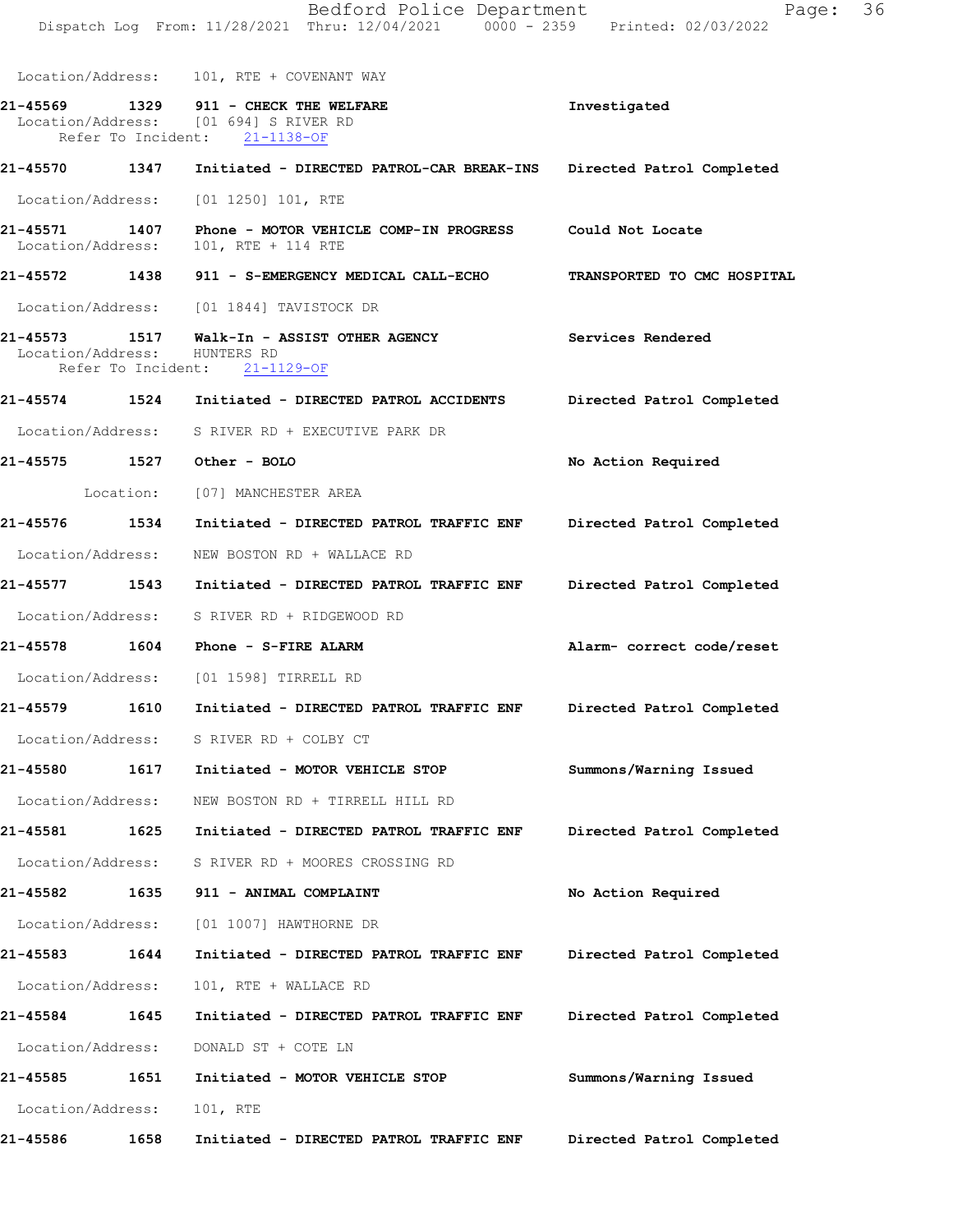|                               |      | Location/Address: S RIVER RD + KILTON RD                                                          |                             |
|-------------------------------|------|---------------------------------------------------------------------------------------------------|-----------------------------|
| 21-45587                      | 1659 | Initiated - DIRECTED PATROL TRAFFIC ENF                                                           | Directed Patrol Completed   |
| Location/Address:             |      | 101, RTE + COVENANT WAY                                                                           |                             |
| 21-45588                      | 1705 | Initiated - MOTOR VEHICLE STOP                                                                    | Summons/Warning Issued      |
| Location/Address:             |      | S RIVER RD + RIVERWAY PL                                                                          |                             |
| 21-45589<br>Location/Address: | 1712 | Initiated - SERVE PAPERWORK<br>[01 2114] COOPER LN                                                | Services Rendered           |
| 21-45590                      | 1726 | Initiated - DIRECTED PATROL TRAFFIC ENF                                                           | Directed Patrol Completed   |
| Location/Address:             |      | 101, RTE + JENKINS RD                                                                             |                             |
| 21-45591                      | 1731 | Initiated - MOTOR VEHICLE STOP                                                                    | Summons/Warning Issued      |
| Location/Address:             |      | S RIVER RD + CLUB ACRE LN                                                                         |                             |
| 21-45592<br>Location/Address: | 1741 | 911 - S-PROPANE/NATURAL GAS EMERG<br>[01 L1803] S RIVER RD                                        | Services Rendered           |
| 21-45593                      | 1742 | Initiated - MOTOR VEHICLE STOP                                                                    | Summons/Warning Issued      |
| Location/Address:             |      | 101, RTE                                                                                          |                             |
| 21-45594                      | 1810 | Initiated - DIRECTED PATROL TRAFFIC ENF                                                           | Directed Patrol Completed   |
| Location/Address:             |      | 101, RTE + HITCHING POST LN                                                                       |                             |
| 21-45595                      | 1816 | Initiated - DIRECTED PATROL-CAR BREAK-INS                                                         | Directed Patrol Completed   |
| Location/Address:             |      | [01 1050] DONALD ST                                                                               |                             |
| 21-45596                      | 1823 | Initiated - DIRECTED PATROL-CAR BREAK-INS                                                         | Directed Patrol Completed   |
| Location/Address:             |      | KILTON RD + BEDFORD FARMS DR                                                                      |                             |
| 21-45597                      | 1842 | 911 - S-EMERGENCY MEDICAL CALL-ALPHA                                                              | TRANSPORTED TO CMC HOSPITAL |
|                               |      | Location/Address: [01 L2098] HAWTHORNE DR                                                         |                             |
| 21-45598                      |      | 1845 Initiated - MOTOR VEHICLE STOP                                                               | Summons/Warning Issued      |
|                               |      | Location/Address: S RIVER RD                                                                      |                             |
|                               |      | 21-45599 1901 Initiated - DIRECTED PATROL-CAR BREAK-INS Directed Patrol Completed                 |                             |
|                               |      | Location/Address: [01 1235] S RIVER RD                                                            |                             |
| <b>21-45600</b>               | 1925 | Initiated - DIRECTED PATROL-CAR BREAK-INS                                                         | Directed Patrol Completed   |
|                               |      | Location/Address: [01 L1804] S RIVER RD                                                           |                             |
|                               |      | 21-45601 1933 Initiated - MOTOR VEHICLE STOP<br>Location/Address: NEW BOSTON RD + TIRRELL HILL RD | NO PAPERWORK                |
|                               |      | 21-45602 1948 911 - BURGLARY<br>Location/Address: BALDWIN LN<br>Refer To Incident: 21-1139-OF     | Investigated                |
| 21-45603                      | 2008 | Initiated - DIRECTED PATROL DWI                                                                   | Directed Patrol Completed   |
|                               |      | Location/Address: S RIVER RD + CLUB ACRE LN                                                       |                             |
|                               |      | 21-45604 2011 Initiated - MOTOR VEHICLE STOP                                                      | Summons/Warning Issued      |
|                               |      | Location/Address: BEDFORD CENTER RD + 101, RTE                                                    |                             |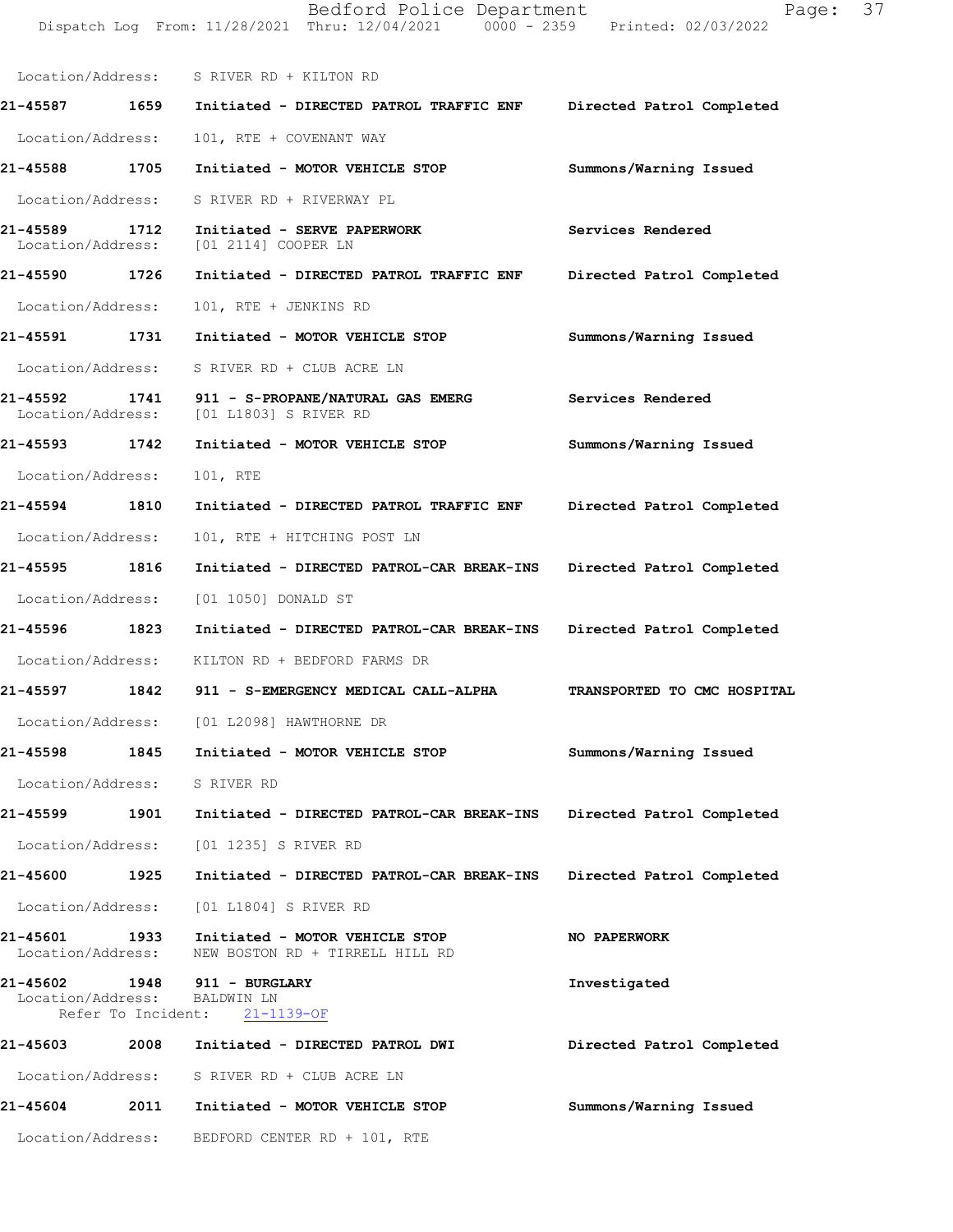|                                    |      | 21-45605 2022 Initiated - DIRECTED PATROL DWI Directed Patrol Completed                        |                           |
|------------------------------------|------|------------------------------------------------------------------------------------------------|---------------------------|
| Location/Address:                  |      | 101, RTE + BOYNTON ST                                                                          |                           |
|                                    |      | 21-45606 2042 911 - S-EMERGENCY MEDICAL CALL-DELTA TRANSPORTED TO CMC HOSPITAL                 |                           |
|                                    |      | Location/Address: [01 763] LEAVY DR                                                            |                           |
| 21-45607 2115                      |      | Initiated - MOTOR VEHICLE STOP<br>Location/Address: S RIVER RD<br>Refer To Arrest: 21-652-AR   | Arrest(s) Made            |
|                                    |      | Arrest: PURINGTON, DANIEL<br>Address: WEARE, NH<br>Age: 30<br>Charges: DUI 2nd; Impairment     |                           |
|                                    |      | DUI - impairment                                                                               |                           |
| 21-45608 2210<br>Location/Address: |      | 911 - S-EMERGENCY MEDICAL CALL-CHARL NO TRANSPORT<br>BOURNE DR                                 |                           |
|                                    |      | 21-45609 2253 911 - S-EMERGENCY MEDICAL CALL-ECHO NO TRANSPORT<br>Location/Address: EDWARD CIR |                           |
|                                    |      | 21-45610 2316 Initiated - DIRECTED PATROL DWI                                                  | Directed Patrol Completed |
|                                    |      | Vicinity of: 114 RTE + NEW BOSTON RD                                                           |                           |
|                                    |      | 21-45611 2317 Initiated - MOTOR VEHICLE STOP                                                   | Summons/Warning Issued    |
|                                    |      | Location/Address: S RIVER RD                                                                   |                           |
| 21-45612                           | 2323 | Initiated - MOTOR VEHICLE STOP<br>Location/Address: 114 RTE + OLD BEDFORD ROAD OVERPASS        | NO PAPERWORK              |
| 21-45613 2332                      |      | Initiated - DIRECTED PATROL DWI                                                                | Directed Patrol Completed |
|                                    |      | Vicinity of: 101, RTE + WALLACE RD                                                             |                           |
| 21-45614 2332                      |      | Initiated - MOTOR VEHICLE STOP                                                                 | Summons/Warning Issued    |
|                                    |      | Location/Address: 114 RTE + WHITE AVE                                                          |                           |
|                                    |      | 21-45615 2335 Initiated - MOTOR VEHICLE STOP                                                   | Summons/Warning Issued    |
|                                    |      | Location/Address: 101, RTE + HARDY RD                                                          |                           |
| 21-45616                           | 2340 | Initiated - MOTOR VEHICLE STOP                                                                 | Summons/Warning Issued    |
|                                    |      | Location/Address: S RIVER RD + BACK RIVER RD                                                   |                           |
| 21-45617                           |      | 2343 Initiated - MOTOR VEHICLE STOP                                                            | Summons/Warning Issued    |
|                                    |      | Location/Address: NEW BOSTON RD + HOLBROOK RD                                                  |                           |
|                                    |      | For Date: $12/03/2021$ - Friday                                                                |                           |
| 21-45618                           | 0003 | Initiated - MOTOR VEHICLE STOP                                                                 | Summons/Warning Issued    |
|                                    |      | Location/Address: EASTMAN AVE                                                                  |                           |
| 21-45619                           | 0012 | Initiated - DIRECTED PATROL DWI                                                                | Directed Patrol Completed |
|                                    |      |                                                                                                |                           |

Vicinity of: 101, RTE + CHESTNUT DR

DirectedPatrolCompleted 21-456200019 Initiated-DIRECTEDPATROLDWI LIFTASSIST 21-456210023 911-S-EMERGENCYMEDICALCALL-ALPHAVicinity of: 101, RTE + 114 RTE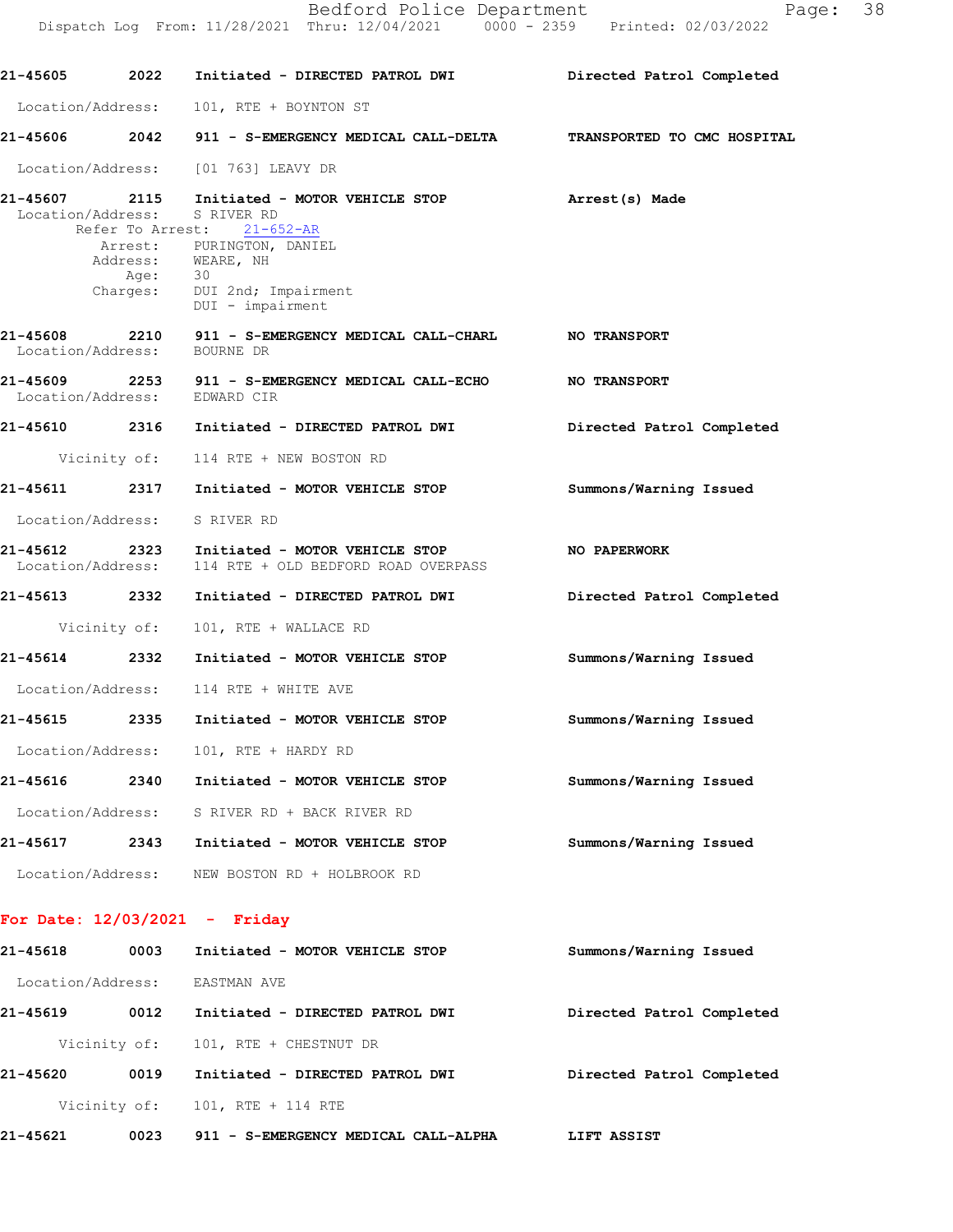|                   |      |                                                    | Bedford Police Department<br>Dispatch Log From: 11/28/2021 Thru: 12/04/2021 0000 - 2359 Printed: 02/03/2022 |                           | 39<br>Page: |
|-------------------|------|----------------------------------------------------|-------------------------------------------------------------------------------------------------------------|---------------------------|-------------|
|                   |      | Location/Address: [01 1387] TECHNOLOGY DR          |                                                                                                             |                           |             |
| 21-45622 0028     |      |                                                    | Initiated - DIRECTED PATROL DWI Directed Patrol Completed                                                   |                           |             |
| Vicinity of:      |      | 101, RTE + HITCHING POST LN                        |                                                                                                             |                           |             |
| 21-45623 0048     |      | Initiated - DIRECTED PATROL DWI                    |                                                                                                             | Directed Patrol Completed |             |
| Vicinity of:      |      | NEW BOSTON RD + WALLACE RD                         |                                                                                                             |                           |             |
| 21-45624 0138     |      | Initiated - BUILDING CHECK                         |                                                                                                             | Building Checked/Secured  |             |
|                   |      | Location/Address: [01 L2447] 101, RTE              |                                                                                                             |                           |             |
| 21-45625 0139     |      | Initiated - BUILDING CHECK                         |                                                                                                             | Building Checked/Secured  |             |
| Location/Address: |      | MEETINGHOUSE RD                                    |                                                                                                             |                           |             |
| 21-45626 0154     |      |                                                    | Initiated - DIRECTED PATROL BURGLARY Directed Patrol Completed                                              |                           |             |
| Location/Address: |      | PINECREST DR + 101, RTE                            |                                                                                                             |                           |             |
| 21-45627 0158     |      | Initiated - DIRECTED PATROL BURGLARY               |                                                                                                             | Directed Patrol Completed |             |
| Vicinity of:      |      | WHITE AVE + BELLEMORE DR                           |                                                                                                             |                           |             |
| 21-45628 0215     |      | Initiated - DIRECTED PATROL DWI                    |                                                                                                             | Directed Patrol Completed |             |
| Vicinity of:      |      | 101, RTE + NASHUA RD                               |                                                                                                             |                           |             |
| 21-45629 0230     |      | Initiated - BUILDING CHECK                         |                                                                                                             | Building Checked/Secured  |             |
| Location/Address: |      | [01 L0000553] 101, RTE                             |                                                                                                             |                           |             |
| 21-45630 0230     |      | Initiated - DIRECTED PATROL BURGLARY               |                                                                                                             | Directed Patrol Completed |             |
| Vicinity of:      |      | MINISTERIAL RD + MCALLISTER RD                     |                                                                                                             |                           |             |
|                   |      | 21-45631 0234 Initiated - BUILDING CHECK           |                                                                                                             | Building Checked/Secured  |             |
|                   |      | Location/Address: [01 463] NASHUA RD               |                                                                                                             |                           |             |
| 21-45632<br>0244  |      | Initiated - DIRECTED PATROL DWI                    |                                                                                                             | Directed Patrol Completed |             |
| Vicinity of:      |      | NASHUA RD + 101, RTE                               |                                                                                                             |                           |             |
|                   |      | 21-45633 0256 Initiated - DIRECTED PATROL BURGLARY |                                                                                                             | Directed Patrol Completed |             |
| Vicinity of:      |      | JOPPA HILL RD + CAMPBELL RD                        |                                                                                                             |                           |             |
| 21-45634 0341     |      | Initiated - DIRECTED PATROL-CAR BREAK-INS          |                                                                                                             | Directed Patrol Completed |             |
|                   |      | Vicinity of: CRIMSON GLORY LN + DONALD ST          |                                                                                                             |                           |             |
| 21-45635 0438     |      | Initiated - BUILDING CHECK                         |                                                                                                             | Building Checked/Secured  |             |
| Location/Address: |      | [01 192] NEW BOSTON RD                             |                                                                                                             |                           |             |
| 21-45636 0520     |      |                                                    | Initiated - DIRECTED PATROL TRAFFIC ENF Directed Patrol Completed                                           |                           |             |
| Vicinity of:      |      | 101, RTE + NASHUA RD                               |                                                                                                             |                           |             |
| 21-45637 0523     |      | Initiated - DIRECTED PATROL TRAFFIC ENF            |                                                                                                             | Directed Patrol Completed |             |
| Location/Address: |      | S RIVER RD + AUTUMN LN                             |                                                                                                             |                           |             |
|                   |      |                                                    |                                                                                                             | Directed Patrol Completed |             |
|                   |      | Vicinity of: 114 RTE + OLD BEDFORD ROAD OVERPASS   |                                                                                                             |                           |             |
| 21-45639          | 0621 | Phone - HIGHWAY CONDITIONS                         |                                                                                                             | Removed Hazard            |             |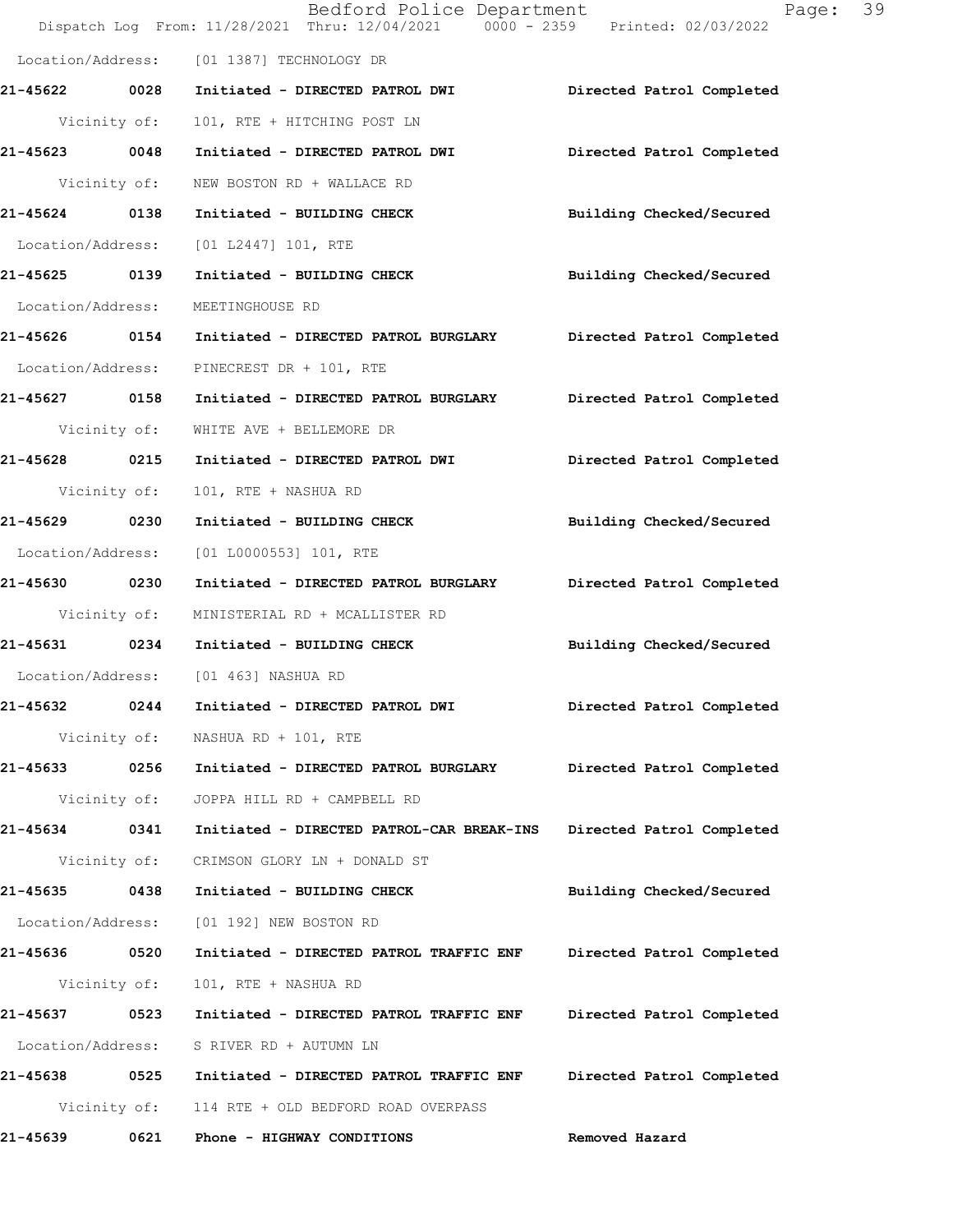|                   |              | Bedford Police Department<br>Dispatch Log From: 11/28/2021 Thru: 12/04/2021 0000 - 2359 Printed: 02/03/2022 | Page:                     | 40 |
|-------------------|--------------|-------------------------------------------------------------------------------------------------------------|---------------------------|----|
| Location/Address: |              | BEDFORD CENTER RD + 101, RTE                                                                                |                           |    |
| 21-45640          | 0629         | Initiated - MOTOR VEHICLE STOP                                                                              | Summons/Warning Issued    |    |
| Location/Address: |              | NEW BOSTON RD + MCALLISTER RD                                                                               |                           |    |
| 21-45641          | 0641         | Initiated - MOTOR VEHICLE STOP                                                                              | Summons/Warning Issued    |    |
| Location/Address: |              | OLD BEDFORD RD + LEAVY DR                                                                                   |                           |    |
| 21-45642 0718     |              | Initiated - DIRECTED PATROL TRAFFIC ENF                                                                     | Directed Patrol Completed |    |
|                   | Vicinity of: | NASHUA RD + COUNTY RD                                                                                       |                           |    |
| 21-45643          | 0718         | Initiated - DIRECTED PATROL TRAFFIC ENF                                                                     | Directed Patrol Completed |    |
| Location/Address: |              | [01 231] OLD BEDFORD RD                                                                                     |                           |    |
| 21-45644          | 0719         | Initiated - DIRECTED PATROL TRAFFIC ENF                                                                     | Directed Patrol Completed |    |
|                   | Vicinity of: | [01 234] COUNTY RD                                                                                          |                           |    |
| 21-45645          | 0720         | Initiated - DIRECTED PATROL TRAFFIC ENF                                                                     | Directed Patrol Completed |    |
| Location/Address: |              | S RIVER RD + KILTON RD                                                                                      |                           |    |
| 21-45646 0740     |              | Initiated - DIRECTED PATROL TRAFFIC ENF                                                                     | Directed Patrol Completed |    |
| Location/Address: |              | 101, RTE + 114 RTE                                                                                          |                           |    |
| 21-45647          | 0746         | Initiated - DIRECTED PATROL TRAFFIC ENF                                                                     | Directed Patrol Completed |    |
| Location/Address: |              | S RIVER RD + RIVERWAY PL                                                                                    |                           |    |
| 21-45648          | 0747         | Initiated - DIRECTED PATROL TRAFFIC ENF                                                                     | Directed Patrol Completed |    |
| Location/Address: |              | S RIVER RD + CLUB ACRE LN                                                                                   |                           |    |
| 21-45649 0748     |              | Initiated - MOTOR VEHICLE STOP                                                                              | Summons/Warning Issued    |    |
| Location/Address: |              | 101, RTE + CONSTITUTION DR                                                                                  |                           |    |
| 21-45650          | 0802         | Initiated - MOTOR VEHICLE STOP                                                                              | Summons/Warning Issued    |    |
| Location/Address: |              | S RIVER RD + BACK RIVER RD                                                                                  |                           |    |
| 21-45651 0805     |              | Initiated - DIRECTED PATROL ACCIDENTS                                                                       | Directed Patrol Completed |    |
|                   | Vicinity of: | 101, RTE + JENKINS RD                                                                                       |                           |    |
| 21-45652          | 0812         | Initiated - MOTOR VEHICLE STOP                                                                              | Summons/Warning Issued    |    |
| Location/Address: |              | S RIVER RD + RIDGEWOOD RD                                                                                   |                           |    |
| 21-45653          | 0819         | Initiated - DIRECTED PATROL TRAFFIC ENF                                                                     | Directed Patrol Completed |    |
| Location/Address: |              | [01 935] S RIVER RD                                                                                         |                           |    |
| 21-45654          | 0823         | Initiated - DIRECTED PATROL TRAFFIC ENF                                                                     | Directed Patrol Completed |    |
| Location/Address: |              | 101, RTE + MEETINGHOUSE RD                                                                                  |                           |    |
| 21-45655          | 0828         | Initiated - MOTOR VEHICLE STOP                                                                              | Summons/Warning Issued    |    |
| Location/Address: |              | 101, RTE + KAHLIKO LN                                                                                       |                           |    |
| 21-45656          | 0828         | Initiated - DIRECTED PATROL TRAFFIC ENF                                                                     | Directed Patrol Completed |    |
| Location/Address: |              | S RIVER RD + HULL RD                                                                                        |                           |    |
| 21-45657          | 0845         | Initiated - MOTOR VEHICLE STOP                                                                              | Summons/Warning Issued    |    |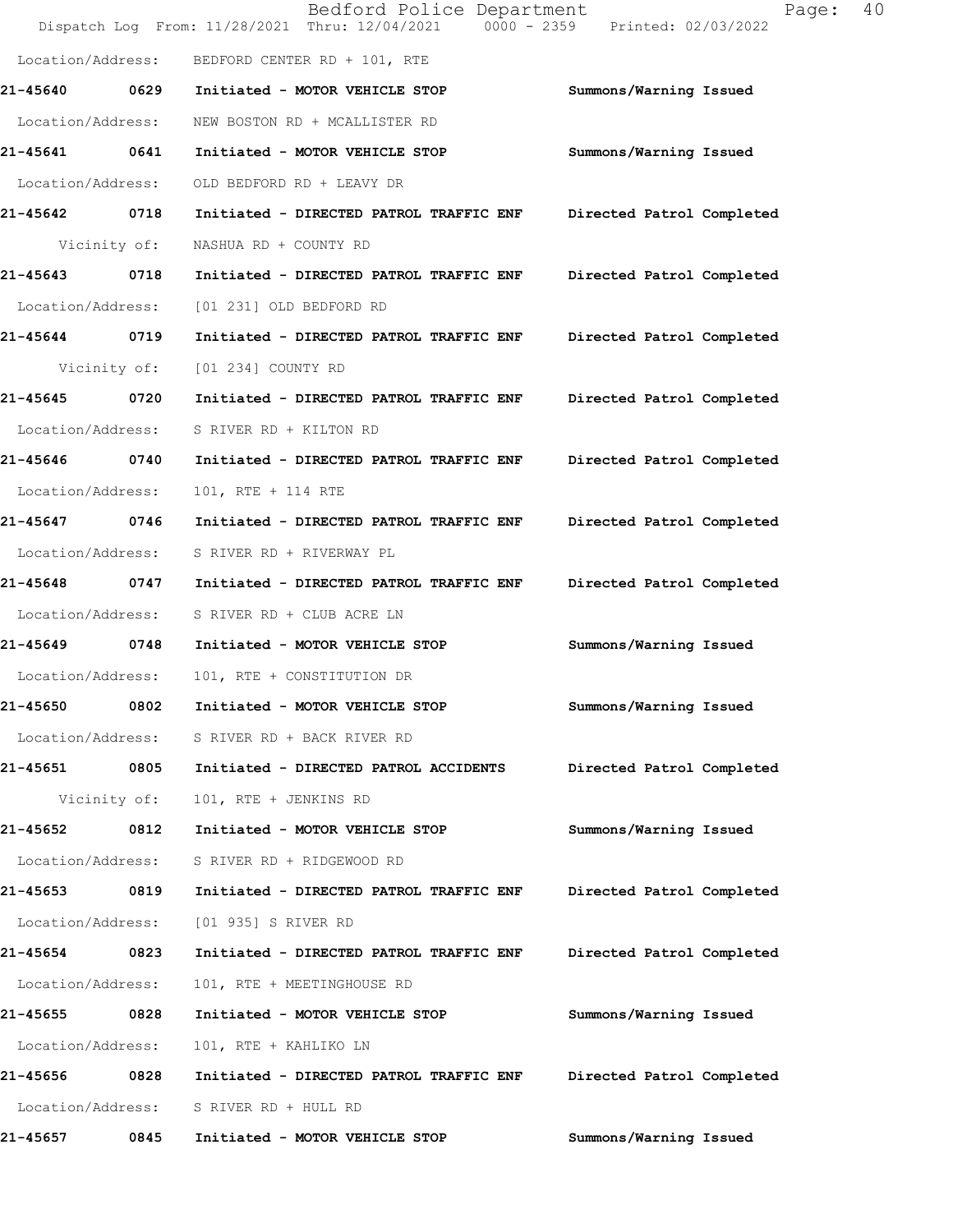Location/Address: S RIVER RD + CLUB ACRE LN

21-45658 0846 Initiated - INVESTIGATION-FOLLOWUP Investigated Location/Address: [01 1277] 101, RTE Initiated \_\_\_<br>[01 1277] 101, RTE<br>lent: 21-1137-OF Refer To Incident: 21-45659 0853 Initiated - MOTOR VEHICLE STOP Summons/Warning Issued Location/Address: [01 L2122] S RIVER RD 21-45660 0908 Initiated - DIRECTED PATROL TRAFFIC ENF Directed Patrol Completed Location/Address: NEW BOSTON RD + CHESTERFIELD PL 21-45661 0913 Walk-In - FINGERPRINTS No Action Required Location/Address: [01 474] CONSTITUTION DR 21-45662 0929 Initiated - DIRECTED PATROL-CAR BREAK-INS Directed Patrol Completed Location/Address: [01 L1804] S RIVER RD 21-45663 0940 Initiated - DIRECTED PATROL-CAR BREAK-INS Directed Patrol Completed Location/Address: [01 308] COLBY CT 21-45664 0948 Initiated - MOTOR VEHICLE STOP Summons/Warning Issued Location/Address: 101, RTE + 114 RTE 21-45665 0958 Initiated - DIRECTED PATROL-CAR BREAK-INS Directed Patrol Completed Location/Address: [01 L2271] S RIVER RD 21-45666 1008 911 - S-EMERGENCY MEDICAL CALL-BRAVO NO TRANSPORT<br>Location/Address: [01 1489] LEAVY DR Location/Address: 21-45667 1016 Walk-In - MOTOR VEHICLE ACCIDENT Services Rendered Location/Address: 101, RTE + WALLACE RD 101, RTE + WALLACE RD 21-45668 1025 Initiated - DIRECTED PATROL TRAFFIC ENF Directed Patrol Completed Location/Address: S RIVER RD + SOMERVILLE DR 21-45669 1031 Initiated - DIRECTED PATROL TRAFFIC ENF Directed Patrol Completed Location/Address: S RIVER RD + UPJOHN ST 21-45670 1043 Walk-In - SERVE PAPERWORK Services Rendered<br>
Location/Address: [01 474] CONSTITUTION DR [01 474] CONSTITUTION DR 21-45671 1101 Phone - INVESTIGATION-FOLLOWUP Investigated Location/Address: BALDWIN LN Location/Address: Refer To Incident: 21-1139-OF 21-45672 1115 Initiated - DIRECTED PATROL-CAR BREAK-INS Directed Patrol Completed Location/Address: LEAVY DR 21-45673 1128 Initiated - DIRECTED PATROL-CAR BREAK-INS Directed Patrol Completed Location/Address: [01 324] HAWTHORNE DR 21-456751133 Arrest(s)Made Phone-SUSPACTIVITIES-INPROGRESS [01 L1804] S RIVER RD<br>
ons: 21-653-AR Refer To Summons:<br>Summons: ROB Summons: ROBITAILLE, NATASHA L<br>Address: MANCHESTER, NH MANCHESTER, NH<br>33 Age:<br>:Charges

License Reqd; Op w/o Valid License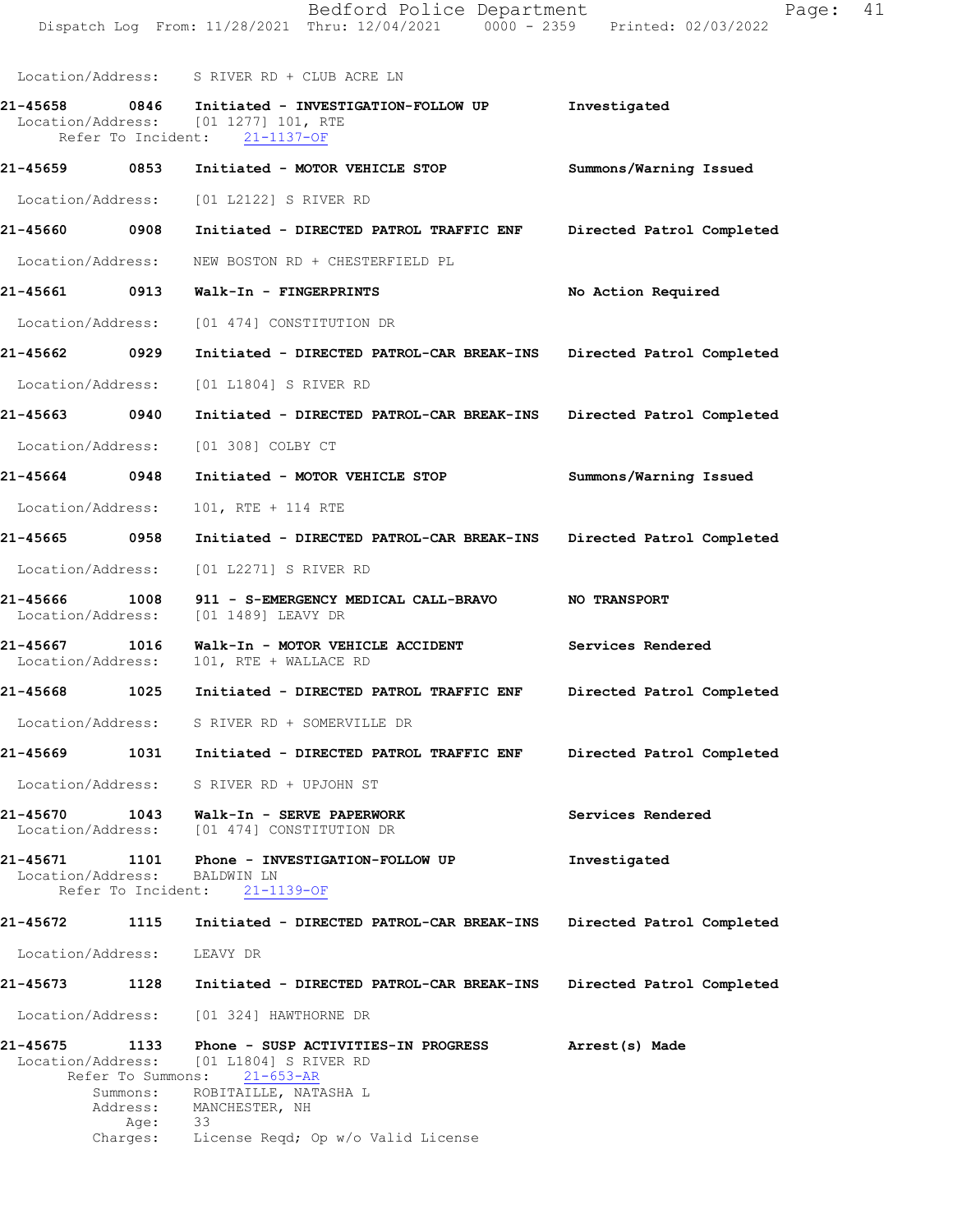|                             |                                                                                 | Bedford Police Department                                                                  | Page:<br>Dispatch Log From: 11/28/2021 Thru: 12/04/2021 0000 - 2359 Printed: 02/03/2022 | 42 |
|-----------------------------|---------------------------------------------------------------------------------|--------------------------------------------------------------------------------------------|-----------------------------------------------------------------------------------------|----|
|                             | Drive after Rev/Suspension                                                      |                                                                                            |                                                                                         |    |
| 21-45674 1134               |                                                                                 |                                                                                            | Initiated - DIRECTED PATROL TRAFFIC ENF Directed Patrol Completed                       |    |
|                             | Location/Address: S RIVER RD + PALOMINO LN                                      |                                                                                            |                                                                                         |    |
| 21-45676 1201               |                                                                                 | Initiated - DIRECTED PATROL BURGLARY                                                       | Directed Patrol Completed                                                               |    |
| Location/Address:           | CAMPBELL RD + WELLESLEY DR                                                      |                                                                                            |                                                                                         |    |
|                             | 21-45677 1232 Phone - S-FIRE ALARM<br>Location/Address: [01 1127] PERRY RD      |                                                                                            | Services Rendered                                                                       |    |
|                             |                                                                                 | 21-45678 1236 911 - S-EMERGENCY MEDICAL CALL-CHARL                                         | Transported to Elliot Hospital                                                          |    |
| Location/Address:           | [01 335] COLBY CT                                                               |                                                                                            |                                                                                         |    |
| Location/Address: BOURNE DR |                                                                                 | 21-45679 1247 911 - S-EMERGENCY MEDICAL CALL-ALPHA NO TRANSPORT                            |                                                                                         |    |
|                             |                                                                                 | 21-45680 1253 Initiated - MOTOR VEHICLE STOP                                               | Summons/Warning Issued                                                                  |    |
| Location/Address:           | 101, RTE + CHESTNUT DR                                                          |                                                                                            |                                                                                         |    |
| Location/Address:           |                                                                                 | RUNDLETT HILL RD + OLD BEDFORD RD                                                          | Could Not Locate                                                                        |    |
| Location/Address:           |                                                                                 | 21-45682 1314 Initiated - MOTOR VEHICLE STOP<br>MEETINGHOUSE RD + MEETINGHOUSE RD OFF RAMP | NO PAPERWORK                                                                            |    |
|                             | 21-45684 1323 Phone - POLICE INFORMATION<br>Location/Address: [01 1864] HAWK DR |                                                                                            | Services Rendered                                                                       |    |
|                             |                                                                                 | 21-45683 1325 Initiated - MOTOR VEHICLE STOP                                               | Summons/Warning Issued                                                                  |    |
|                             | Location/Address: S RIVER RD + UPJOHN ST                                        |                                                                                            |                                                                                         |    |
| Location/Address: LEAVY DR  | 21-45686 1336 Radio - SUSP ACTIVITIES<br>Refer To Arrest: 21-654-AR             |                                                                                            | Arrest(s) Made                                                                          |    |

| 21-45685<br>1339                      | Initiated - MOTOR VEHICLE STOP                                     | Summons/Warning Issued         |
|---------------------------------------|--------------------------------------------------------------------|--------------------------------|
| Location/Address:                     | S RIVER RD + MEETINGHOUSE RD                                       |                                |
| 1347<br>21-45687<br>Location/Address: | Phone - MOTOR VEHICLE COMP-IN PROGRESS<br>S RIVER RD + EASTMAN AVE | Could Not Locate               |
| 1353<br>21-45688                      | Initiated - MOTOR VEHICLE STOP                                     | Summons/Warning Issued         |
| Location/Address:                     | MEETINGHOUSE RD                                                    |                                |
| 1430<br>21-45689                      | Initiated - MOTOR VEHICLE STOP                                     | Summons/Warning Issued         |
| Location/Address:                     | I-293 SOUTH                                                        |                                |
| 1455<br>21-45690                      | Initiated - MOTOR VEHICLE STOP                                     | Summons/Warning Issued         |
| Location/Address:                     | S RIVER RD                                                         |                                |
| 21-45691<br>1509                      | 911 - S-EMERGENCY MEDICAL CALL-BRAVO                               | Transported to Elliot Hospital |
| Location/Address:                     | [01 1489] LEAVY DR                                                 |                                |
| 21-45692<br>1509                      | Initiated - DIRECTED PATROL TRAFFIC ENF                            | Directed Patrol Completed      |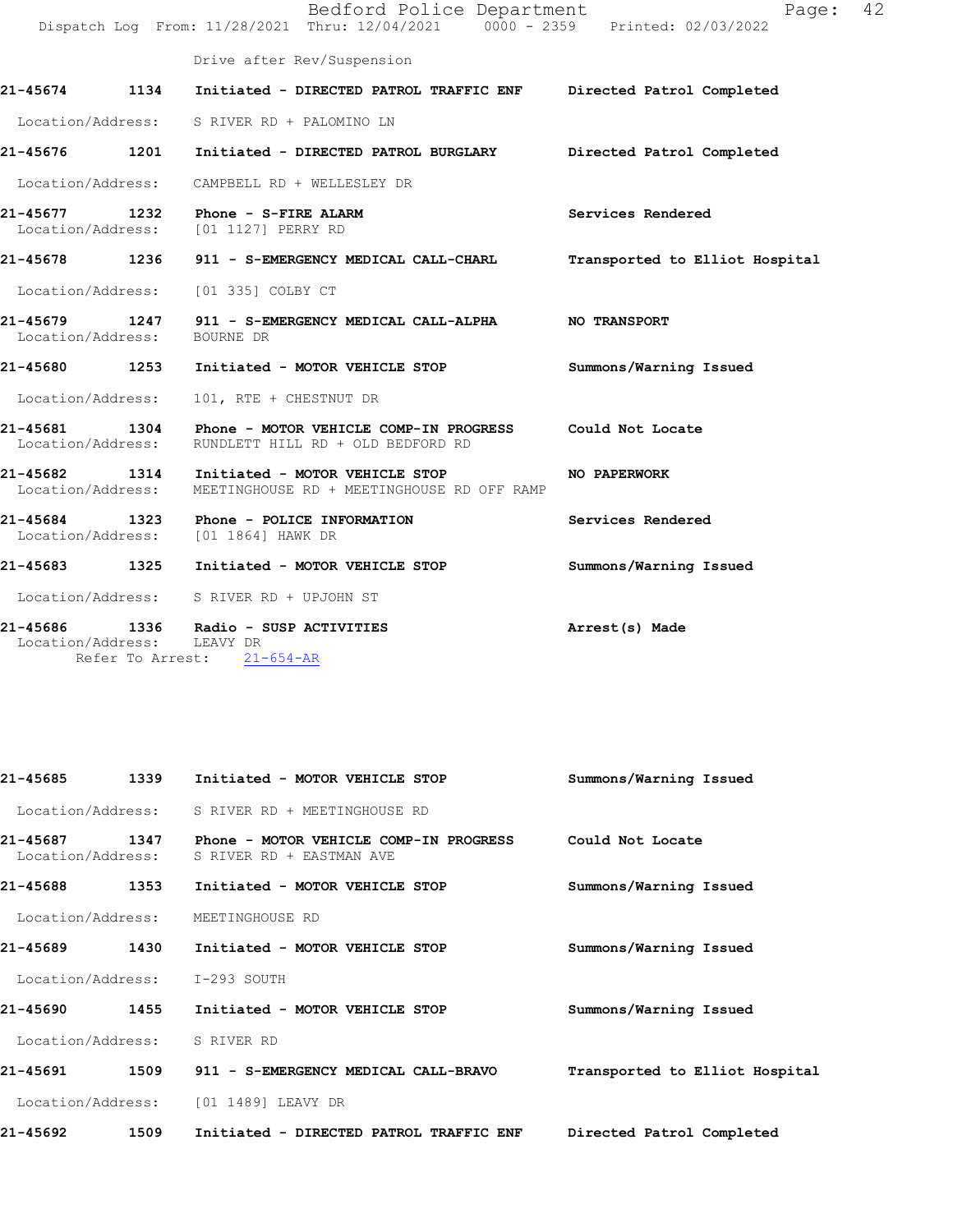|                                                    |      | Bedford Police Department<br>Dispatch Log From: 11/28/2021 Thru: 12/04/2021 0000 - 2359 Printed: 02/03/2022 | 43<br>Page:               |
|----------------------------------------------------|------|-------------------------------------------------------------------------------------------------------------|---------------------------|
|                                                    |      | Location/Address: S RIVER RD + AUTUMN LN                                                                    |                           |
|                                                    |      | 21-45693 1514 Initiated - MOTOR VEHICLE STOP                                                                | Summons/Warning Issued    |
|                                                    |      | Location/Address: [01 L2271] S RIVER RD                                                                     |                           |
| 21-45694<br>Location/Address:                      |      | 1518 Phone - MOTOR VEHICLE COMPLAINT<br>114 RTE                                                             | Could Not Locate          |
|                                                    |      | 21-45695 1522 Initiated - DIRECTED PATROL TRAFFIC ENF                                                       | Directed Patrol Completed |
| Location/Address:                                  |      | 101, RTE + KAHLIKO LN                                                                                       |                           |
| 21-45697 1522<br>Location/Address:                 |      | Initiated - INVESTIGATION-FOLLOW UP<br>[01 474] CONSTITUTION DR                                             | Investigated              |
| Location/Address: ARROWHEAD DR                     |      | 21-45696 1524 Phone - SUSP ACTIVITIES                                                                       | Services Rendered         |
| Location/Address: SUFFOLK CT                       |      | 21-45698 1545 911 - MISSING PERSON                                                                          | Services Rendered         |
|                                                    |      | 21-45699 1552 Initiated - MOTOR VEHICLE STOP                                                                | Summons/Warning Issued    |
|                                                    |      | Location/Address: S RIVER RD + EXECUTIVE PARK DR                                                            |                           |
| 21-45700 1609                                      |      | Initiated - MOTOR VEHICLE STOP                                                                              | Summons/Warning Issued    |
| Location/Address:                                  |      | [01 1312] S RIVER RD                                                                                        |                           |
| 1614<br>21-45701<br>Location/Address:              |      | Initiated - INVESTIGATION-FOLLOW UP<br>BALDWIN LN                                                           | Investigated              |
|                                                    |      | 21-45702 1617 911 - S-FIRE, AUTO                                                                            | Summons/Warning Issued    |
|                                                    |      | Location/Address: F.E. EVERETT NORTH TPKE                                                                   |                           |
|                                                    |      | 21-45703 1621 Initiated - DIRECTED PATROL TRAFFIC ENF                                                       | Directed Patrol Completed |
| Location/Address:                                  |      | 101, RTE + JENKINS RD                                                                                       |                           |
| 21-45705                                           | 1622 | Initiated - MOTOR VEHICLE STOP                                                                              | Summons/Warning Issued    |
|                                                    |      | Location/Address: [01 1613] MAIN ST                                                                         |                           |
| Location/Address: HUNTERS RD                       |      | 21-45704 1623 Phone - ASSIST OTHER AGENCY<br>Refer To Incident: 21-1129-OF                                  | Investigated              |
|                                                    |      | 21-45706 1632 Initiated - MOTOR VEHICLE STOP                                                                | Summons/Warning Issued    |
|                                                    |      | Location/Address: BOYNTON ST + PAULINE ST                                                                   |                           |
|                                                    |      | 21-45707 1633 Initiated - DIRECTED PATROL TRAFFIC ENF                                                       | Directed Patrol Completed |
|                                                    |      | Vicinity of: S RIVER RD + KILTON RD                                                                         |                           |
| 21-45708 1638                                      |      | Initiated - DIRECTED PATROL-CAR BREAK-INS                                                                   | Directed Patrol Completed |
| Location/Address:                                  |      | [01 L1804] S RIVER RD                                                                                       |                           |
| 21-45709 1706<br>Location/Address: PEBBLE BEACH DR |      | Phone - FRAUD                                                                                               | Services Rendered         |
|                                                    |      | 21-45710 1716 Initiated - DIRECTED PATROL TRAFFIC ENF                                                       | Directed Patrol Completed |
| Location/Address:                                  |      | 101, RTE + HITCHING POST LN                                                                                 |                           |
| 21-45711 1729<br>Location/Address:                 |      | 911 - MOTOR VEHICLE ACCIDENT<br>KILTON RD + BEDFORD FARMS DR                                                | Services Rendered         |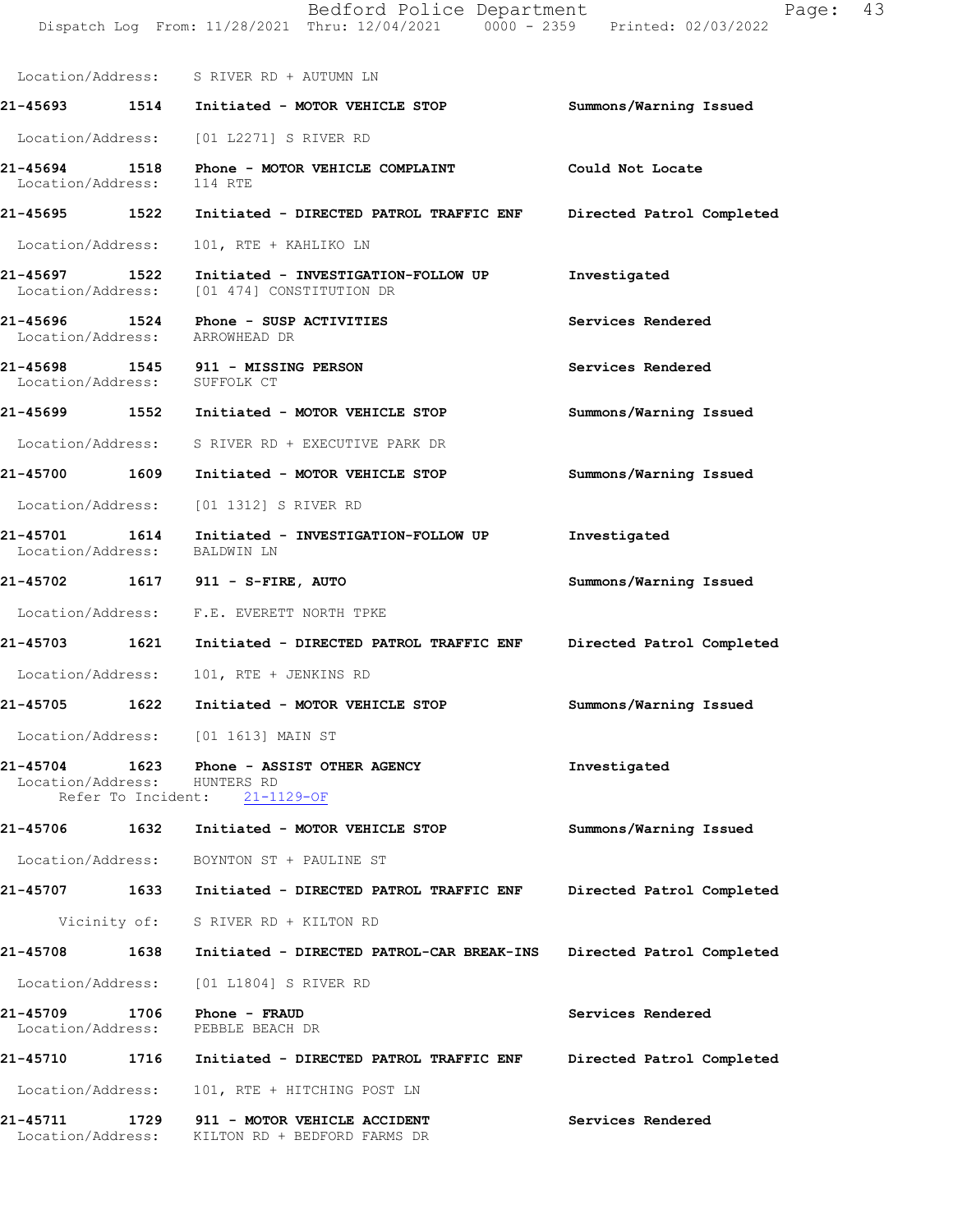|                                    |      | 21-45712 1731 911 - S-EMERGENCY MEDICAL CALL-CHARL                              | Transported to Elliot Hospital |
|------------------------------------|------|---------------------------------------------------------------------------------|--------------------------------|
|                                    |      | Location/Address: [01 919] CORPORATE DR                                         |                                |
|                                    |      | 21-45713 1733 Initiated - DIRECTED PATROL TRAFFIC ENF Directed Patrol Completed |                                |
|                                    |      | Location/Address: S RIVER RD + BACK RIVER RD                                    |                                |
| 21-45714 1750<br>Location/Address: |      | Phone - HIGHWAY CONDITIONS<br>101, RTE                                          | Investigated                   |
| 21-45716 1803<br>Location/Address: |      | Initiated - DISABLED MOTOR VEHICLE<br>101, RTE + SOUTH RIVER RD SLIP RAMP       | Services Rendered              |
| 21-45715 1805<br>Location/Address: |      | Phone - SUSP ACTIVITIES<br>ROOSEVELT DR                                         | Services Rendered              |
|                                    |      | 21-45717              1821        Phone  –  MOTOR  VEHICLE  COMPLAINT           | No Action Required             |
|                                    |      | Location/Address: [01 L1823] BOYNTON ST                                         |                                |
| 21-45718 1830                      |      | Initiated - MOTOR VEHICLE STOP                                                  | Summons/Warning Issued         |
| Location/Address:                  |      | 101, RTE + 114 RTE                                                              |                                |
| 21-45719 1843                      |      | Initiated - DIRECTED PATROL BURGLARY Directed Patrol Completed                  |                                |
| Location/Address:                  |      | HAWK DR                                                                         |                                |
|                                    |      | 21-45721 1955 Initiated - DIRECTED PATROL DWI                                   | Directed Patrol Completed      |
|                                    |      | Vicinity of: S RIVER RD + MAIN ST                                               |                                |
| Location/Address: BOURNE DR        |      | 21-45720 1959 Phone - S-ALARM-MEDICAL AID/LIFT ASST NO TRANSPORT                |                                |
| 21-45722 2029                      |      | Initiated - DIRECTED PATROL-CAR BREAK-INS Directed Patrol Completed             |                                |
|                                    |      | Location/Address: [01 L1094] S RIVER RD                                         |                                |
| 21-45723 2034                      |      | Phone - MOTOR VEHICLE COMPLAINT                                                 | No Action Required             |
|                                    |      | Location/Address: BEDFORD CENTER RD                                             |                                |
| 21-45725<br>Location/Address:      | 2040 | Phone - SUSP ACTIVITIES<br>MINISTERIAL BR                                       | Services Rendered              |
| 21-45724                           | 2045 | 911 - S-EMERGENCY MEDICAL CALL-CHARL                                            | Transported to Elliot Hospital |
| Location/Address:                  |      | STEEPLE VIEW LN                                                                 |                                |
| 21-45726                           | 2109 | Initiated - DIRECTED PATROL DWI                                                 | Directed Patrol Completed      |
| Location/Address:                  |      | S RIVER RD + KILTON RD                                                          |                                |
| 21-45727                           | 2113 | Initiated - DIRECTED PATROL DWI                                                 | Directed Patrol Completed      |
| Location/Address:                  |      | 101, RTE + NASHUA RD                                                            |                                |
| 21-45728<br>Location/Address:      | 2124 | Initiated - SUSP ACTIVITIES<br>[01 L0000738] COLBY CT                           | Services Rendered              |
| 21-45729                           | 2141 | Initiated - MOTOR VEHICLE STOP                                                  | Summons/Warning Issued         |
| Location/Address:                  |      | 101, RTE + WALLACE RD                                                           |                                |
| 21-45730                           | 2151 | Initiated - DIRECTED PATROL BURGLARY                                            | Directed Patrol Completed      |
| Location/Address:                  |      | WALLACE RD                                                                      |                                |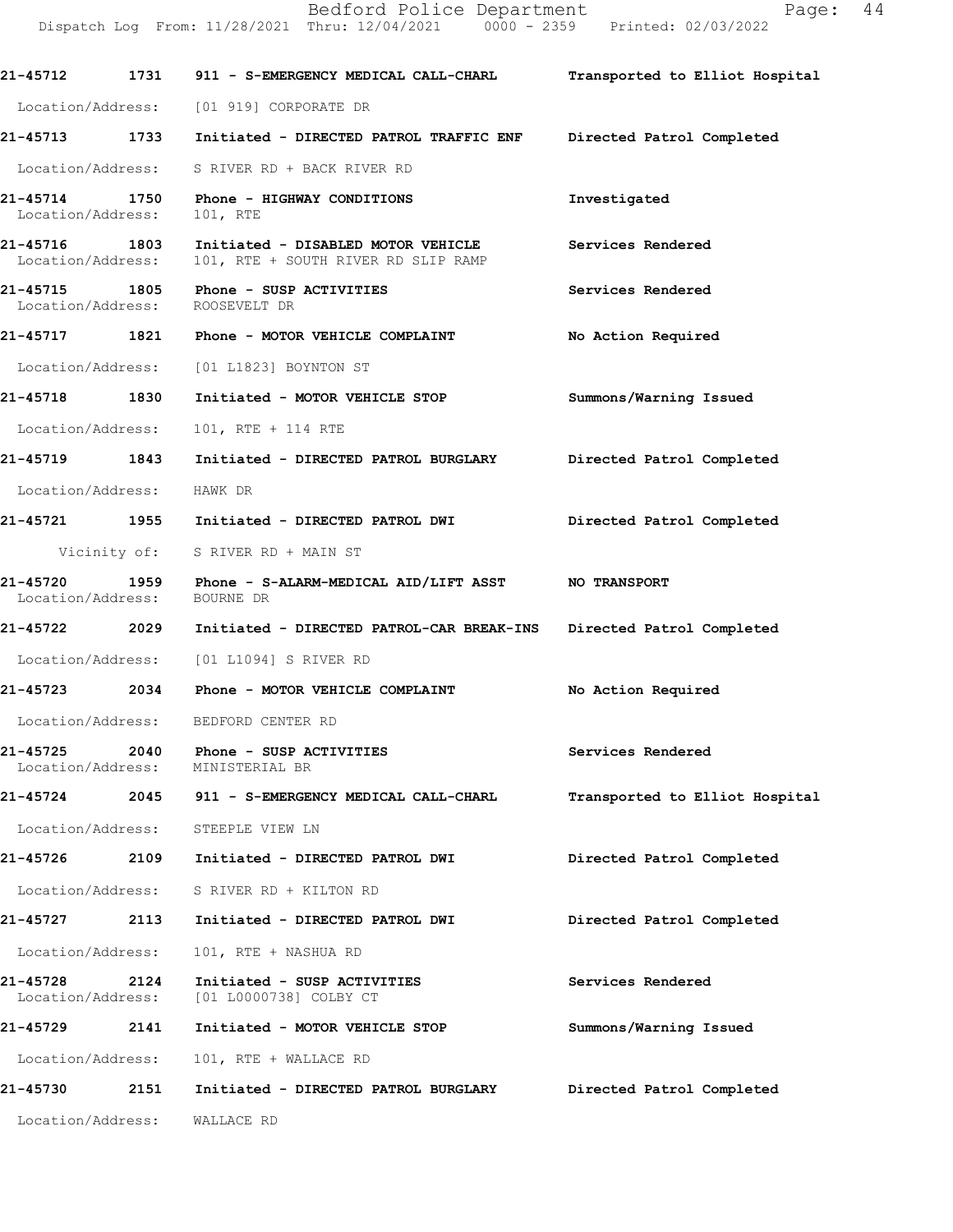|                   | Bedford Police Department<br>Dispatch Log From: 11/28/2021 Thru: 12/04/2021 0000 - 2359 Printed: 02/03/2022  | Page: 45                    |
|-------------------|--------------------------------------------------------------------------------------------------------------|-----------------------------|
| 21-45731          | 2159 Walk-In - SERVE WARRANT<br>Location/Address: [01 474] CONSTITUTION DR<br>Refer To Arrest: 21-655-AR     | Arrest(s) Made              |
| Aqe:              | Arrest: CRONIER, DONNA MARIE<br>Address: MANCHESTER, NH<br>56<br>Charges: Theft by Unauthd Taking \$0-\$1000 |                             |
| 2211<br>21-45732  | 911 - S-EMERGENCY MEDICAL CALL-CHARL                                                                         | TRANSPORTED TO CMC HOSPITAL |
| Location/Address: | [01 L585] WELLESLEY DR                                                                                       |                             |
| 21-45733 2313     | Initiated - DIRECTED PATROL DWI                                                                              | Directed Patrol Completed   |
| Vicinity of:      | S RIVER RD + MEETINGHOUSE RD                                                                                 |                             |
| 21-45734 2320     | Initiated - MOTOR VEHICLE STOP                                                                               | Summons/Warning Issued      |
| Location/Address: | 101, RTE + PINECREST DR                                                                                      |                             |
| 2336<br>21-45735  | Initiated - DIRECTED PATROL DWI                                                                              | Directed Patrol Completed   |
| Vicinity of:      | 101, RTE + COVENANT WAY                                                                                      |                             |
| 21-45736<br>2348  | Initiated - DIRECTED PATROL DWI                                                                              | Directed Patrol Completed   |
|                   | Vicinity of: S RIVER RD + HARVEY RD                                                                          |                             |

21-45737 2356 Initiated - MOTOR VEHICLE STOP Summons/Warning Issued Location/Address: 101, RTE + PINECREST DR 21-45738 2357 Initiated - MOTOR VEHICLE STOP Summons/Warning Issued Location/Address: 114 RTE + DONALD ST

## For Date: 12/04/2021 - Saturday

| 21-45739 0008     |                      | Initiated - MOTOR VEHICLE STOP                                                                                                                                                                                  | Summons/Warning Issued    |  |  |
|-------------------|----------------------|-----------------------------------------------------------------------------------------------------------------------------------------------------------------------------------------------------------------|---------------------------|--|--|
|                   |                      | Location/Address: 114 RTE + WHITE AVE                                                                                                                                                                           |                           |  |  |
| 21-45740          | 0011<br>Other - BOLO |                                                                                                                                                                                                                 | No Action Required        |  |  |
|                   |                      | Location/Address: [07 M13] VALLEY ST                                                                                                                                                                            |                           |  |  |
| 21-45741 0014     |                      | Initiated - MOTOR VEHICLE STOP                                                                                                                                                                                  | Summons/Warning Issued    |  |  |
|                   |                      | Location/Address: S RIVER RD + EXECUTIVE PARK DR                                                                                                                                                                |                           |  |  |
| 21-45742          | 0030                 | Initiated - DIRECTED PATROL DWI                                                                                                                                                                                 | Directed Patrol Completed |  |  |
|                   |                      | Vicinity of: AUTUMN LN + S RIVER RD                                                                                                                                                                             |                           |  |  |
| 21-45743          | 0034                 | Initiated - DIRECTED PATROL DWI                                                                                                                                                                                 | Directed Patrol Completed |  |  |
|                   |                      | Vicinity of: 101, RTE + HITCHING POST LN                                                                                                                                                                        |                           |  |  |
| 21-45744 0040     | Age: 38              | Initiated - MOTOR VEHICLE STOP<br>Location/Address: F.E. EVERETT NORTH TPKE<br>Refer To Arrest: 21-656-AR<br>Arrest: SHEA, BRIAN<br>Address: MANCHESTER, NH<br>Charges: DUI 2nd; Impairment<br>DUI - impairment | Arrest(s) Made            |  |  |
| Location/Address: | Refer To Arrest:     | 21-45745 0101 Initiated - MOTOR VEHICLE STOP<br>101, RTE + OLDE BEDFORD WAY<br>$21 - 657 - AR$                                                                                                                  | Arrest(s) Made            |  |  |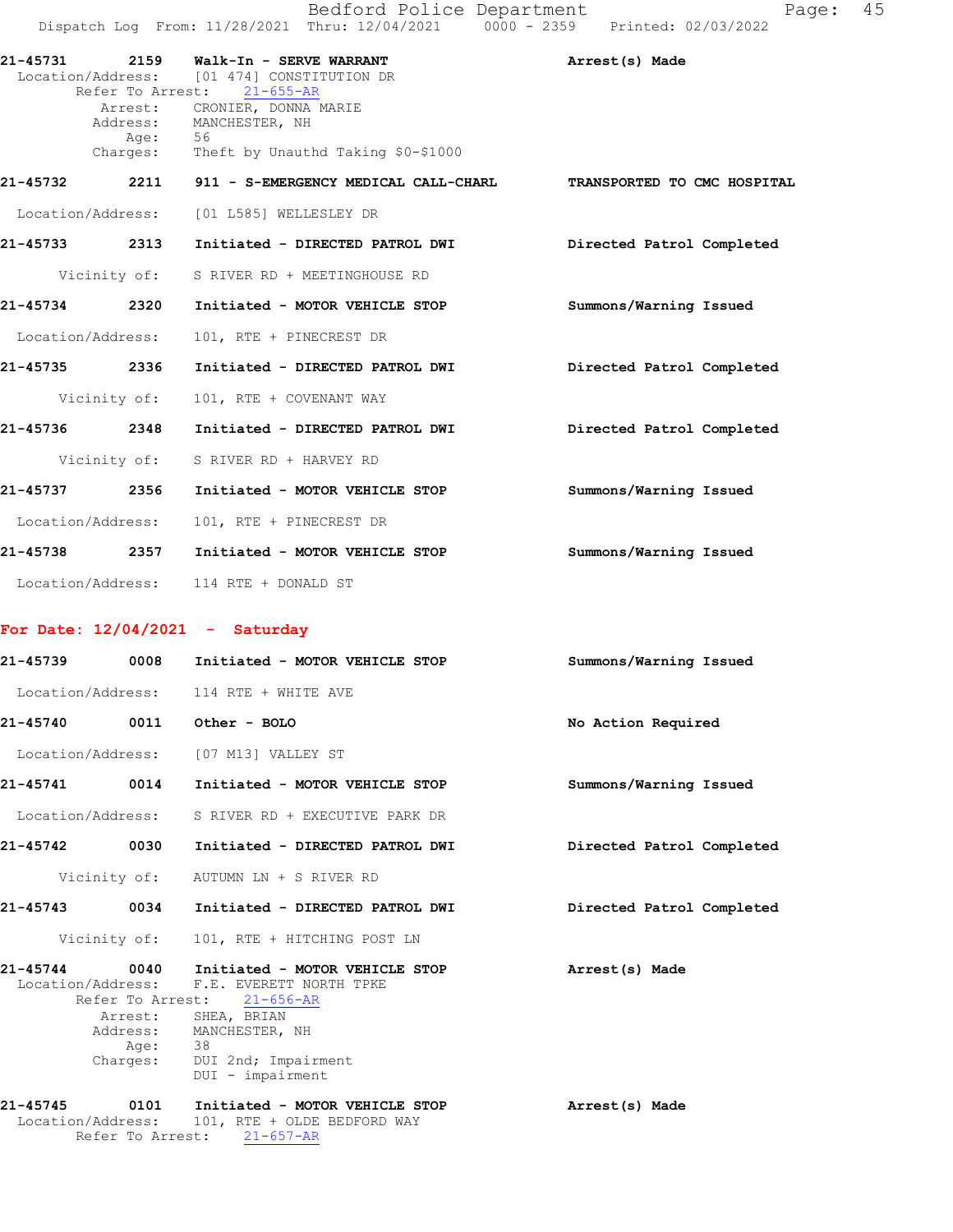|                            |                 | Bedford Police Department<br>Dispatch Log From: 11/28/2021 Thru: 12/04/2021 0000 - 2359 Printed: 02/03/2022 | Page:                     | 46 |
|----------------------------|-----------------|-------------------------------------------------------------------------------------------------------------|---------------------------|----|
|                            | Arrest:<br>Age: | SCHMIDT, CAROLINE MARY<br>Address: BEDFORD, NH<br>- 31                                                      |                           |    |
|                            |                 | Charges: DUI - impairment                                                                                   |                           |    |
| 21-45746                   |                 | 0227 Phone - ALARM, BURGLAR                                                                                 | Alarm- correct code/reset |    |
| Location/Address:          |                 | [01 L600] FOX RUN                                                                                           |                           |    |
| 21-45747 0240              |                 | Initiated - DIRECTED PATROL BURGLARY                                                                        | Directed Patrol Completed |    |
|                            | Vicinity of:    | NASHUA RD + COUNTY RD                                                                                       |                           |    |
| 21-45748 0249              |                 | Initiated - DIRECTED PATROL-CAR BREAK-INS                                                                   | Directed Patrol Completed |    |
| Location/Address:          |                 | [01 L2271] S RIVER RD                                                                                       |                           |    |
|                            |                 | 21-45749 0253 911 - S-EMERGENCY MEDICAL CALL-CHARL NO TRANSPORT<br>Location/Address: [01 919] CORPORATE DR  |                           |    |
| 21-45750 0300              |                 | Initiated - BUILDING CHECK                                                                                  | Directed Patrol Completed |    |
| Location/Address:          |                 | [01 1235] S RIVER RD                                                                                        |                           |    |
| 21-45751 0323              |                 | Initiated - BUILDING CHECK                                                                                  | Building Checked/Secured  |    |
| Location/Address:          |                 | [01 L2447] 101, RTE                                                                                         |                           |    |
| 21-45753 0354              |                 | Initiated - DIRECTED PATROL BURGLARY                                                                        | Directed Patrol Completed |    |
| Location/Address: COLBY CT |                 |                                                                                                             |                           |    |
| Location/Address:          |                 | 21-45752 0356 Initiated - MOTOR VEHICLE STOP<br>KILTON RD                                                   | <b>NO PAPERWORK</b>       |    |
|                            |                 | 21-45754 0400 Initiated - DIRECTED PATROL BURGLARY                                                          | Directed Patrol Completed |    |
|                            |                 | Location/Address: [01 308] COLBY CT                                                                         |                           |    |
|                            |                 | 21-45755 0441 Initiated - DIRECTED PATROL BURGLARY                                                          | Directed Patrol Completed |    |
|                            |                 | Vicinity of: HUNTERS RD + WEYMOUTH DR                                                                       |                           |    |
| 21-45756                   | 0528            | Initiated - DIRECTED PATROL TRAFFIC ENF                                                                     | Directed Patrol Completed |    |
| Location/Address:          |                 | S RIVER RD + KILTON RD                                                                                      |                           |    |
| 21-45757                   | 0529            | Initiated - DIRECTED PATROL TRAFFIC ENF                                                                     | Directed Patrol Completed |    |
|                            | Vicinity of:    | 101, RTE + WALLACE RD                                                                                       |                           |    |
| 21-45758                   | 0539            | Initiated - MOTOR VEHICLE STOP                                                                              | Summons/Warning Issued    |    |
| Location/Address:          |                 | 101, RTE + NASHUA RD                                                                                        |                           |    |
| 21-45759                   | 0806            | Initiated - DIRECTED PATROL TRAFFIC ENF                                                                     | Directed Patrol Completed |    |
|                            | Vicinity of:    | S RIVER RD + TECHNOLOGY DR                                                                                  |                           |    |
| 21-45760                   | 0806            | Initiated - DIRECTED PATROL TRAFFIC ENF                                                                     | Directed Patrol Completed |    |
| Location/Address:          |                 | 114 RTE + DONALD ST                                                                                         |                           |    |
| 21-45761                   | 0824            | Initiated - DIRECTED PATROL TRAFFIC ENF                                                                     | Directed Patrol Completed |    |
| Location/Address:          |                 | S RIVER RD + COLBY CT                                                                                       |                           |    |
| 21-45762                   | 0831            | Initiated - MOTOR VEHICLE STOP                                                                              | Summons/Warning Issued    |    |
| Location/Address:          |                 | S RIVER RD + UPJOHN ST                                                                                      |                           |    |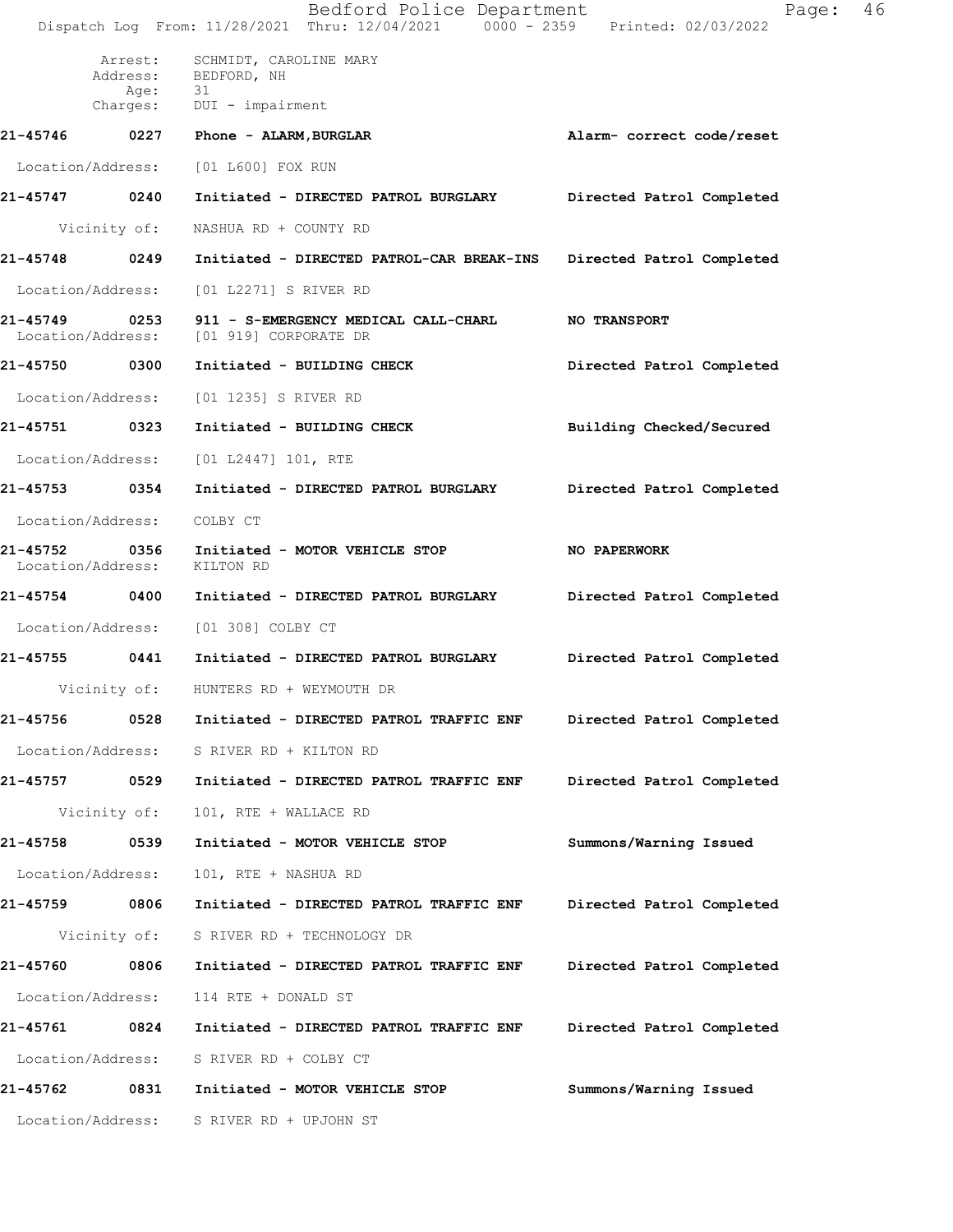|                                    |      | Bedford Police Department<br>Dispatch Log From: 11/28/2021 Thru: 12/04/2021 0000 - 2359 Printed: 02/03/2022 | 47<br>Page:                    |
|------------------------------------|------|-------------------------------------------------------------------------------------------------------------|--------------------------------|
| 21-45763                           | 0852 | Phone - ALARM, BURGLAR                                                                                      | Alarm- correct code/reset      |
|                                    |      | Location/Address: [01 L2114] WRIGHT ACRES RD                                                                |                                |
| 21-45764 0906                      |      | Initiated - DIRECTED PATROL TRAFFIC ENF Directed Patrol Completed                                           |                                |
| Location/Address:                  |      | 101, RTE + ELK DR                                                                                           |                                |
| 21-45765 0925                      |      | Initiated - DIRECTED PATROL-CAR BREAK-INS                                                                   | Directed Patrol Completed      |
| Location/Address:                  |      | [01 1235] S RIVER RD                                                                                        |                                |
| 21-45766 0925                      |      | Initiated - DIRECTED PATROL TRAFFIC ENF                                                                     | Directed Patrol Completed      |
| Location/Address:                  |      | RUNDLETT HILL RD + OLD BEDFORD RD                                                                           |                                |
|                                    |      | 21-45767 0932 Initiated - MOTOR VEHICLE STOP                                                                | Summons/Warning Issued         |
|                                    |      | Location/Address: S RIVER RD + COMMERCE PARK NORTH                                                          |                                |
|                                    |      | 21-45768 0938 Walk-In - FINGERPRINTS                                                                        | No Action Required             |
|                                    |      | Location/Address: [01 474] CONSTITUTION DR                                                                  |                                |
| 21-45769 0948<br>Location/Address: |      | Walk-In - FINGERPRINTS<br>[01 474] CONSTITUTION DR                                                          | Services Rendered              |
| 21-45770 1000<br>Location/Address: |      | Initiated - COMMUNITY POLICING<br>[01 1235] S RIVER RD                                                      | Services Rendered              |
| 21-45771 1005                      |      | Initiated - MOTOR VEHICLE STOP                                                                              | Summons/Warning Issued         |
| Location/Address:                  |      | S RIVER RD                                                                                                  |                                |
| Location/Address:                  |      | 21-45772 1006 Phone - HIGHWAY CONDITIONS<br>BACK RIVER RD                                                   | Investigated                   |
|                                    |      | 21-45773 1010 Initiated - DIRECTED PATROL TRAFFIC ENF                                                       | Directed Patrol Completed      |
| Location/Address:                  |      | 101, RTE + TWIN BROOK LN                                                                                    |                                |
| 21-45774<br>Location/Address:      | 1013 | Phone - DOG COMPLAINT<br>[01 408] CRICKET HILL RD                                                           | Services Rendered              |
| 21-45775                           |      | 1018 Phone - HIGHWAY CONDITIONS                                                                             | No Action Required             |
| Location/Address:                  |      | 114 RTE + WHITE AVE                                                                                         |                                |
| 21-45776<br>Location/Address:      | 1020 | Walk-In - FINGERPRINTS<br>[01 474] CONSTITUTION DR                                                          | Services Rendered              |
| 21-45777 1050                      |      | Initiated - DIRECTED PATROL TRAFFIC ENF                                                                     | Directed Patrol Completed      |
| Location/Address:                  |      | 101, RTE + MEETINGHOUSE RD                                                                                  |                                |
| 21-45778                           | 1054 | Initiated - MOTOR VEHICLE STOP                                                                              | Summons/Warning Issued         |
| Location/Address:                  |      | 101, RTE + MEETINGHOUSE RD OFF RAMP                                                                         |                                |
| 21-45779                           | 1109 | 911 - S-EMERGENCY MEDICAL CALL-DELTA                                                                        | Transported to Elliot Hospital |
| Location/Address:                  |      | [01 1387] TECHNOLOGY DR                                                                                     |                                |
| 21-45780                           | 1112 | Initiated - DIRECTED PATROL-CAR BREAK-INS                                                                   | Directed Patrol Completed      |
| Location/Address:                  |      | [01 163] S RIVER RD                                                                                         |                                |
| 21-45781                           | 1128 | Initiated - DIRECTED PATROL-CAR BREAK-INS                                                                   | Directed Patrol Completed      |
| Location/Address:                  |      | [01 1235] S RIVER RD                                                                                        |                                |
|                                    |      |                                                                                                             |                                |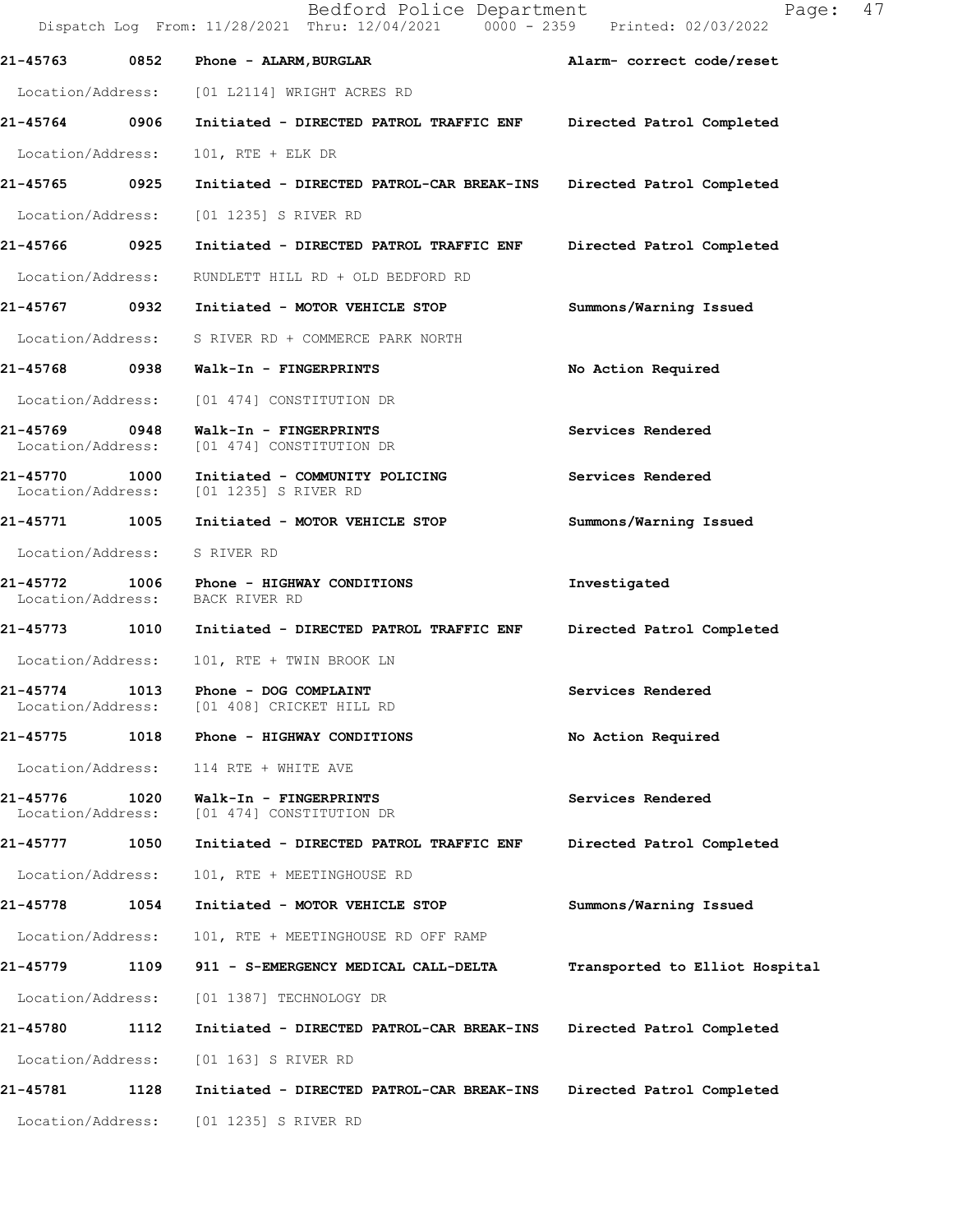|                                    |      | Bedford Police Department<br>Dispatch Log From: 11/28/2021 Thru: 12/04/2021 0000 - 2359 Printed: 02/03/2022                                           | Page: 48                       |
|------------------------------------|------|-------------------------------------------------------------------------------------------------------------------------------------------------------|--------------------------------|
|                                    |      | $21-45782$ 1144 Phone - ALARM, BURGLAR<br>Location/Address: [01 L310] S RIVER RD                                                                      | Alarm - False                  |
|                                    |      | 21-45783 1149 Initiated - DIRECTED PATROL BURGLARY Directed Patrol Completed                                                                          |                                |
| Location/Address:                  |      | NEW BOSTON RD + HAWK DR                                                                                                                               |                                |
| Location/Address:                  |      | 21-45784 1152 Phone - MOTOR VEHICLE ACCIDENT<br>ST. ANDREWS DR                                                                                        | Services Rendered              |
| Location/Address:                  |      | 21-45785 1200 Initiated - HIGHWAY CONDITIONS<br>CAMPBELL RD                                                                                           | Services Rendered              |
|                                    |      | 21-45786 1233 Phone - S-FIRE ALARM<br>Location/Address: [01 L0000495] PALOMINO LN                                                                     | Services Rendered              |
|                                    |      | 21-45787 1242 911 - S-EMERGENCY MEDICAL CALL-DELTA                                                                                                    | Transported to Elliot Hospital |
| Location/Address:                  |      | DOROTHY'S WAY                                                                                                                                         |                                |
|                                    |      | 21-45788 1252 911 - S-EMERGENCY MEDICAL CALL-CHARL                                                                                                    | Transported to Elliot Hospital |
| Location/Address:                  |      | MINISTERIAL RD                                                                                                                                        |                                |
|                                    |      | 21-45789 1259 Initiated - INVESTIGATION-FOLLOW UP Services Rendered<br>Location/Address: [01 L0000816] IRON HORSE DR<br>Refer To Incident: 21-1128-OF |                                |
|                                    |      | 21-45790 1300 Initiated - DIRECTED PATROL TRAFFIC ENF Directed Patrol Completed                                                                       |                                |
| Location/Address:                  |      | 101, RTE + NASHUA RD                                                                                                                                  |                                |
| Location/Address:                  |      | [49] BROWN HILL RD                                                                                                                                    | Services Rendered              |
| Location/Address:                  |      | 21-45792 1403 Phone - S-ALARM-MEDICAL AID/LIFT ASST Alarm - False<br>[01 L2400] RIDGEWOOD RD                                                          |                                |
| Location/Address: KING RD          |      | 21-45793 1404 911 - DOMESTIC DISTURB.-IN PROGRESS Services Rendered                                                                                   |                                |
|                                    |      | 21-45794 1404 Initiated - DIRECTED PATROL TRAFFIC ENF                                                                                                 | Directed Patrol Completed      |
|                                    |      | Location/Address: NEW BOSTON RD + WALLACE RD                                                                                                          |                                |
| Location/Address:                  |      | 21-45795 1416 Phone - HIGHWAY CONDITIONS<br>101, RTE + KILTON ROAD RAMP                                                                               | Could Not Locate               |
| 21-45796 1458<br>Location/Address: |      | Phone - MOTOR VEHICLE ACCIDENT<br>101, RTE                                                                                                            | Services Rendered              |
| 21-45797 1556<br>Location/Address: |      | 911 - DISABLED MOTOR VEHICLE<br>101, RTE + WALLACE RD                                                                                                 | Services Rendered              |
| 21-45798 1600                      |      | Initiated - DIRECTED PATROL ACCIDENTS                                                                                                                 | Directed Patrol Completed      |
|                                    |      | Vicinity of: KILTON RD + S RIVER RD                                                                                                                   |                                |
| 21-45799 1612                      |      | Initiated - DIRECTED PATROL TRAFFIC ENF                                                                                                               | Directed Patrol Completed      |
| Location/Address:                  |      | 114 RTE + DONALD ST                                                                                                                                   |                                |
| 21-45800                           | 1620 | Initiated - MOTOR VEHICLE STOP                                                                                                                        | Summons/Warning Issued         |
| Location/Address:                  |      | 114 RTE + 101, RTE                                                                                                                                    |                                |
|                                    |      |                                                                                                                                                       | Directed Patrol Completed      |
|                                    |      | Location/Address: S RIVER RD + MOORES CROSSING RD                                                                                                     |                                |
| 21-45802                           | 1628 | Initiated - DIRECTED PATROL DWI                                                                                                                       | Directed Patrol Completed      |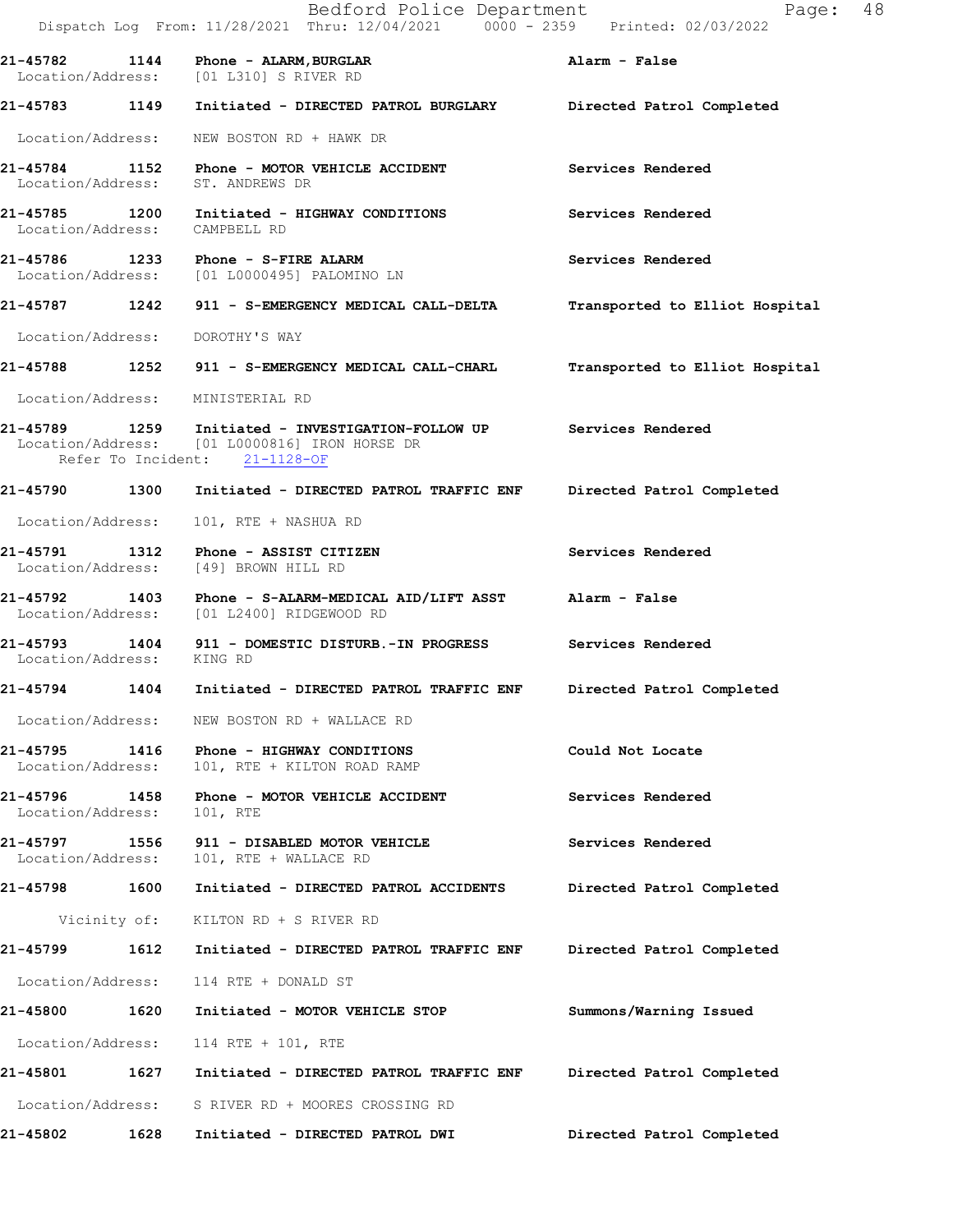Vicinity of: S RIVER RD + UPJOHN ST 21-45803 1632 Initiated - MOTOR VEHICLE STOP Summons/Warning Issued Location/Address: ST. ANDREWS DR 21-45804 1638 Initiated - DIRECTED PATROL TRAFFIC ENF Directed Patrol Completed Location/Address: 101, RTE + WALLACE RD 21-45805 1639 Phone - S-MUTUAL AID-MEDICAL TRANSPORTED TO CMC HOSPITAL Location/Address: [07] BARNEY ST 21-45806 1639 Initiated - MOTOR VEHICLE STOP Summons/Warning Issued Location/Address: [01 L2447] 101, RTE 21-45807 1651 Initiated - DIRECTED PATROL TRAFFIC ENF Directed Patrol Completed Vicinity of: S RIVER RD + MAIN ST 21-45808 1703 Initiated - DIRECTED PATROL-CAR BREAK-INS Directed Patrol Completed Location/Address: [01 1050] DONALD ST 21-45809 1730 911 - MOTOR VEHICLE COMP-IN PROGRESS Could Not Locate<br>Location/Address: 114 RTE Location/Address: 21-45810 1735 Walk-In - FINGERPRINTS<br>Location/Address: [01 474] CONSTITUTION DR [01 474] CONSTITUTION DR 21-45811 1738 Initiated - MOTOR VEHICLE STOP Summons/Warning Issued Location/Address: S RIVER RD + MEETINGHOUSE RD 21-45812 1738 Initiated - DIRECTED PATROL TRAFFIC ENF Directed Patrol Completed Location/Address: 101, RTE + HITCHING POST LN 21-45813 1747 Initiated - DIRECTED PATROL TRAFFIC ENF Directed Patrol Completed Vicinity of: S RIVER RD + COLBY CT 21-45814 1755 Initiated - MOTOR VEHICLE STOP Summons/Warning Issued Location/Address: [01 L90] 101, RTE 21-45815 1803 Initiated - INVESTIGATION-FOLLOWUP Investigated Location/Address: TECHNOLOGYUR Location/Address: 21-45816 1806 Initiated - DIRECTED PATROL TRAFFIC ENF Directed Patrol Completed Location/Address: S RIVER RD + AUTUMN LN 21-45817 1811 Initiated - MOTOR VEHICLE STOP Summons/Warning Issued Location/Address: 101, RTE + KAHLIKO LN 21-45818 1841 Initiated - DIRECTED PATROL DWI Directed Patrol Completed Location/Address: 101, RTE + COVENANT WAY 21-45819 1848 Initiated - MOTOR VEHICLE STOP Summons/Warning Issued Location/Address: MEETINGHOUSE RD + S RIVER RD 21-45820 1851 Initiated - MOTOR VEHICLE STOP Summons/Warning Issued

Location/Address: 101, RTE + 114 RTE

Bedford Police Department Page: 49 Dispatch Log From: 11/28/2021 Thru: 12/04/2021 0000 - 2359 Printed: 02/03/2022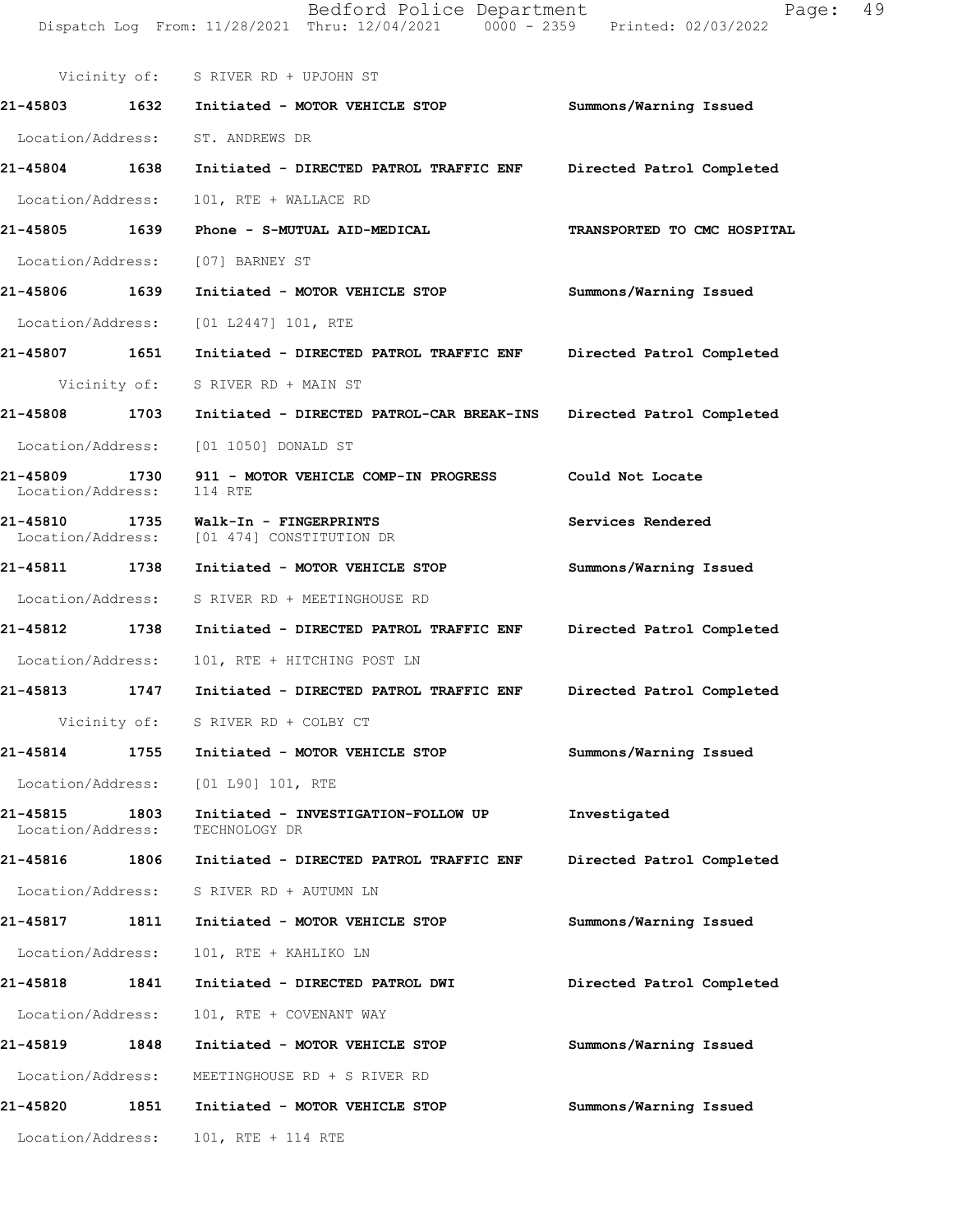| 21-45821                      | 1900         | Initiated - MOTOR VEHICLE STOP                                                      | Summons/Warning Issued      |  |
|-------------------------------|--------------|-------------------------------------------------------------------------------------|-----------------------------|--|
|                               |              | Location/Address: [01 L0000553] 101, RTE                                            |                             |  |
|                               |              |                                                                                     | No Action Required          |  |
|                               |              | Location/Address: [02] 101 W/B                                                      |                             |  |
| 21-45823 1912                 |              | Initiated - DIRECTED PATROL DWI                                                     | Directed Patrol Completed   |  |
| Location/Address:             |              | 101, RTE + JENKINS RD                                                               |                             |  |
| 21-45824 1922                 |              | Initiated - MOTOR VEHICLE STOP                                                      | Summons/Warning Issued      |  |
|                               |              | Location/Address: S RIVER RD + CEDARWOOD DR                                         |                             |  |
|                               |              | 21-45825 1927 Initiated - DIRECTED PATROL ACCIDENTS                                 | Directed Patrol Completed   |  |
| Location/Address:             |              | 101, RTE + 114 RTE                                                                  |                             |  |
|                               |              | 21-45826 1934 Initiated - DIRECTED PATROL DWI                                       | Directed Patrol Completed   |  |
|                               |              | Location/Address: S RIVER RD + HAWTHORNE DR                                         |                             |  |
| 21-45827 1946                 |              | Initiated - CHECK THE WELFARE<br>Location/Address: 101, RTE + PLUMMER ROAD OVERPASS | Services Rendered           |  |
|                               |              | 21-45828 1951 Initiated - MOTOR VEHICLE STOP                                        | Summons/Warning Issued      |  |
| Location/Address:             |              | 101, RTE + COVENANT WAY                                                             |                             |  |
| 21-45829                      |              | 1953 Phone - MOTOR VEHICLE COMPLAINT<br>Location/Address: OLD BEDFORD RD            | Could Not Locate            |  |
|                               |              | 21-45830  2004 Initiated - DIRECTED PATROL DWI                                      | Directed Patrol Completed   |  |
|                               |              | Location/Address: 101, RTE + NASHUA RD                                              |                             |  |
| 21-45831 2016                 |              | Initiated - MOTOR VEHICLE STOP                                                      | Summons/Warning Issued      |  |
|                               |              | Location/Address: RUNDLETT HILL RD + OLD BEDFORD RD                                 |                             |  |
|                               |              | 21-45832 2029 Initiated - DIRECTED PATROL DWI                                       | Directed Patrol Completed   |  |
|                               |              | Vicinity of: BOYNTON ST + PLUMMER RD                                                |                             |  |
| 21-45833                      | 2035         | 911 - S-EMERGENCY MEDICAL CALL-DELTA                                                | TRANSPORTED TO CMC HOSPITAL |  |
|                               |              | Location/Address: [01 521] HAWTHORNE DR                                             |                             |  |
| 21-45834<br>Location/Address: | 2053         | Phone - S-ALARM-MEDICAL AID/LIFT ASST<br>[01 L2400] RIDGEWOOD RD                    | LIFT ASSIST                 |  |
| 21-45835                      | 2111         | Initiated - DIRECTED PATROL-CAR BREAK-INS                                           | Directed Patrol Completed   |  |
| Location/Address:             |              | [01 L1804] S RIVER RD                                                               |                             |  |
| 21-45836                      | 2112         | 911 - MOTOR VEHICLE COMP-IN PROGRESS                                                | No Action Required          |  |
| Location/Address:             |              | 101, RTE                                                                            |                             |  |
| 21-45837                      | 2120         | Initiated - DIRECTED PATROL DWI                                                     | Directed Patrol Completed   |  |
|                               | Vicinity of: | 101, RTE + PLUMMER ROAD OVERPASS                                                    |                             |  |
| 21-45838<br>Location/Address: | 2122         | Initiated - DISABLED MOTOR VEHICLE<br>101, RTE + JENKINS RD                         | Services Rendered           |  |
| 21-45839                      | 2128         | Initiated - DIRECTED PATROL DWI                                                     | Directed Patrol Completed   |  |